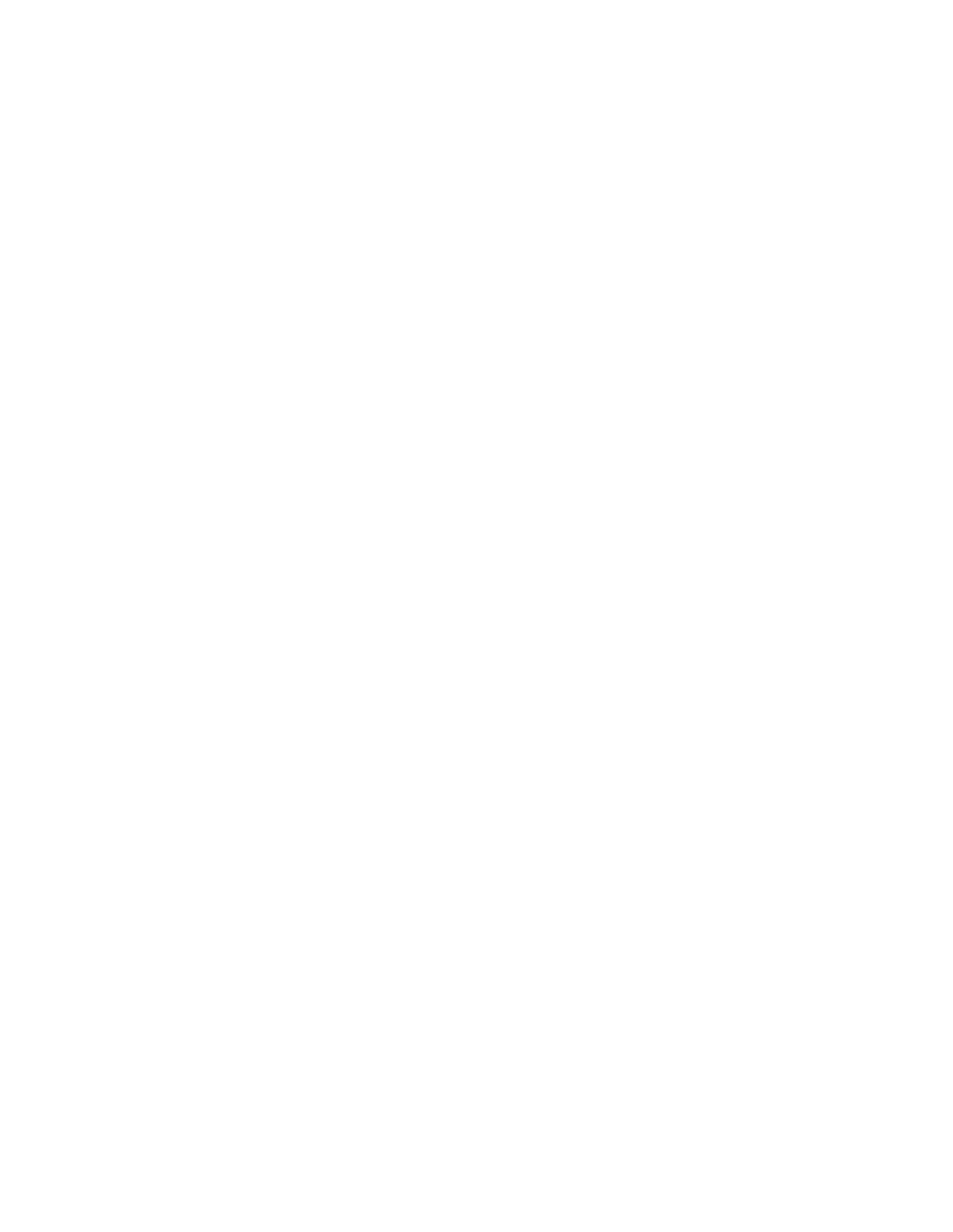# Energy barriers and hysteresis in martensitic phase transformations

Zhiyong Zhang<sup>1</sup>, Richard D. James<sup>1</sup> and Stefan Müller<sup>2</sup>

<sup>1</sup>Department of Aerospace Engineering and Mechanics, 107 Akerman Hall, University of Minnesota, Minneapolis, MN 55455, USA, james@umn.edu.

<sup>2</sup>Max Planck Institute for Mathematics in the Sciences Inselstrass 22-26, D-04103 Leipzig, Germany, sm@mis.mpg.de.

Keywords. Martensitic phase transformation, hysteresis, nucleation and growth, nickel-titanium alloys, continuum mechanics

Abstract. We report results from a systematic program of alloy development in the system TiNiX,  $X = Cu$ , Pt, Pd, Au, to pursue certain special lattice parameters that have been identified previously with low hysteresis. We achieve  $\lambda_2 = 1$ , where  $\lambda_2$  is the middle eigenvalue of the transformation strain matrix, for alloys with  $X = Pt$ , Pd, Au. In all cases there is a sharp drop of the graph of hysteresis vs. composition at the composition where  $\lambda_2 = 1$ . When the size of the hysteresis is replotted vs.  $\lambda_2$  we obtain an universal graph for these alloys. Motivated by these experimental results, we present a new theory for the size of the hysteresis based on the growth from a small scale of *fully developed* austenite martensite needles. The energy of the transition layer plays a critical role in this theory. Overall, the results point to a simple systematic method of achieving low hysteresis and a high degree of reversibility in transforming materials.

# Contents

| 1 Introduction                                                                                                                                           | $\overline{2}$ |
|----------------------------------------------------------------------------------------------------------------------------------------------------------|----------------|
| 2 Experimental methods                                                                                                                                   | $\overline{5}$ |
| 3 Theoretical methods                                                                                                                                    | 6              |
| 4 Measurements of hysteresis, transformation temperature and latent heat in al-<br>loys whose lattice parameters have been tuned to make $\lambda_2 = 1$ |                |
| 5 Background on the crystallographic theory and special relations among lattice<br>parameters                                                            | 11             |
| 6 Energy barrier of a fully developed austenite/martensite interface                                                                                     | 13             |
| 7 Remarks and comparisons with other ideas about hysteresis                                                                                              | 21             |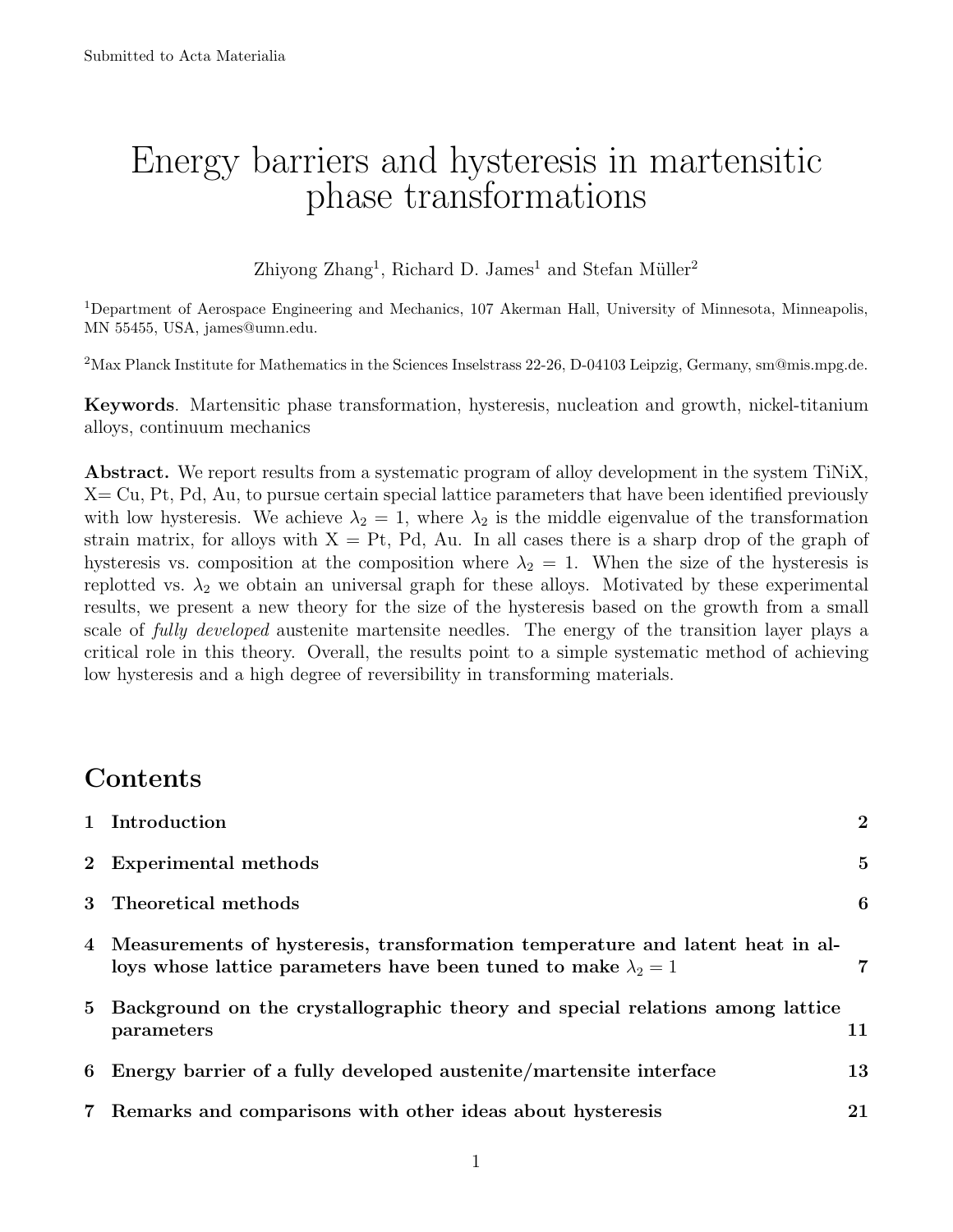| 23<br>8 Theory of the transition layer between austenite and martensite when $\lambda_2 \sim 1$ |       |                                                                                                   |      |  |  |  |
|-------------------------------------------------------------------------------------------------|-------|---------------------------------------------------------------------------------------------------|------|--|--|--|
| 8.1                                                                                             |       |                                                                                                   | 23   |  |  |  |
|                                                                                                 |       |                                                                                                   | -26  |  |  |  |
|                                                                                                 |       |                                                                                                   |      |  |  |  |
|                                                                                                 |       |                                                                                                   | - 28 |  |  |  |
|                                                                                                 |       | 8.4.1 Hypotheses and summary of results used in the argument 28                                   |      |  |  |  |
|                                                                                                 | 8.4.2 | Use of the rigidity lemma to restrict the form of a minimizer $\dots \dots \dots$ 30              |      |  |  |  |
|                                                                                                 |       | 8.4.3 Bounds on the positions $f^{\pm}$ of the twin boundaries arising from energy mini-          |      |  |  |  |
|                                                                                                 |       |                                                                                                   |      |  |  |  |
|                                                                                                 |       |                                                                                                   |      |  |  |  |
|                                                                                                 |       |                                                                                                   | -34  |  |  |  |
| 8.5                                                                                             |       | Summary of form of the limiting energy of the transition layer $\dots \dots \dots \dots \dots$ 35 |      |  |  |  |

### 1 Introduction

This paper concerns the hysteresis that accompanies martensitic phase transformations. We focus mainly on thermal hysteresis.

The work reported here follows up a conjecture of [17] that asserts a relation between the conditions of compatibility between two phases and the hysteresis seen during cyclic transformation. The conjecture was formulated by looking at the literature (references in [17]) and trying to understand what is common among alloys with particularly low hysteresis. A special focus of this literature search was on data from repeated experiments on the same specimen, restored to its original shape after each test by heating, in a material with minor training effects, so as to factor out as much as possible processing conditions. Three conditions of compatibility were conjectured to be relevant to the minimization of hysteresis and the reversibility of transformation: 1) det  $U = 1$ , where the symmetric positive-definite matrix U is the transformation strain matrix, 2)  $\lambda_2 = 1$ , where  $\lambda_1 \leq \lambda_2 \leq \lambda_3$ are the ordered eigenvalues of U, and 3) the conditions  $\lambda_2 = 1$  and  $\hat{\mathbf{a}} \cdot \mathbf{U}_1 \text{cof}(\mathbf{U}_1^2 - \mathbf{I})\mathbf{n} = 0$ , together called the *cofactor conditions*. In the latter the vectors  $\hat{a}$  and  $n$  are certain vectors that describe the twin system, as explained below (see (3)). The first of these conditions summarizes a well-accepted idea in the community.

Jun Cui et al. [8] noticed that the system  $\text{Ti}_{50}\text{Ni}_{50-x}\text{Cu}_{x}$  for small values of x nearly satisfies the first two of these conditions, and they measured over a wide composition range both the eigenvalues of U and the hysteresis, using combinatorial synthesis methods. Their results showed a strong correlation between the second of these conditions  $(\lambda_2 = 1)$  and the size of the hysteresis. Surprisingly, the measurements showed only a weak correlation between the size of the hysteresis and the volume change, even though det U varied widely from about 0.96 to 1.07, with quite a few alloys near the extremes of this range. More surprisingly, the alloys with  $\det U$  very near 1 included some alloys with the largest, and others with the smallest hysteresis among all the alloys measured. All this is surprising because, since the earliest days of the study of martensite, the condition det  $U \sim 1$  has been widely considered important for reversibility of the transformation, and elementary elasticity calculations of the stress field and energy surrounding an island of martensite growing in a hole of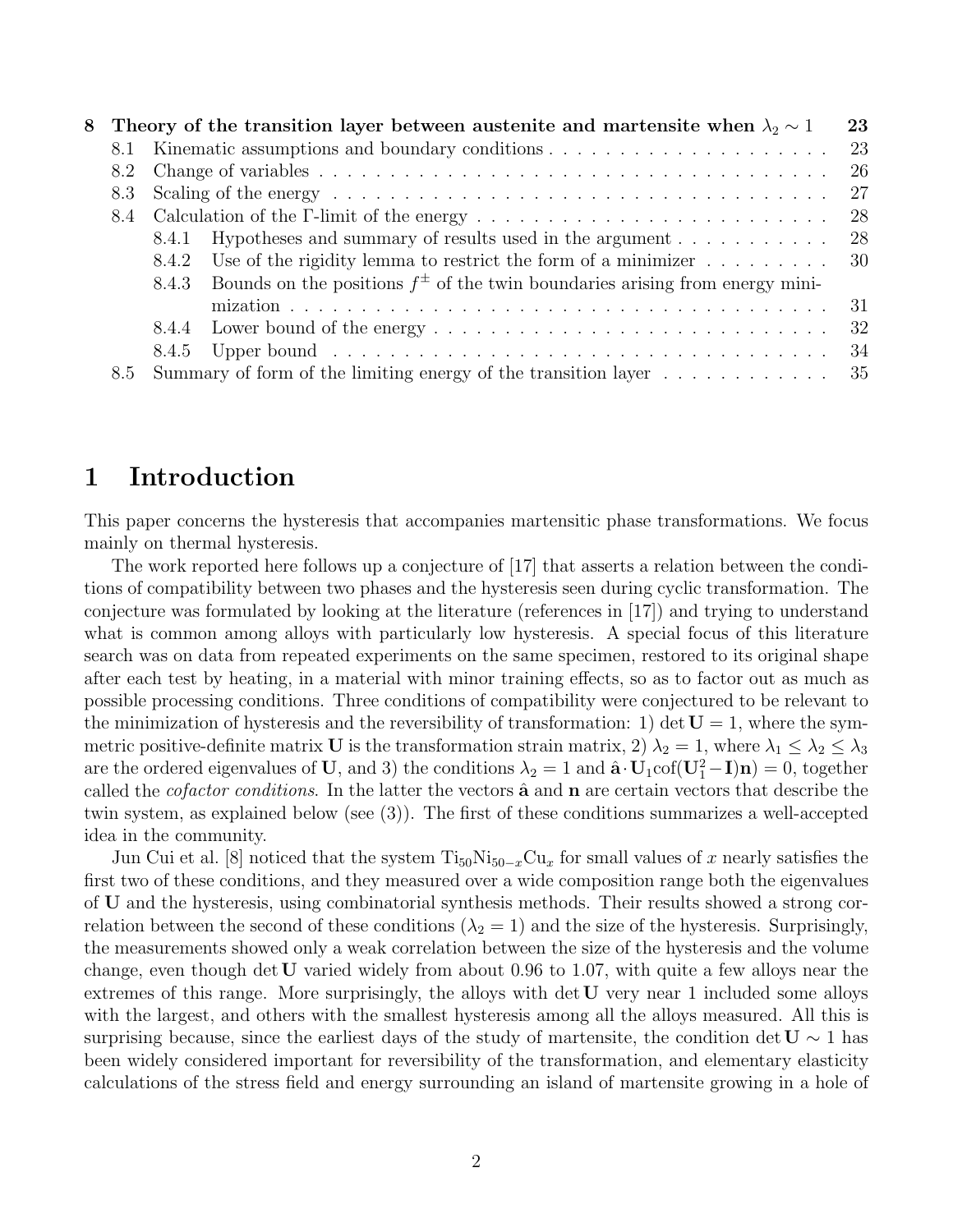austenite of a different volume suggests the presence of a rather large energy barrier associated with  $\det U \neq 1.$ 

The main purpose of this paper is two-fold: to describe the results of a program of alloy development in which the composition of alloys was systematically tuned to pursue the relation  $\lambda_2 = 1$ , and to give a new theory for the prediction of hysteresis.

We are able to achieve  $\lambda_2 = 1$  in the systems TiNiPd, TiNiPt, and TiNiAu, and we exhibit alloys in each of these systems with  $\lambda_2 < 1$  (like TiNi itself) and with  $\lambda_2 > 1$ . There is a sharp drop of the hysteresis for alloys with  $\lambda_2 = 1$  with the most dramatic example being Ti<sub>50</sub>Ni<sub>37</sub>Au<sub>13</sub>, which shows a decrease in the size of the hysteresis of about a factor of 10. When the size of the hysteresis is plotted as a function of composition, it has no particularly distinguishing features, but, when it is replotted as a function of  $\lambda_2$ , there is a collapse of the data onto an approximately universal curve. The combinatorial data of Jun Cui et al. [8] also fall near this curve. This graph has some interesting features, including an apparent singularity at  $\lambda_2 = 1$ . This also is quite surprising, as hysteresis could well be expected to be sensitive to many other physical parameters besides  $\lambda_2$ , as well as processing conditions.

To understand this dominance of  $\lambda_2$ , we are led to propose a new theory of hysteresis. The condition  $\lambda_2 = 1$  is the condition that there is an exact interface between austenite and martensite, and such an interface does not contribute the usual bulk energy of its transition layer, nor its interfacial energy on twin bands. The theory of hysteresis we propose is based on the hypothesis that the main energy barrier leading to hysteresis arises from these contributions. Thus, we propose that the main energy barrier leading to hysteresis is the growth of fully developed austenite/martensite interfaces. We implement this idea via a nucleation calculation. Ours is not the first nucleation calculation that has been done for martensite, but, as far as we can determine, previous calculations have not allowed such fully developed interfaces.

Recently, the interfaces between austenite and martensite in one of the alloys with  $\lambda_2 = 1$ in the system TiNiPd has been observed using high resolution electron microscopy by Delville et al. [10]. These observations confirm the presence of untwinned, atomically sharp interfaces. The microstructures observed are unusual as compared with normal  $(\lambda_2 \neq 1)$  martensites.

This theory predicts a dramatic sensitivity of the size of the hysteresis to  $\lambda_2$ . In particular, the predicted graph of hysteresis vs.  $\lambda_2$  has a singularity at  $\lambda_2 = 1$ , like the measured data. The theory predicts that this graph depends on other physical parameters including the critical nucleus size, the other eigenvalues  $\lambda_1, \lambda_3$ , the interfacial energy constant, an elastic modulus, the transformation temperature and the latent heat. However, for the alloys studied, the dependence on these other parameters, to the extent we can estimate them, is weak, consistent with the universality of the measured graphs. The graph of hysteresis vs.  $\lambda_2$  is not predicted to be universal among all other alloys of other symmetries and properties.

Our prediction is not completely quantitative because of lack of knowledge of the interfacial energy constant, the critical nucleus size, and the fact that our model of the transition layer is not optimal. Because of recent and ongoing work [16, 32, 37, 38, 42, 46] on various new methods of measuring interfacial energy, progress is expected on the former.

Regarding the optimality of the transition layer, we present a new approach to the calculation of the optimal layer. We want to do this in order to lay the groundwork for a quantitative calculation of the hysteresis, but also for another reason suggested by this paper. That is, when we use a naive but reasonable calculation of the energy of the layer, we find a dramatic dependence of the energy of layer on the twin system that participates in the austenite/martensite interface, Table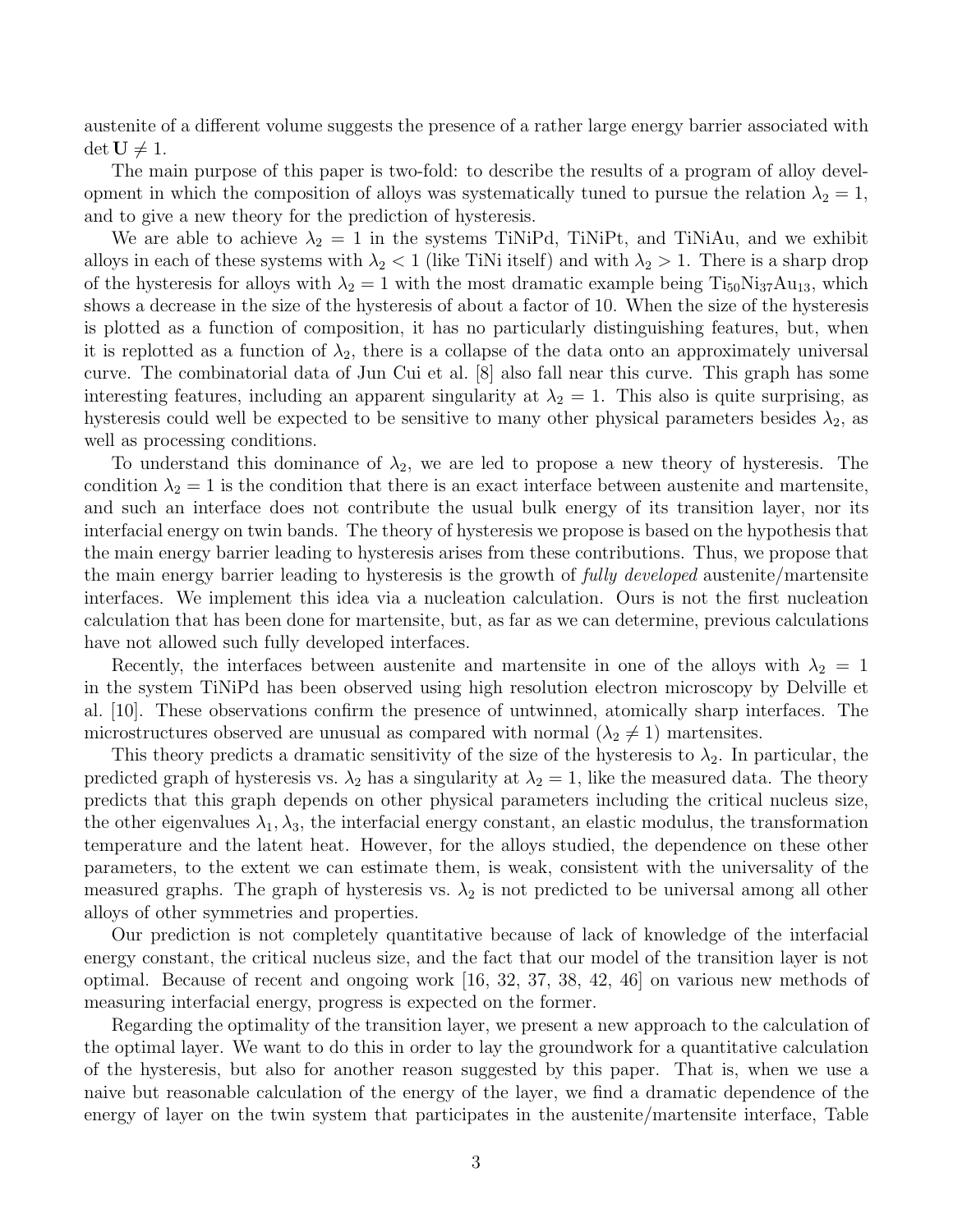4. For the lattice parameters of  $Ti_{50}Ni_{50-x}Pd_x$ ,  $x \sim 11$ , this energy varies almost two orders of magnitude, depending on the twin system, even within a given twin type. This is quantified by a certain geometric factor. If this property extends to the optimal layer, then it could explain why certain twin systems are preferred in martensitic phase transformations.

Normally, the energy of the transition layer is thought to depend on the nonlinear elastic properties of the material. However, the elastic energy minimization problem for determining the structure of the layer contains a small parameter for these alloys, namely  $|\lambda_2 - 1|$ . This opens the way for the use of Γ-convergence arguments to derive a limiting variational principle for determination of the elastic energy of the layer for alloys with  $\lambda_2$  near 1. We do this in Section 8. As is typical in such arguments the limiting variational principle has a universal status. That is, the input for the calculation of the limiting energy involves only the lattice parameters of austenite and martensite and the linear elastic moduli. In our derivation we consider only minimization of the elastic energy of the martensite. Future work should consider also relaxation of the austenite as well as the possibility of branching of the twins in the martensite [20, 21, 19]. We believe that our derivation lays the groundwork for these further calculations, which can lead to accurate evaluation of the energy in the transition layer. A side benefit of such a derivation is it will give a way to measure interfacial energy constant, by balancing bulk and interfacial energy in the usual way by studying alloys with  $\lambda_2$  near 1 and using the measured fineness of the twins these alloys.

The full statement of the Γ-limiting problem is the problem of minimizing the following elastic energy,

$$
\int_{\Omega_{\ell}} \frac{1}{2} \left[ (\mathbf{v}_{11} \otimes \mathbf{A}^{-T} \mathbf{m} + (\mathbf{a} + \frac{1}{\zeta} \mathbf{v}_{2}) \otimes \mathbf{A}^{-T} \mathbf{n}) \cdot \mathbb{C}[\mathbf{v}_{11} \otimes \mathbf{A}^{-T} \mathbf{m} + (\mathbf{a} + \frac{1}{\zeta} \mathbf{v}_{2}) \otimes \mathbf{A}^{-T} \mathbf{n}] \right] \zeta dt_1 dt_2, \quad (1)
$$

over functions **v** and parameters  $\hat{\eta}$  subject to the boundary conditions,

$$
\mathbf{v}(t_1,0) \parallel \mathbf{a}, \quad \mathbf{v}(t_1,1) \parallel \mathbf{a}, \quad (\mathbf{v}(t_1,0) - \mathbf{v}(t_1,1)) \cdot \mathbf{a} \ge 0, \quad -\ell \le t_1 \le 0, \n\mathbf{v}(0,t_2) = 0, \quad \mathbf{v}(-\ell,t_2) = \zeta(1-t_2+\hat{\eta})\mathbf{a}, \quad 0 \le t_2 \le 1.
$$
\n(2)

The notation is the following.  $\Omega_{\ell}$  is a rectangular domain of length  $\ell$ , **m** is the normal to the habit plane when the condition for exact compatibility  $(\lambda_2 = 1)$  is satisfied, **a** is the amplitude of the twin and **n** is its normal at  $\lambda_2 = 1$ ,  $\mathbf{A} = \mathbf{I} + \mathbf{b} \otimes \mathbf{m}$  is the deformation gradient of the martensite variant that is compatible with austenite at  $\lambda_2 = 1$ , C is the elasticity tensor at **A**, i.e., of the martensite at the compatible variant,  $\zeta$  is the periodicity (length scale) of the twin bands, and  $\hat{\eta}$  is a length that describes the offset of the vanishingly small twin band; essentially, it describes asymptotic bending of this band. It is believed that, without the rigorous Γ-convergence argument presented here, it would not be possible to guess this detailed form of this linear elasticity problem for the transition layer.

Reversibility, measured for example by fatigue life under cyclic transformation, is as important as low hysteresis for actuator applications. The connection between size of the initial or stabilized hysteresis loop and the fatigue life has been investigated by Gall and Maier [13], and Kato et al. [18], and recently by Moumni et al. [31]. All of these authors show a correlation between the hysteresis and fatigue life. The latter authors conclude that "it is shown that the dissipated energy of the stabilized cycle is a relevant parameter for the estimation of lifetime.

There are many papers that discuss hysteresis in martensites. These include papers that propose constitutive equations for martensitic materials from which hysteresis loops are computed ([44],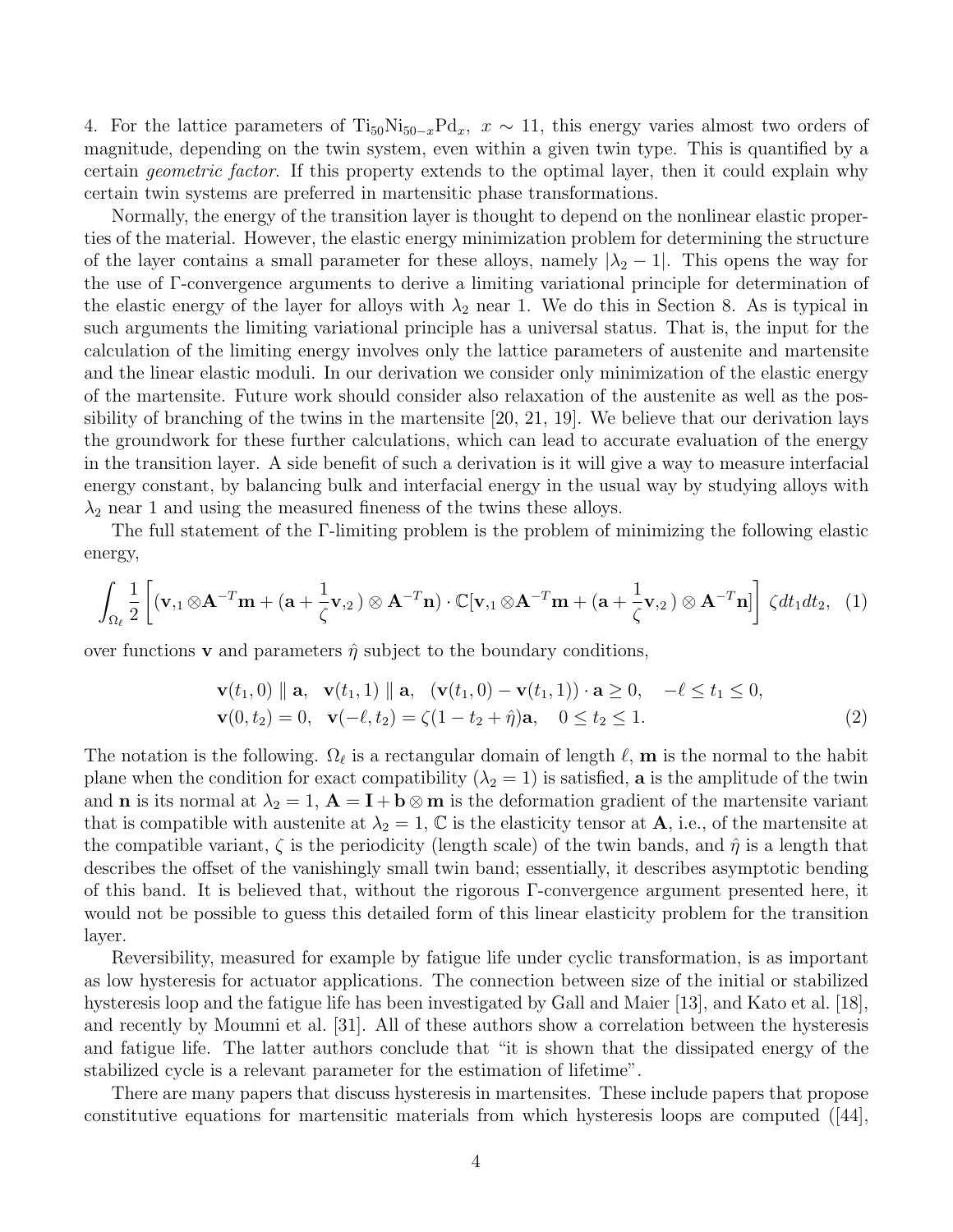[24], [6], [45], [26], [49]), those that discuss hysteresis in martensites in the presence of disorder ([39], [47]); papers that relate hysteresis to the attainment of a self-organized critical state [34], to metastability induced by incompatibility [2], and to pinning of interfaces by defects ([22], [50]). Another line of work models hysteresis using the Preisach model and its generalizations [4]. Not all of these theories are in direct contradiction with the one proposed here. Some of these theories are "micromechanical" and contain the parameter  $\lambda_2$  that plays such an important role in this paper, and thus these theories can be implemented with  $\lambda_2$  near 1 so as to examine their consistency with the measured hysteresis given here.

The notation is similar to that in the book of Bhattacharya [5]. In particular  $\mathbf{a} \otimes \mathbf{n}$  is the  $3 \times 3$  matrix with rectangular Cartesian components  $a_i n_j$ , defined from two vectors  $\mathbf{a}, \mathbf{n} \in \mathbb{R}^3$ .  $SO(3) = \{ R \in \mathbb{R}^{3 \times 3} : R^T R = I, \det R = 1 \}$  denotes the set of  $3 \times 3$  rotation matrices. The superscripted T denotes the transpose. Additional background for the Γ-convergence argument is given in Section 8.4.1.

### 2 Experimental methods

The main experimental results reported in this paper are measurements of hysteresis vs. lattice parameters in a family of TiNiX alloys,  $X = Cu$ , Pd, Pt, Au, in which the composition was systematically tuned to make the middle eigenvalue of the transformation strain matrix equal to 1. For the interpretation of these results in terms of energy barriers, measurements of transformation temperature, latent heat and density are needed, and these are also reported. The experimental results are presented in Section 4. In this section we briefly summarize the experimental methods that were used. More detailed information, particularly concerning uncertainty and the repeatability of the measurements, can be found in the thesis of Zhang [51].

Alloys of TiNiX,  $X = Cu$ , Pd, Pt, Au, were arc-melted on a water cooled copper hearth from high purity elemental materials under argon protection, after purging the chamber several times under vacuum. Ti was used as an hydrogen-getter. The resulting buttons were sliced using an electrical discharge machine (EDM) and then heat treated under vacuum in quartz ampoules, followed by a water quench. For the various compositions the annealing temperature was  $700-850^{\circ}\text{C}$ , and quenching water temperature was 0-40◦C. A careful electrolytic polishing gave samples for both the x-ray measurements and differential scanning calorimetric (DSC) measurements. The electrolyte was 85-90% glacial acetic acid (CH<sub>3</sub>COOH) and 10-15% perchloric acid (HCLO<sub>4</sub>) by volume, the cathode was stainless steel, the anode was stainless steel or Ti, the voltage was 35-40V, and the temperature of the bath was 0◦C.

Lattice parameters of the alloys were measured on a Scintag x-ray diffractometer outfitted with a temperature controlled stage. Special attention was paid to alignment by using an internal standard (NIST standard reference 640c) and periodically doing in-situ alignment at different temperatures. The eigenvalues  $\lambda_1, \lambda_2, \lambda_3$  were calculated directly from the lattice parameters and formulas given below. The density of the alloys was calculated from atomic composition of the starting materials and measured unit cell volume.

The DSC measurements were conducted on the TA Instruments Q1000 according to the ASTM standard F2004-03. The DSC samples were thinned to  $100 \mu m$ , and electrolytically polished by the method described for the x-ray specimens.

Both the x-ray diffraction and calorimetry methods were used to determine the transformation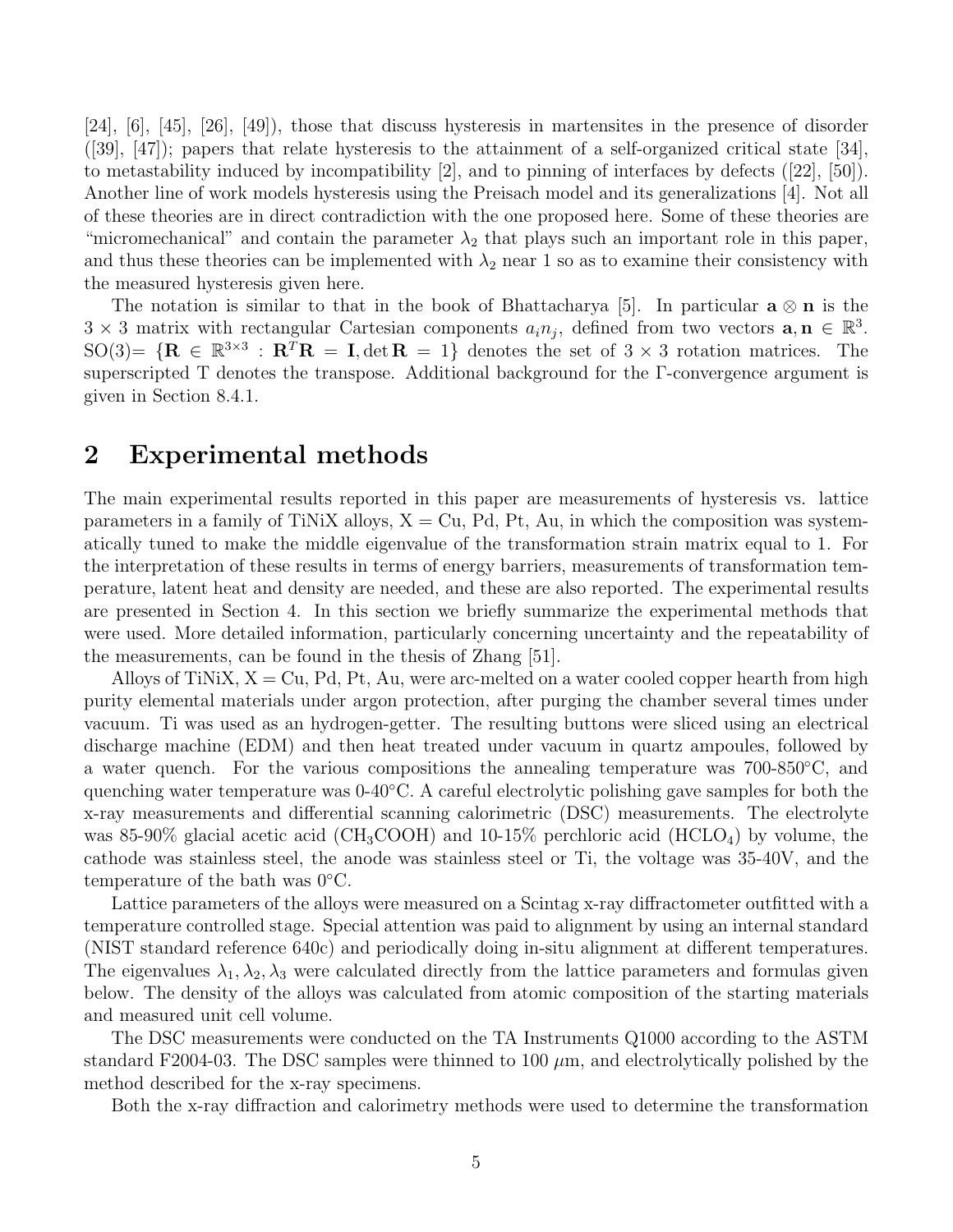temperatures. Austenite is stable at high temperature and martensite is stable at low temperature. At some temperature  $\theta_c$  in between, the two phases have the same bulk free energy. Because of the presence of hysteresis,  $\theta_c$  is difficult to measure directly. When austenite is cooled down to a certain temperature, it begins to transform to martensite. This temperature is the martensite start temperature  $M_s$ . With further cooling, the transformation is completed at the martensite finish temperature  $M_f$ . When martensite is heated, it transforms back to austenite. The austenite start temperature and austenite finish temperature are denoted by  $A_s$  and  $A_f$ , respectively. To get these four temperatures from the DSC measurements we used the standard procedure of constructing intersections of approximate asymptotic lines. Operationally, we defined  $\theta_c$  as the average of the four characteristic temperatures, i.e.,  $(A_s + A_f + M_s + M_f)/4$ . In the x-ray measurements, the transformation temperature  $\theta_c$  was defined as the intensity of austenite peak at half of its maximum value. The hysteresis was defined as  $(A_s+A_f)-(M_s+M_f)$ .

In the x-ray method we determined the temperatures  $M_s$ ,  $M_f$ ,  $A_s$ ,  $A_f$  using the following procedure. The  $2\theta$  angle was first confined to the interval  $39°$  to  $46°$  because the (110) peak of B2 phase, the (111) peak of B19 phase, and the (111), (111) peaks of the B19' phase of the TiNiX alloys, which are the strongest among all peaks of the corresponding phases, are within this range. We then scanned the sample at high temperature to obtain a pure austenite pattern. Using the same method, we scanned the sample at low temperature to get a pure martensite pattern. Then we gradually decreased the scan interval of temperature. Because x-ray patterns are sensitive to a change of lattice structures, they can detect a tiny phase change which would be difficult to quantify by other methods. To have a definite criterion for "start" and "finish" we established a convention. We let the pure austenite pattern at high temperature and the pure martensite pattern at low temperature be standards. Then, the temperatures at which the corresponding major peaks decreased 2% from those of the standard patterns were taken to be  $A_s$  or  $M_s$ , respectively.  $A_f$  and  $M_f$  were defined by a similar criterion using 98% of the standard peaks.

The latent heat L was defined as the area within the triangle with base  $(A_f - A_s)/2$  and height equal to the maximum height of the DSC peak, divided by heating/cooling speed, which was typically  $10\degree$ C/s. These were measured on the heating part of the cycle because the cooling part exhibited a longer tail that made the definition of  $M_f$  somewhat difficult.

### 3 Theoretical methods

The variable  $\lambda_2$  will denote the middle eigenvalue of the transformation strain matrix. For example, in the case of a cubic to orthorhombic phase transformation, the six linear transformations that map the cubic structure to the six orthorhombic variants of martensite are given by (15) in the cubic basis. Their eigenvalues are assumed to be ordered,  $\lambda_1 \leq \lambda_2 \leq \lambda_3$ . The alloys of interest in this paper have  $\lambda_2$  near 1.

The theoretical part of this paper relies on a technique called Γ-convergence, due in its abstract form to De Giorgi [9]. This method allows one to pass from a variational principle depending on a small parameter to a limiting variational principle. In the present case the small parameter is<sup>1</sup> | $\lambda_2$  – 1|, and the variational principle is the minimization of the free energy stored near the austenite/martensite interface. As is typical, the limiting variational principle is not obtained by

<sup>&</sup>lt;sup>1</sup>Or, equivalently, the small parameter can be chosen as  $\lambda$ , the volume fraction appearing in the crystallographic theory of martensite, this being related to  $\lambda_2 - 1$  by (34).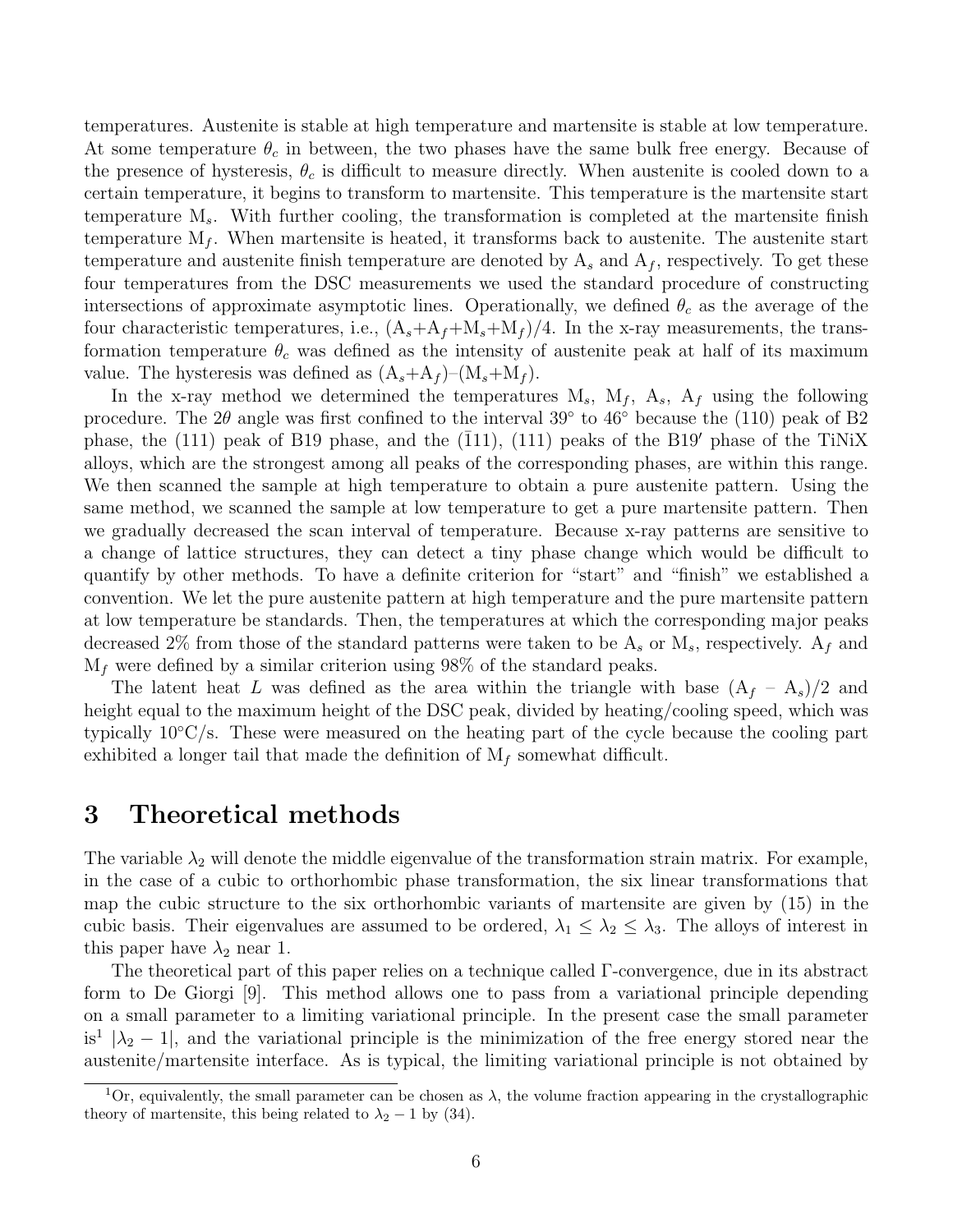putting  $\lambda_2 = 1$  (or expanding the energy density in a Taylor series about  $\lambda_2 = 1$ ). While one could imagine finding the minimizers of the original variational principle, calculating their asymptotic form as  $\lambda_2$  approaches 1, and then seeking a variational principle for these asymptotic limits, the method of Γ-convergence gives the limit directly, without the intermediate step of calculating the minimizers of the original variational principle. The method involves the careful calculation of upper and lower bounds on low energy deformations as  $\lambda_2$  tends to 1. It follows from the method that the limit, in a well-defined sense, of a sequence of minimizers (parameterized by  $\lambda_2$ ) of the original variational principle is a minimizer of the limit energy, and their energies also converge to the minimum of the limiting energy.

As is typical with Γ-convergence, the limiting variational principle is simpler than the original one and has a universal status. In the present case this is realized by the fact that the limiting energy only depends on knowledge of the linearized elastic moduli of austenite and martensite, whereas the original principle depends on their nonlinear elastic properties. Once these moduli are measured for  $\lambda_2 \sim 1$  alloys, and the interfacial energy on the twins are measured, the kinds of scaling laws discussed by Schryvers [38] can be investigated on a quantitative basis. Recent advances on the measurement of interfacial energies (see [37], [42], [46]) make this a realistic possibility.

# 4 Measurements of hysteresis, transformation temperature and latent heat in alloys whose lattice parameters have been tuned to make  $\lambda_2 = 1$

For this study we began with the  $T_{50}Ni_{50-x}Cu_x$  system, relying on a paper of Moberly and Melton [30] that showed the presence of twin-free habit planes in this alloy at  $x = 10$ . A closer examination of the original thesis of Moberly [29] revealed that these twin-free interfaces were rather rare: the photographs in the original thesis mainly showed twinned interfaces in the same alloy. In hindsight, we believe that the pictures chosen for publication were found are places in the specimen where, due to the presence of stress, the lattice parameters were perturbed from the stress-free, equilibrium values. (In our subsequent x-ray measurements this could be understood as arising from lattice parameters corresponding to points near the tails of the x-ray peaks in this system.) As is known, at about  $x = 10$  at. % Cu this alloy loses the monoclinic martensite in favor of an orthorhombic martensite. We prepared a matrix of alloys of Ti = 48, 49, 50, 51, 52 at.%, Cu = 0, 5, 10, 15, 20, 25, 35 at.% with Ni = 100 - Ti - Cu and measured lattice parameters. The variation of  $\lambda_2$  vs. composition for these alloys is shown in Figure 1.

For the case Ti = 50 at.% we also prepared alloys with  $Cu = 25, 30, 35$  but these contained excessive TiCu precipitates and are not discussed here.

This data motivated the wider combinatorial study [8] of this system. Taken together, and accounting for the slightly decreased accuracy of the combinatorial measurements, we did not find convincing evidence that  $\lambda_2 = 1$  was achieved at any composition the TiNiCu system, although, as seen in Figure 1,  $Ti_{49}Ni_{31}Cu_{20}$  comes quite close. Thus, we shifted further study to other alloys.

The Hume-Rothery rules for atomic size and valence indicated that Rh, Ir, Pd, Pt, Ag, and Au, all substituting for Ni, would be good candidates for stabilization of the orthorhombic phase. Extensive work on the alloys  $\text{Ti}_{50}\text{Ni}_{50-x}\text{Ag}_{x}$  revealed a maximum soluability of  $x = 2$  at. % Ag which we were not able to overcome by heat treatment, and therefore did not yield any useful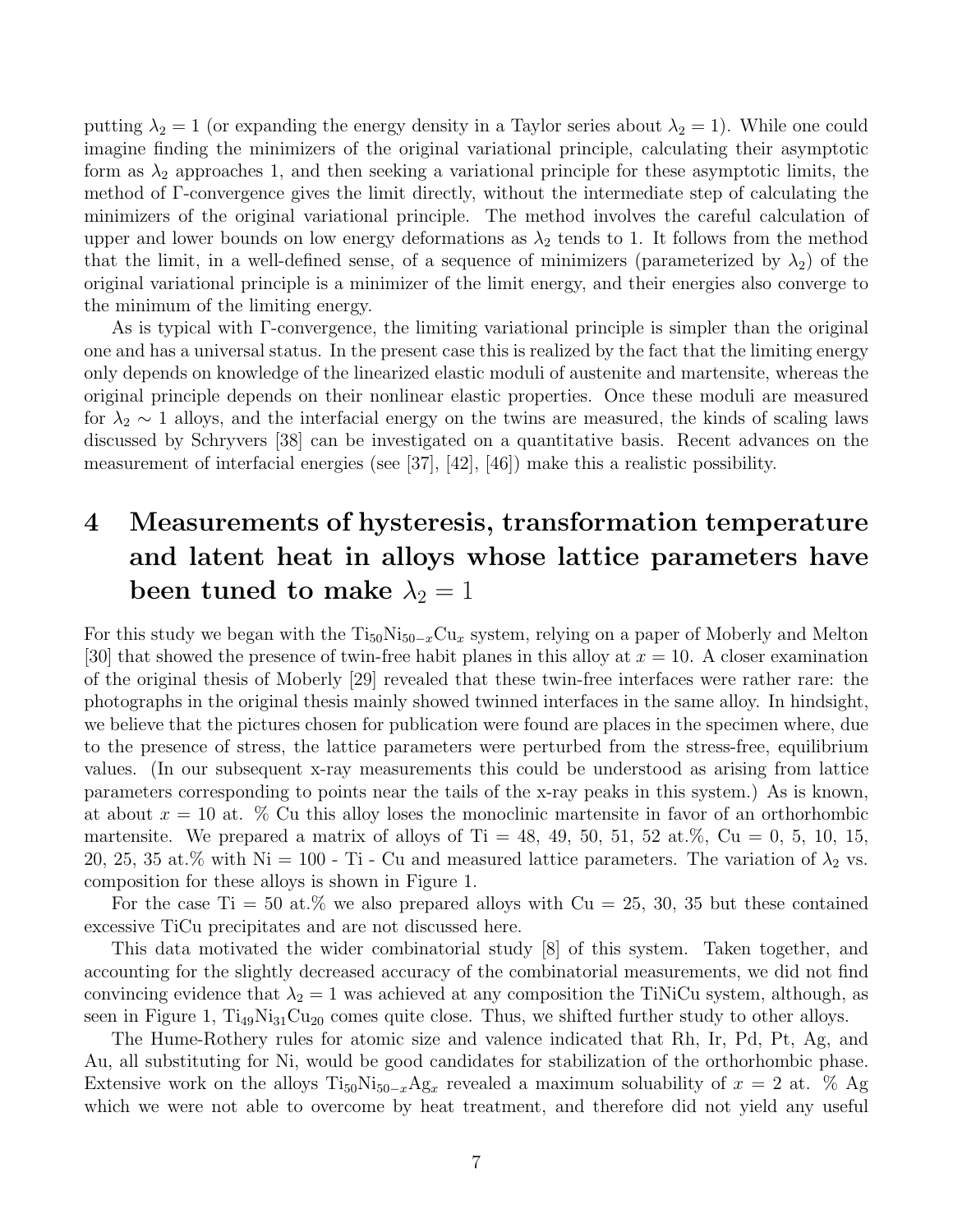

Figure 1: Measurements of  $\lambda_2$  vs. composition in the TiNiCu system, Ti = 48, 49, 50, 51, 52 at.%,  $Cu = 0, 5, 10, 15, 20, 25, 35$  at.% with Ni = 100 - Ti - Cu.

alloys. We note that  $\lambda_2$  < 1 is satisfied by all the TiNiCu alloys mentioned above, and also by TiNi itself. Thus, the identification of starting alloys with  $\lambda_2 > 1$  was critical for an interpolation scheme. We noticed from work of Donkersloot and van Vucht [11] that measured lattice parameters at the martensitic transformation in TiPd have  $\lambda_2 > 1$ , and our subsequent measurement of lattice parameters in Ti<sub>50</sub>Ni<sub>34</sub>Pd<sub>16</sub> showed  $\lambda_2 > 1$ . With regard to the basic hypothesis of a connection between hysteresis and  $\lambda_2 = 1$ , we were also motivated by the data collected in US Patent 5,951,793 which did not report lattice parameters but indicated a sharp drop in hysteresis for  $Ti_{49.5}Ni_{40.5}Pd_{10}$ . The review article of Miyazaki and Ishida [28] also indicated a sharp drop of the hysteresis near 10 at. % Pd in the data they report on films, although the interpretation suggested by the authors was of a continuous decrease of hysteresis with increasing Pd. Referring to their data, Miyazaki and Ishida state that this is a surprising result.

Having found that  $\text{Ti}_{50}\text{Ni}_{34}\text{Pd}_{16}$  has  $\lambda_2 = 1.005 > 1$  we did a straightforward interpolation. A similar procedure was followed with  $\text{Ti}_{50}\text{Ni}_{50-x}\text{X}_x$ ,  $\text{X} = \text{Pt}$ , Au: first locate one alloy with  $\lambda_2 > 1$ , then interpolate backward. The data for hysteresis vs. composition for  $X = Pd$ , Pt, Au are shown in Figure 2. Note the drop of hysteresis of a factor between 5 and 10. Although the minimum hysteresis in all cases occurs at different values of x, in each case the minimum occurs very near the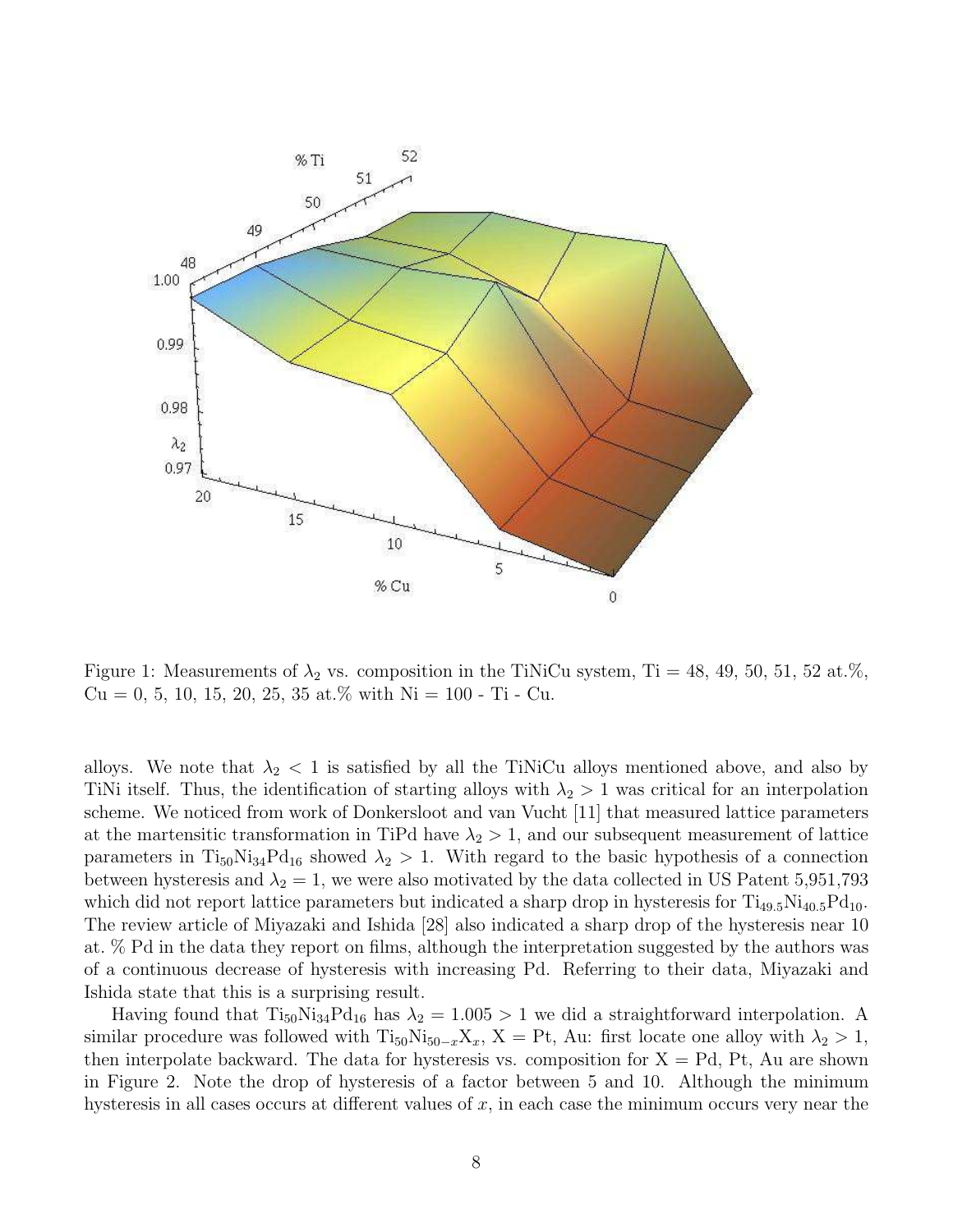

Figure 2: Width of the hysteresis vs. x for alloys  $\text{Ti}_{50}\text{Ni}_{50-x}\text{X}_x$ ,  $\text{X} = \text{Pd}$ ,  $\text{Pt}$ , Au.

composition where  $\lambda_2 = 1$ .

At each data point of Figure 2 we also measured lattice parameters of the two phases at the same temperature. From this we calculated  $\lambda_2$  corresponding to each point in Figure 2. It becomes more interesting to eliminate x and plot hysteresis directly vs.  $\lambda_2$ . This is done in Figure 3. The combinatorial data from [8] on TiNiCu is also included in this plot. One can see a remarkable collapse of the data onto two lines shaped like a V. The suggestion of this plot is of a universal behavior. However, one should note that, while latent heats, elastic moduli and the other lattice parameters vary somewhat among these alloys, the crystallography is in all cases (except the TiNiHf data, see below) cubic to orthorhombic. Thus, one can conjecture that, within a certain crystallographic change, the main parameter that controls hysteresis is  $\lambda_2$  and the behavior is universal. The theory presented later in this paper supports this viewpoint. We have also included on Figure 3 data on the system TiNiHf, which undergoes a cubic to monoclinic (B2 to B19') as in TiNi. The line is drawn using data of Matveeva et al. [27] and Potapov et al. [35] and was confirmed by our own measurements on this system. Alloys in the family TiNiHf, once considered promising candidates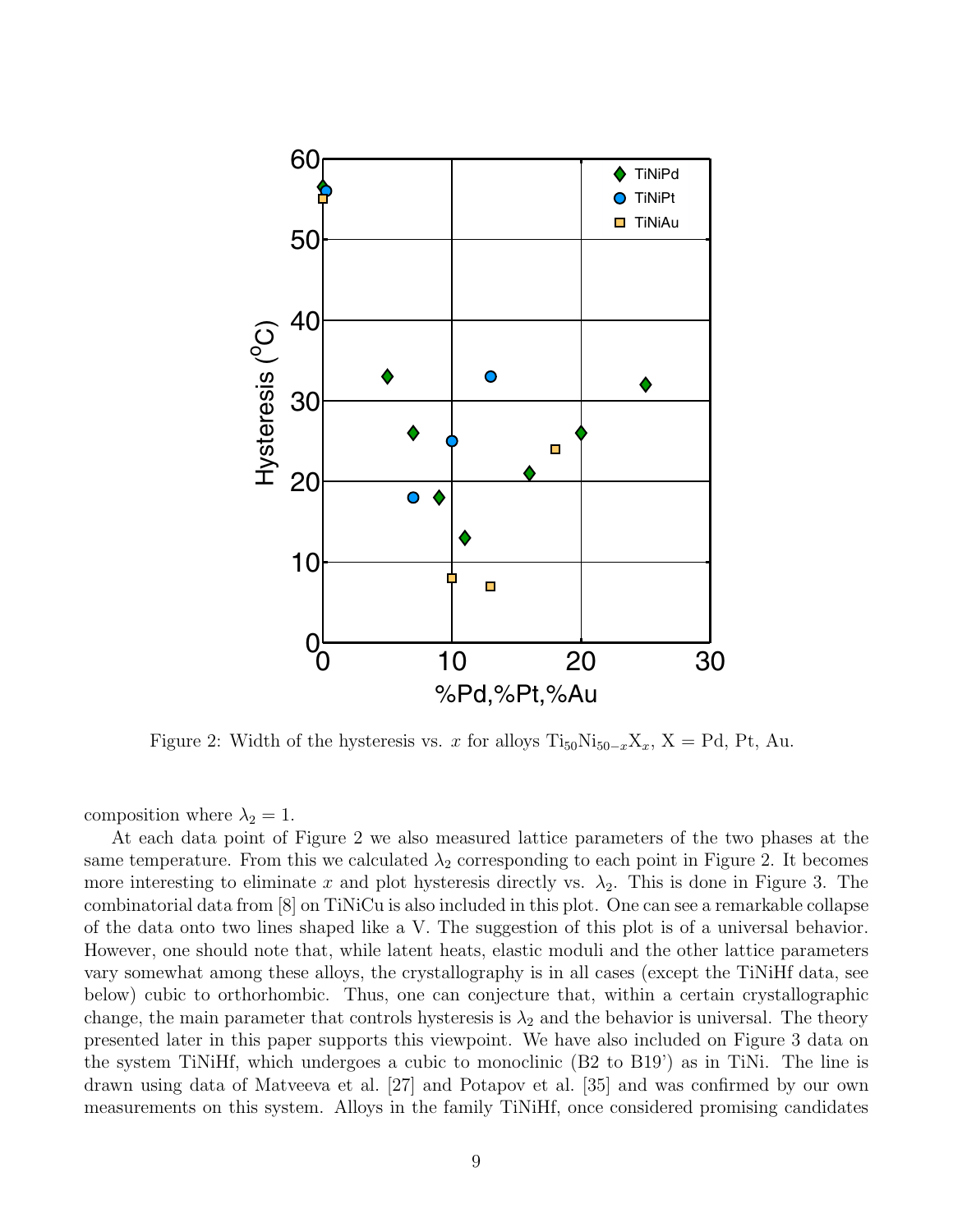

Figure 3: Width of the hysteresis vs.  $\lambda_2$ 

as high temperature shape memory alloys, show excessive hysteresis at concentrations of Hf that raise the transformation temperature significantly. This can be understood from the following simple observation. Binary TiNi has  $\lambda_2$  < 1. Increase of the percentage of Hf (substituted for Ti) decreases the value of  $\lambda_2$  making it further from 1, significantly raising the hysteresis as indicated in Figure 3.

We note that we have previously reported [17] an extension of alloys satisfying  $\lambda_2 = 1$  to the quaternary system TiNiCuPd.

For our later purpose of evaluating certain quantities in the theory, we will need the detailed data on lattice parameters (i.e., also  $\lambda_1$  and  $\lambda_3$ ) and latent heat. This data is reported in Table 1.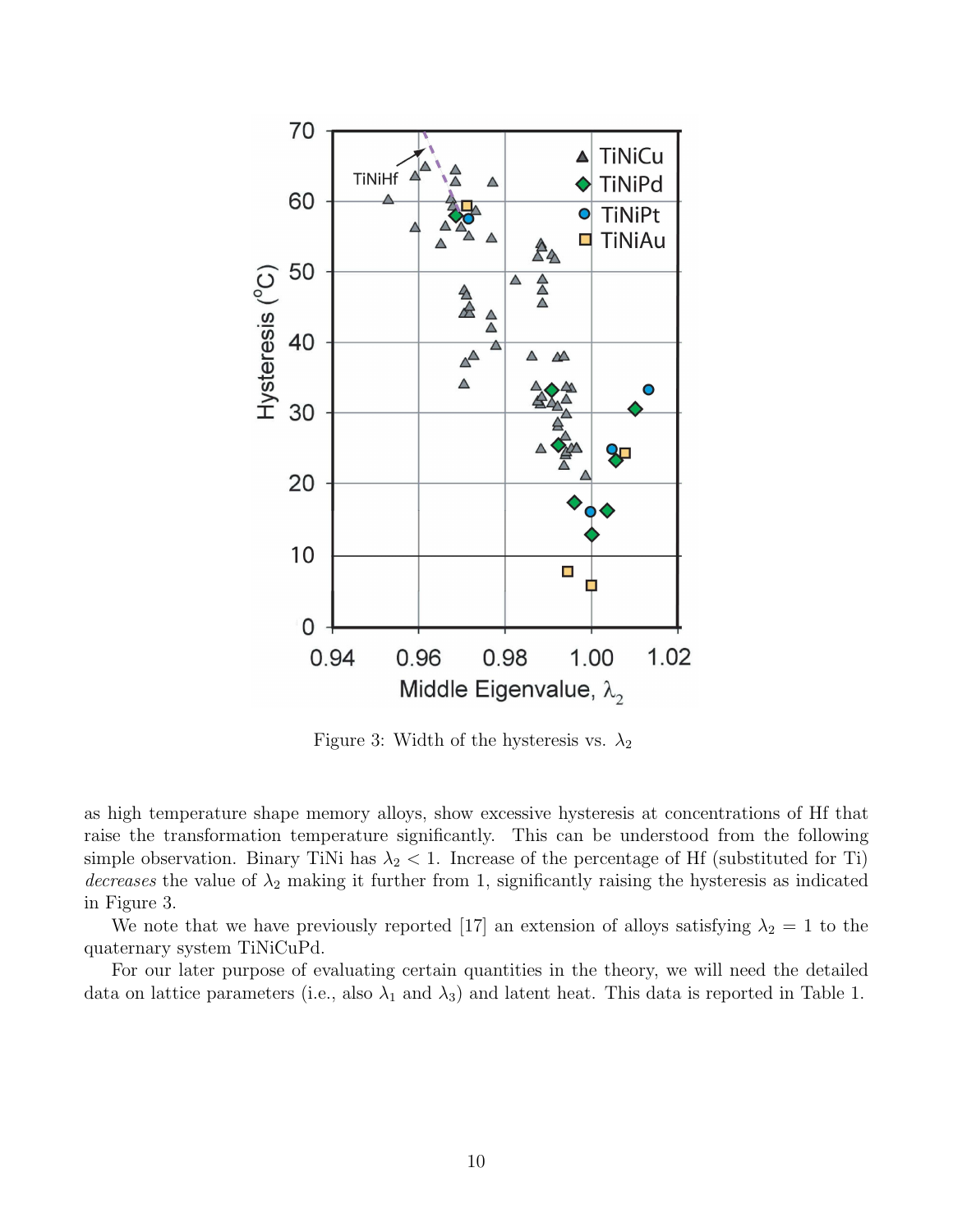| alloy                               | $\theta_c({}^{\circ}C)$ | $\lambda_1$ | $\lambda_2$ | $\lambda_3$ | latent heat $(J/g)$ | $\rm/cm^3)$<br>density<br>$\frac{g}{g}$ |
|-------------------------------------|-------------------------|-------------|-------------|-------------|---------------------|-----------------------------------------|
| TiNi                                | 80                      |             |             |             | 0.36                | 6.44                                    |
| TiNi <sub>43</sub> Pd <sub>7</sub>  | $-20$                   | 0.9398      | 0.9970      | 1.0606      | 0.30                | 6.75                                    |
| TiNi <sub>41</sub> Pd <sub>9</sub>  | 40                      | 0.9341      | 0.9988      | 1.0635      | 0.14                | 6.76                                    |
| TiNi <sub>39</sub> Pd <sub>11</sub> | 25                      | 0.9280      | 1.0001      | 1.0674      | 0.23                | 6.85                                    |
| TiNi <sub>34</sub> Pd <sub>16</sub> | 20                      | 0.9280      | 1.0050      | 1.0633      | 0.38                | 7.11                                    |
| $TiNi_{32}Pd_{18}$                  | 113                     | 0.9227      | 1.0050      | 1.0710      | 0.58                | 7.20                                    |
| TiNi <sub>28</sub> Pd <sub>20</sub> | 103                     | 0.9244      | 1.0060      | 1.0691      | 0.56                | 7.35                                    |
| $TiNi_{28}Pd_{22}$                  | 155                     | 0.9186      | 1.0060      | 1.0753      | 0.70                | 7.40                                    |
| TiNi <sub>25</sub> Pd <sub>25</sub> | 189                     | 0.9167      | 1.0070      | 1.0775      | 0.60                | 7.54                                    |

Table 1: Eigenvalues of the transformation strain matrix, latent heat and density of TiNiPd alloys

# 5 Background on the crystallographic theory and special relations among lattice parameters

We consider a material transforming from austenite to martensite. Figure 4 sets the notation. We assume  $|\mathbf{m}| = 1, |\mathbf{n}| = 1$  and of course **m** not parallel to **n**. The vectors  $\mathbf{n}^{\perp}$  and  $\mathbf{m}^{\perp}$  lie in the  $(\mathbf{m}, \mathbf{n})$  plane and are uniquely determined by  $\mathbf{n}^{\perp} \cdot \mathbf{n} = 0$ ,  $|\mathbf{m}^{\perp}| = \mathbf{m}^{\perp}| = |\mathbf{m}^{\perp}| = 1$ ,  $\mathbf{m}^{\perp} \cdot \mathbf{n} > 0$ ,  $\mathbf{n}^{\perp} \cdot \mathbf{m} = \mathbf{m}^{\perp} \cdot \mathbf{n}$ . (This normalization is not the standard one, but it is more convenient here.)



Figure 4: Austenite/martensite interface with a simple transition layer (C).

We assume a basic framework for martensitic phase transformations. That is, we consider a free energy density  $\varphi(\mathbf{F}, \theta)$  as a function of deformation gradient and temperature defined on  $M^{3\times 3} \times \mathbb{R}^{\ge}$ .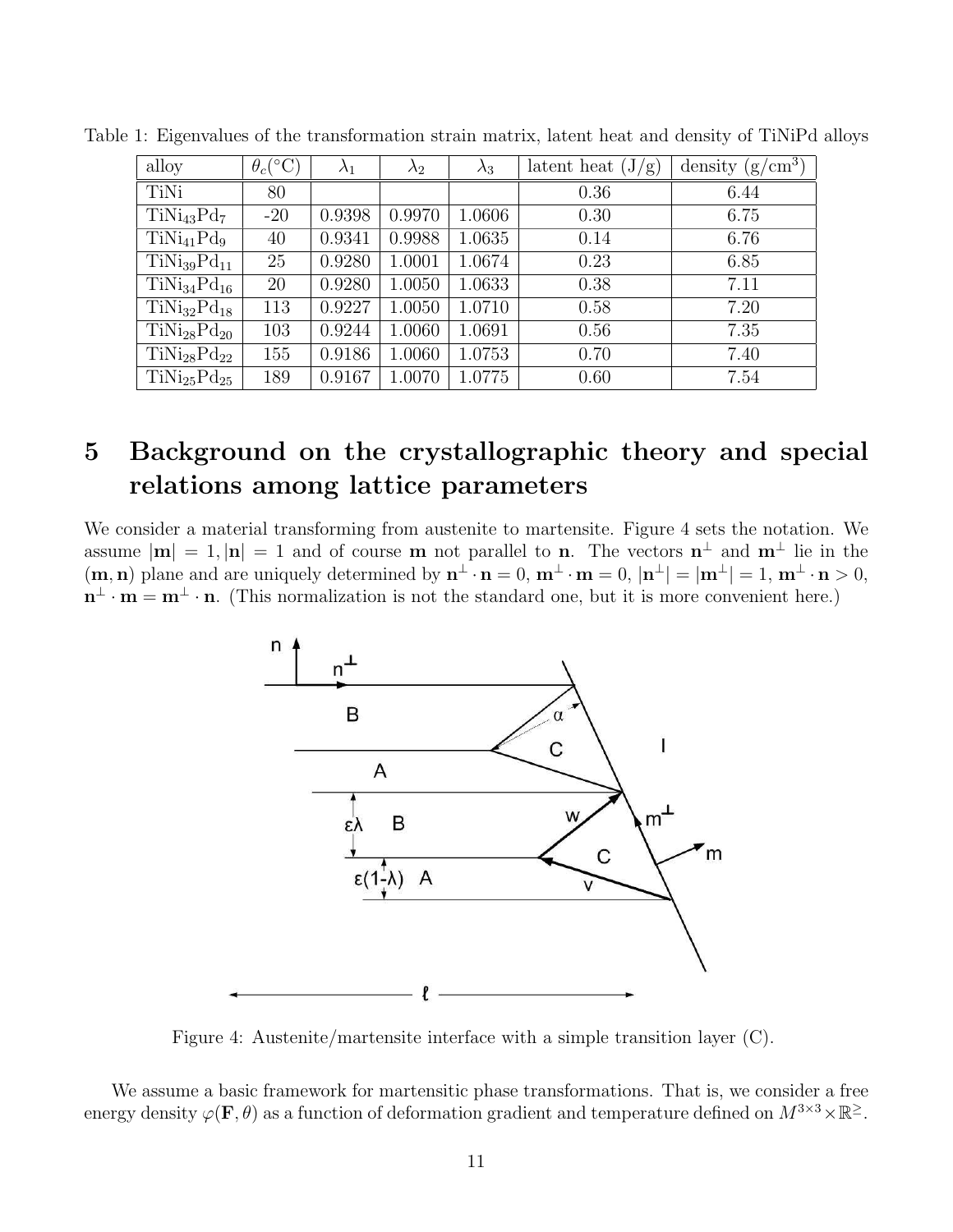We hold  $\theta$  fixed, below transformation temperature, and drop it from the notation until later in this paper. At this temperature  $\varphi$  is assumed to have a local minimum at I and a lower global minimum on the martensite energy wells,  $SO(3)U_1, \ldots, SO(3)U_N$ . We assume the distinct matrices  $\mathbf{U}_1, \ldots, \mathbf{U}_N$  are positive-definite, symmetric, and symmetry related: there exists  $\tilde{\mathbf{R}}_2, \ldots, \tilde{\mathbf{R}}_N \in$ SO(3) such that  $U_i = \tilde{R}_i U_1 \tilde{R}_i^T$ ,  $i = 2, ..., N$ . We also assume that that the wells SO(3) $U_1$  and  $SO(3)U_2$  are rank-1 connected, i.e., there are  $\hat{\mathbf{a}}, \mathbf{n} \in \mathbb{R}^3$ ,  $|\mathbf{n}| = 1$ , and  $\mathbf{R} \in SO(3)$  such that

$$
RU_2 - U_1 = \hat{a} \otimes n. \tag{3}
$$

To do the asymptotic analysis we stay away from the singular situation  $\lambda_2 = 1$  by assuming that  $\det(\mathbf{U}_1^2 - \mathbf{I}) \neq 0$ . The matrices  $\mathbf{A} = \hat{\mathbf{R}} \mathbf{U}_1$  and  $\mathbf{B} = \hat{\mathbf{R}} \mathbf{R} \mathbf{U}_2$ ,  $\hat{\mathbf{R}} \in SO(3)$ , are assumed to satisfy the equations of the crystallographic theory of martensite,

$$
(\lambda \mathbf{B} + (1 - \lambda)\mathbf{A}) - \mathbf{I} = \mathbf{b} \otimes \mathbf{m},\tag{4}
$$

for suitable  $0 < \lambda < 1$ ,  $\mathbf{b}, \mathbf{m} \in \mathbb{R}^3$ ,  $|\mathbf{m}| = 1$  and  $\hat{\mathbf{R}} \in SO(3)$ . Given the assumptions above, necessary and sufficient conditions that there is a solution  $\hat{\mathbf{R}} \in SO(3)$ ,  $\mathbf{b}, \mathbf{m} \in \mathbb{R}^3$  and  $0 < \lambda < 1$  of (4) are that (see  $|3|$ )

$$
\delta \le -2, \quad \text{and} \quad \operatorname{tr} \mathbf{U}_1^2 - \det \mathbf{U}_1^2 + \frac{|\hat{\mathbf{a}}|^2 |\mathbf{n}|^2}{2\delta} \ge 2, \n\text{where } \delta = \hat{\mathbf{a}} \cdot \mathbf{U}_1 (\mathbf{U}_1^2 - \mathbf{I})^{-1} \mathbf{n}.
$$
\n(5)

When these conditions are satisfied there are two solutions for  $\lambda$  given by  $\lambda = \lambda^*$  and  $\lambda = 1 - \lambda^*$ where:

$$
\lambda^* = \frac{1}{2} + \frac{1}{2} \sqrt{\frac{2}{\delta} + 1}.
$$
\n(6)

Remark. (Brief summary of the crystallographic theory; see [48], [25], [7], and [3] for the version given here.) After substituting for **B** using (3), the equation  $(\lambda \mathbf{B} + (1 - \lambda)\mathbf{A}) - \mathbf{I} = \mathbf{b} \otimes \mathbf{m}$ becomes  $\mathbf{R}(\mathbf{U}_1 + \lambda \hat{\mathbf{a}} \otimes \mathbf{n}) = \mathbf{I} + \mathbf{b} \otimes \mathbf{m}$ , which has a solution if and only if the middle eigenvalue of  $\mathbf{G}_{\lambda} = (\mathbf{U}_1 + \lambda \mathbf{n} \otimes \hat{\mathbf{a}})(\mathbf{U}_1 + \lambda \hat{\mathbf{a}} \otimes \mathbf{n})$  is 1. This matrix has an eigenvalue equal to 1 if and only if

$$
g(\lambda) = \det[(\mathbf{U}_1 + \lambda \mathbf{n} \otimes \hat{\mathbf{a}})(\mathbf{U}_1 + \lambda \hat{\mathbf{a}} \otimes \mathbf{n}) - \mathbf{I}] = 0.
$$
 (7)

Although it appears to be a sixth order polynomial,  $g(\lambda)$  is actually quadratic in  $\lambda$  and symmetric about  $1/2$ , so it can be written

$$
g(\lambda) = \beta(\lambda - \frac{1}{2})^2 + \eta.
$$
 (8)

The simplest evaluation of  $\beta$  and  $\eta$  follows from the equations

$$
\frac{1}{4}\beta + \eta = \det(\mathbf{G}_{\lambda} - \mathbf{I})|_{\lambda=0} = \det(\mathbf{U}_{1}^{2} - \mathbf{I})
$$
  
\n
$$
-\beta = \frac{d}{d\lambda} \det(\mathbf{G}_{\lambda} - \mathbf{I})|_{\lambda=0} = 2(\det(\mathbf{U}_{1}^{2} - \mathbf{I})) (\hat{\mathbf{a}} \cdot \mathbf{U}_{1} (\mathbf{U}_{1}^{2} - \mathbf{I})^{-1} \mathbf{n})
$$
\n(9)

The condition that  $g(\lambda)$  has a root on  $(0, 1)$  is that  $g(0)g(1/2) \leq 0$  which gives the first of (5). Suppose this holds and call the roots  $\lambda^*, 1 - \lambda^*$ . A necessary and sufficient condition that these roots are associated to the middle eigenvalue is that

$$
0 \le (\lambda_1 - 1)(1 - \lambda_3) = \lambda_1 + \lambda_3 - 1 - \lambda_1 \lambda_3 = \text{tr} \mathbf{G}_{\lambda^*} - 2 - \det \mathbf{G}_{\lambda^*},
$$
\n(10)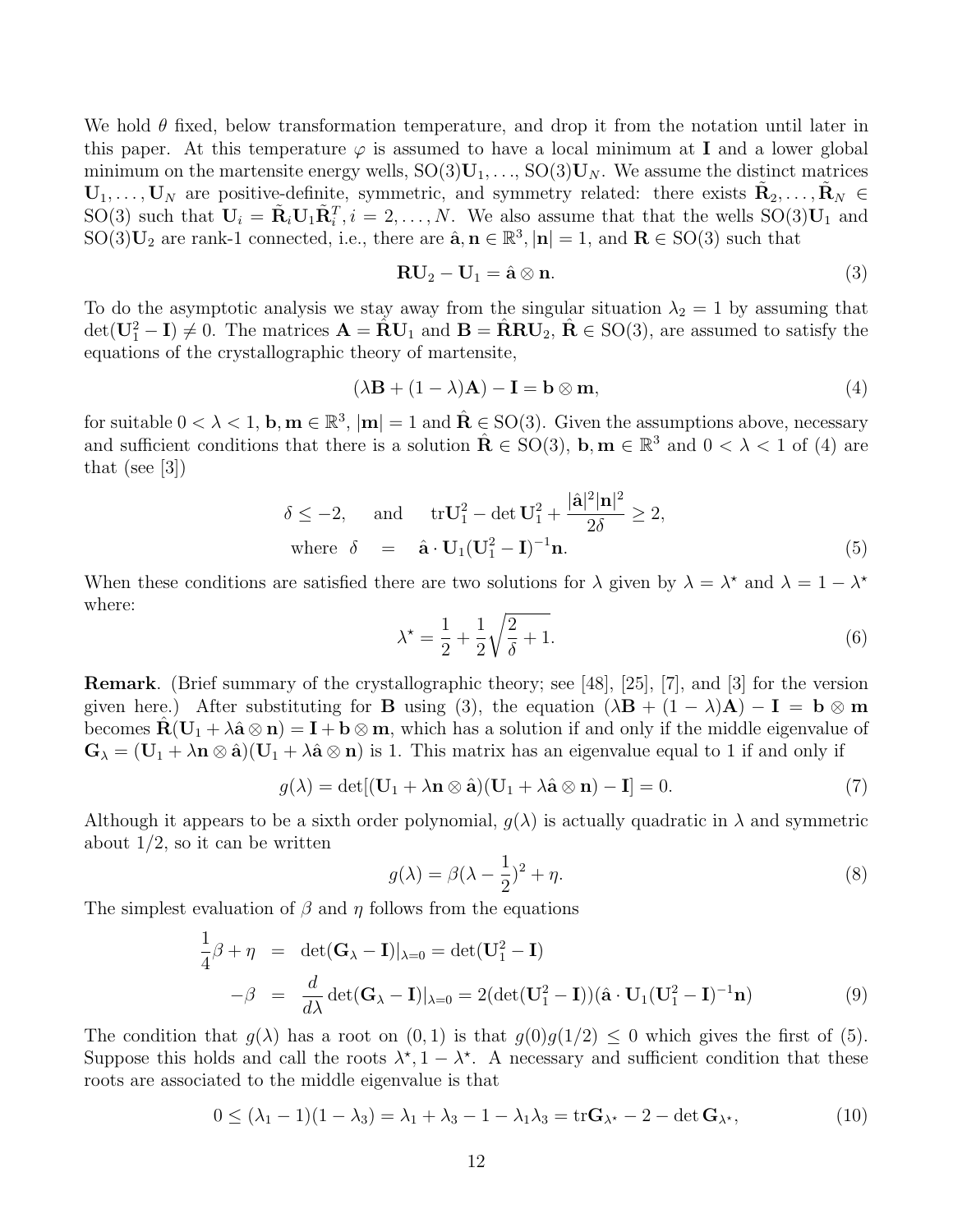which gives the second of  $(5)$ . We note that the *cofactor conditions* discussed in [17] are the conditions that i) the middle eigenvalue of  $\mathbf{U}_1$  is 1 and ii)  $g(\lambda)$  is identically 0, i.e., that both  $\beta$  and  $\eta$  vanish. In this case det $(\mathbf{U}_1^2 - \mathbf{I}) = 0$ , and the second equation in (9) remains valid in the modified form  $\beta = -2\hat{\mathbf{a}} \cdot \mathbf{U}_1 \text{cof}(\mathbf{U}_1^2 - \mathbf{I}) \mathbf{n} = 0.$ 

We let  $\mathbf{a} = \mathbf{R} \hat{\mathbf{a}}$  with  $\mathbf{R}$  obtained as in this remark, that is,  $\mathbf{B} - \mathbf{A} = \mathbf{a} \otimes \mathbf{n}$ . A simple transition layer is the one shown in Figure 4. It is kinematically possible because, using (5), there is a matrix C such that

$$
C - I = f \otimes m, \quad Cv = Av, \quad Cw = Bw. \tag{11}
$$

(see Figure 4). To verify this, note first that

$$
\mathbf{v} = \frac{1}{\mathbf{n} \cdot \mathbf{m}^{\perp}} \left( (1 - \lambda) \varepsilon \mathbf{m}^{\perp} - \alpha \mathbf{n}^{\perp} \right), \quad \mathbf{w} = \frac{1}{\mathbf{n} \cdot \mathbf{m}^{\perp}} \left( \lambda \varepsilon \mathbf{m}^{\perp} + \alpha \mathbf{n}^{\perp} \right) \tag{12}
$$

for some  $\alpha > 0$ , which is the height of the triangle as shown in Figure 4 as one can see by computing  $-v \cdot m$ .

Now it can be seen that the following expression for  $C$  satisfies  $(11)$ :

$$
\mathbf{C} = \mathbf{I} + \mathbf{f} \otimes \mathbf{m}, \quad \mathbf{f} = \mathbf{b} + \frac{\varepsilon}{\alpha} \lambda (1 - \lambda) \mathbf{a}.
$$
 (13)

The matrix **C** is of course not on the energy wells.

## 6 Energy barrier of a fully developed austenite/martensite interface

Consider the case of cooling from austenite to form martensite. We picture a lenticular nucleus, stabilized by a defect (e.g., precipitate, triple junction on a grain boundary), and we imagine that this nucleus is already present at temperatures above  $M_s$ . Our main hypothesis is that this nucleus is already twinned, so its boundary consists of two fully developed, slightly bowed austenite/martensite interfaces. We ignore the ends of the nucleus, and picture simply a twinned laminate of martensite of length  $\ell$  (i.e., the half-width of the nucleus) meeting austenite. As sources of energy, we consider the interfacial energy on the twin boundaries modeled by a sharp interface theory, the bulk elastic energy stored near the austenite/martensite interface, and the bulk free energies of the two phases. We analyze the energy as a function of  $\ell$  accounting for the possibility that the twin density and elastic transition layer may relax as  $\ell$  is changed. In this section we consider a simple model for the transition layer that is improved later in this paper.

We consider the case in which the middle eigenvalue  $\lambda_2$  of the matrix  $U_1$  is close to 1 and, for simplicity, we fix the other eigenvalues<sup>2</sup>. In a basis for which  $U_1$  is diagonal, we then evaluate the formula (5) for  $\delta$ :

$$
\delta = (a_1 n_1) \frac{\lambda_1}{\lambda_1^2 - 1} + (a_2 n_2) \frac{\lambda_2}{\lambda_2^2 - 1} + (a_3 n_3) \frac{\lambda_3}{\lambda_3^2 - 1}.
$$
\n(14)

<sup>&</sup>lt;sup>2</sup>The other eigenvalues  $\lambda_1, \lambda_3$  could also be allowed to vary as long as they are bounded away from 1; this of course forbids the cubic to tetragonal case, since in that case  $\lambda_2 = 1$  and  $\lambda_1 \leq \lambda_2 \leq \lambda_3$  imply that  $\lambda_1 = 1$  or  $\lambda_3 = 1$ .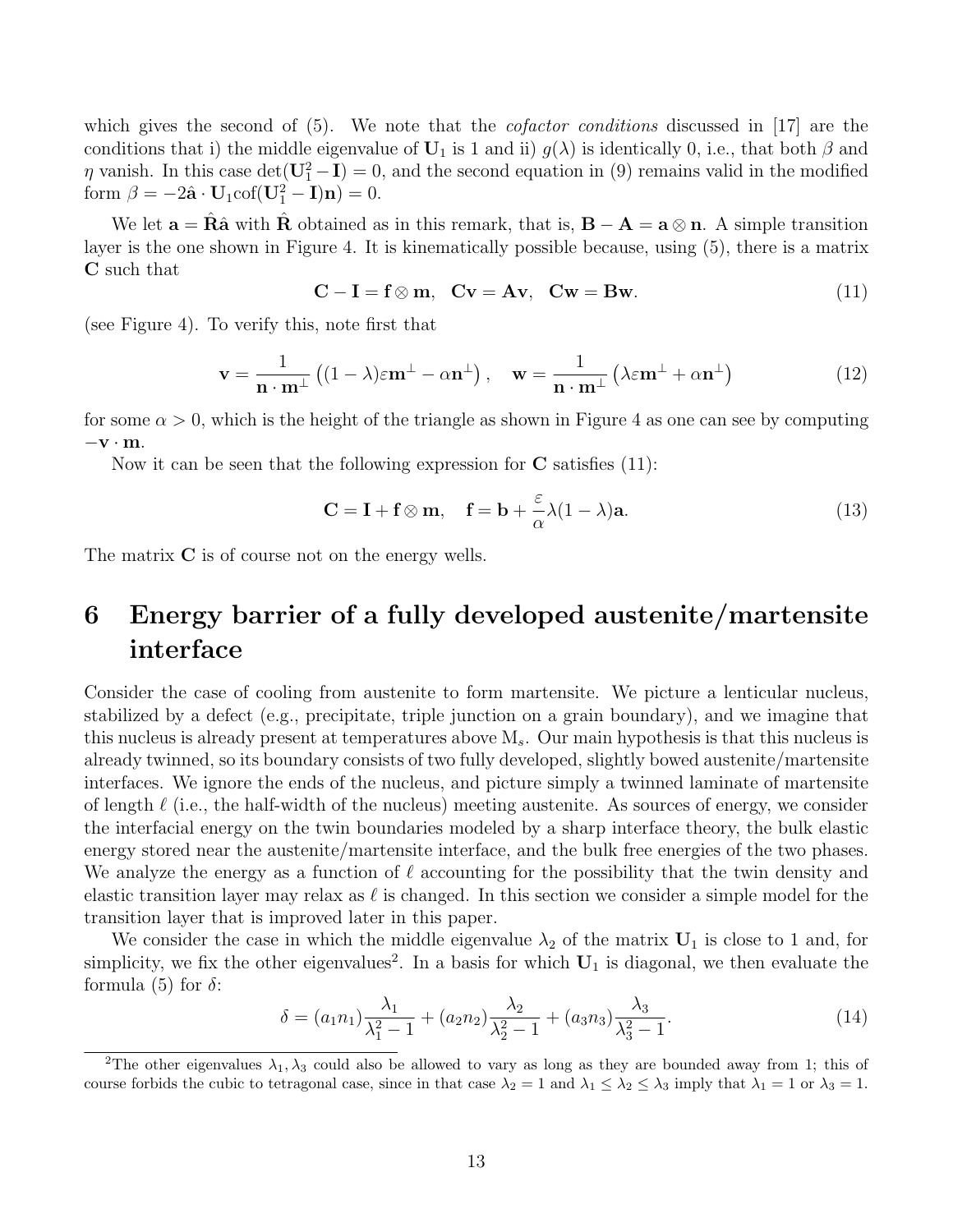This is dominated by the middle term and we note that, typically, as  $\lambda_2$  approaches 1, the quantity  $a_2n_2$  does not tend to zero<sup>3</sup>. In view of the first condition of (5) we have the following: **assuming** that  $a_2n_2|_{\lambda_2=1}\neq 0$  then for a given twin system the crystallographic theory has solutions for at most one of the regions  $\lambda_2 \gtrsim 1$  or  $\lambda_2 \lesssim 1$ . (See also Items 1 and 2 below.)

We now give a more detailed study of this in the cubic-to-orthorhombic case, which applies to all the NiTiX alloys described above. In this case the six transformation strain matrices are,

$$
\mathbf{U}_{1} = \begin{pmatrix} \frac{\lambda_{2} + \lambda_{3}}{2} & \frac{\lambda_{2} - \lambda_{3}}{2} & 0\\ \frac{\lambda_{2} - \lambda_{3}}{2} & \frac{\lambda_{2} + \lambda_{3}}{2} & 0\\ 0 & 0 & \lambda_{1} \end{pmatrix}, \quad \mathbf{U}_{2} = \begin{pmatrix} \frac{\lambda_{2} + \lambda_{3}}{2} & \frac{\lambda_{3} - \lambda_{2}}{2} & 0\\ \frac{\lambda_{3} - \lambda_{2}}{2} & \frac{\lambda_{2} + \lambda_{3}}{2} & 0\\ 0 & 0 & \lambda_{1} \end{pmatrix},
$$

$$
\mathbf{U}_{3} = \begin{pmatrix} \frac{\lambda_{2} + \lambda_{3}}{2} & 0 & \frac{\lambda_{2} - \lambda_{3}}{2} \\ 0 & \lambda_{1} & 0 \\ \frac{\lambda_{2} - \lambda_{3}}{2} & 0 & \frac{\lambda_{2} + \lambda_{3}}{2} \end{pmatrix}, \quad \mathbf{U}_{4} = \begin{pmatrix} \frac{\lambda_{2} + \lambda_{3}}{2} & 0 & \frac{\lambda_{3} - \lambda_{2}}{2} \\ 0 & \lambda_{1} & 0 \\ \frac{\lambda_{3} - \lambda_{2}}{2} & 0 & \frac{\lambda_{2} + \lambda_{3}}{2} \end{pmatrix},
$$

$$
\mathbf{U}_{5} = \begin{pmatrix} \lambda_{1} & 0 & 0 \\ 0 & \frac{\lambda_{2} + \lambda_{3}}{2} & \frac{\lambda_{2} - \lambda_{3}}{2} \\ 0 & \frac{\lambda_{2} + \lambda_{3}}{2} & \frac{\lambda_{2} - \lambda_{3}}{2} \end{pmatrix}, \quad \mathbf{U}_{6} = \begin{pmatrix} \lambda_{1} & 0 & 0 \\ 0 & \frac{\lambda_{2} + \lambda_{3}}{2} & \frac{\lambda_{2} - \lambda_{3}}{2} \\ 0 & \frac{\lambda_{2} - \lambda_{3}}{2} & \frac{\lambda_{2} + \lambda_{3}}{2} \end{pmatrix}.
$$
(15)

Written this way  $\lambda_1$ ,  $\lambda_2$ ,  $\lambda_3$  are the eigenvalues of each of these matrices, and, for the application to the TiNiX alloys studied here, we can without loss of generality assume these are ordered,  $\lambda_1 \leq \lambda_2 \leq \lambda_3$ . We consider twin systems that consist of variant 1 twinned with all other variants; it is sufficient to consider these by symmetry. Variant 1 is compound twinned with variant 2, but it forms Type I/Type II twins with the other four variants. (Thus, all pairs of variants are twinned). By direct calculation, in the notation of  $(14)$ , we have the expressions for  $a_2n_2$  listed in Table 2 at  $\lambda_2=1.$ 

Table 2: Values of  $a_2n_2$  for various twin systems at  $\lambda_2 = 1$ . Cubic-to-orthorhombic case.

| value of $a_2n_2$ |                                       | $\lambda_1^2(3\lambda_3^2-1)-2\lambda_3^2$                                 |
|-------------------|---------------------------------------|----------------------------------------------------------------------------|
| (Type I twins)    | $\frac{\lambda_3^2-1}{\lambda_3^2+1}$ | $\frac{1}{2(2\lambda_3^2+\lambda_1^2(1+\lambda_3^2))}$                     |
| value of $a_2n_2$ |                                       |                                                                            |
| (Type II twins)   | $\frac{\lambda_3^2-1}{\lambda_3^2+1}$ | $\frac{\lambda_3^2 + 2\lambda_1^2 - 3}{2(\lambda_3^2 + 2\lambda_1^2 + 1)}$ |

twins between variants 1 and 2 twins between variants 1 and 3, 4, 5, 6

The numerators of the expressions in the last column of Table 2, for eigenvalues near 1, are close to  $\lambda_3^2 - 1 + 2(\lambda_1^2 - 1)$  which is typically negative for experimental cases and also for any case which is nearly volume preserving. Hence, under this typical situation that entries in the last column of Table 2 are negative, we reach the following conclusions:

- 1.  $\lambda_2 \leq 1$ . Only compound twins form austenite/martensite interfaces. Altogether, there are only six of these twin systems, two each for variants 1-2, 3-4, 5-6.
- 2.  $\lambda_2 \gtrsim 1$ . All of the Type I and Type II twin systems can form austenite/martensite interfaces.

<sup>&</sup>lt;sup>3</sup>"Typically", here means that if  $U_1$  is changed to  $\rho U_1$  for  $\rho$  near 1, the middle eigenvalue of  $\rho U_1$  can be made to pass through 1 but  $a_2n_2$  is only changed to  $\rho a_2n_2$ .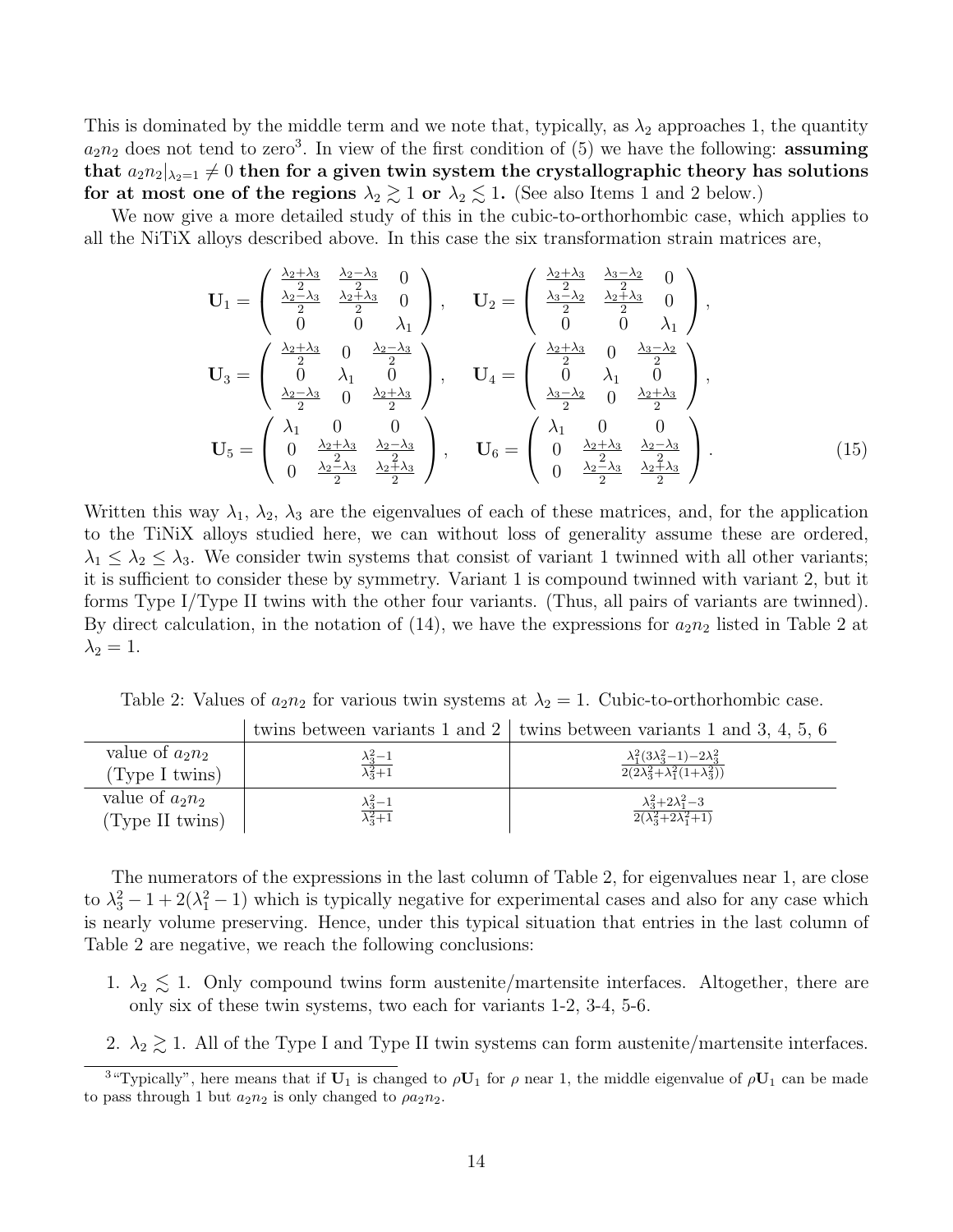This striking conclusion is consistent with results of Hane and Shield [14]. Experimental values of the dominant factor  $a_2n_2$  for alloys in which  $\lambda_2 = 1$  are given in Table 3. Within a given twin type, these numbers do not vary greatly among these various systems.

|                                                | twins between var. 1 and 2 | twins between var. 1 and 3, 4, 5, 6 |
|------------------------------------------------|----------------------------|-------------------------------------|
| $Ti_{50}Ni_{26}Cu_{20}Pd_4$<br>(Type I twins)  | 0.0534                     | $-0.0137$                           |
| $Ti_{50}Ni_{26}Cu_{20}Pd_4$<br>(Type II twins) | 0.0534                     | $-0.0103$                           |
| $Ti_{50}Ni_{39}Pd_{11}$<br>(Type I twins)      | 0.0651                     | $-0.024$                            |
| $Ti_{50}Ni_{39}Pd_{11}$<br>(Type II twins)     | 0.0651                     | $-0.018$                            |
| $Ti_{50}Ni_{43}Pt_{7}$<br>(Type I twins)       | 0.0645                     | $-0.0212$                           |
| $Ti50Ni43Pt7$<br>(Type II twins)               | 0.0645                     | $-0.0157$                           |
| $Ti_{50}Ni_{37}Au_{13}$<br>(Type I twins)      | 0.0606                     | $-0.018$                            |
| $Ti_{50}Ni_{37}Au_{13}$<br>(Type II twins)     | 0.0606                     | $-0.0133$                           |

Table 3: Values of  $a_2n_2$  for alloys of TiNiX,  $X = Cu$ , Pt, Pd, Au, at compositions where  $\lambda_2 = 1$ 

One should remark that even though the crystallographic theory forbids certain twins to participate in the austenite/martensite interface, all the types of twins listed above are possible in the martensite. For example, in cases where compound twins are forbidden by the crystallographic theory to be present in austenite/martensite interfaces, they could still be observed in the martensite, produced by stresses built up during transformation, especially in a polycrystal.

Assume that we are in one of the regions where the crystallographic theory has a solution, that is, the second of (5) holds and either  $\lambda_2 \gtrsim 1$  and  $a_2 n_2 < 0$  or  $\lambda_2 \lesssim 1$  and  $a_2 n_2 > 0$ . From (6) we then have that in the regime of interest in this paper  $\lambda^* \sim 1$ . We confine attention to the solution  $\lambda = 1 - \lambda^*$ . Thus, the volume fraction  $\lambda \sim 0$ , i.e., it is the volume fraction of the variant that is paired with variant 1 that is disappearing as  $\lambda_2 \rightarrow 1$ .

Thus the martensite region contains a large volume fraction where the deformation gradient is A. Also, from equations (4) and (13) we have

$$
\mathbf{A} \to \mathbf{I} + \mathbf{b} \otimes \mathbf{m}, \quad \mathbf{C} \to \mathbf{I} + \mathbf{b} \otimes \mathbf{m} \tag{16}
$$

as  $\lambda_2 \to 1$  with  $\varepsilon/\alpha$  fixed. Since **C** is near **A** in this limit, it is natural to estimate the energy of C using a quadratic approximation of the free energy density  $\varphi$  near A. We would also like to optimize over the choice of  $\alpha$  (see Fig. 4), but we keep  $\varepsilon$  fixed for now. Later, after we have introduced interfacial energy, we will optimize over the choice of the "fineness"  $\varepsilon$ .

Note that  $C = I + f \otimes m = I + b \otimes m + (\varepsilon/\alpha)\lambda(1-\lambda)a \otimes m$ , and from (4) we have  $A =$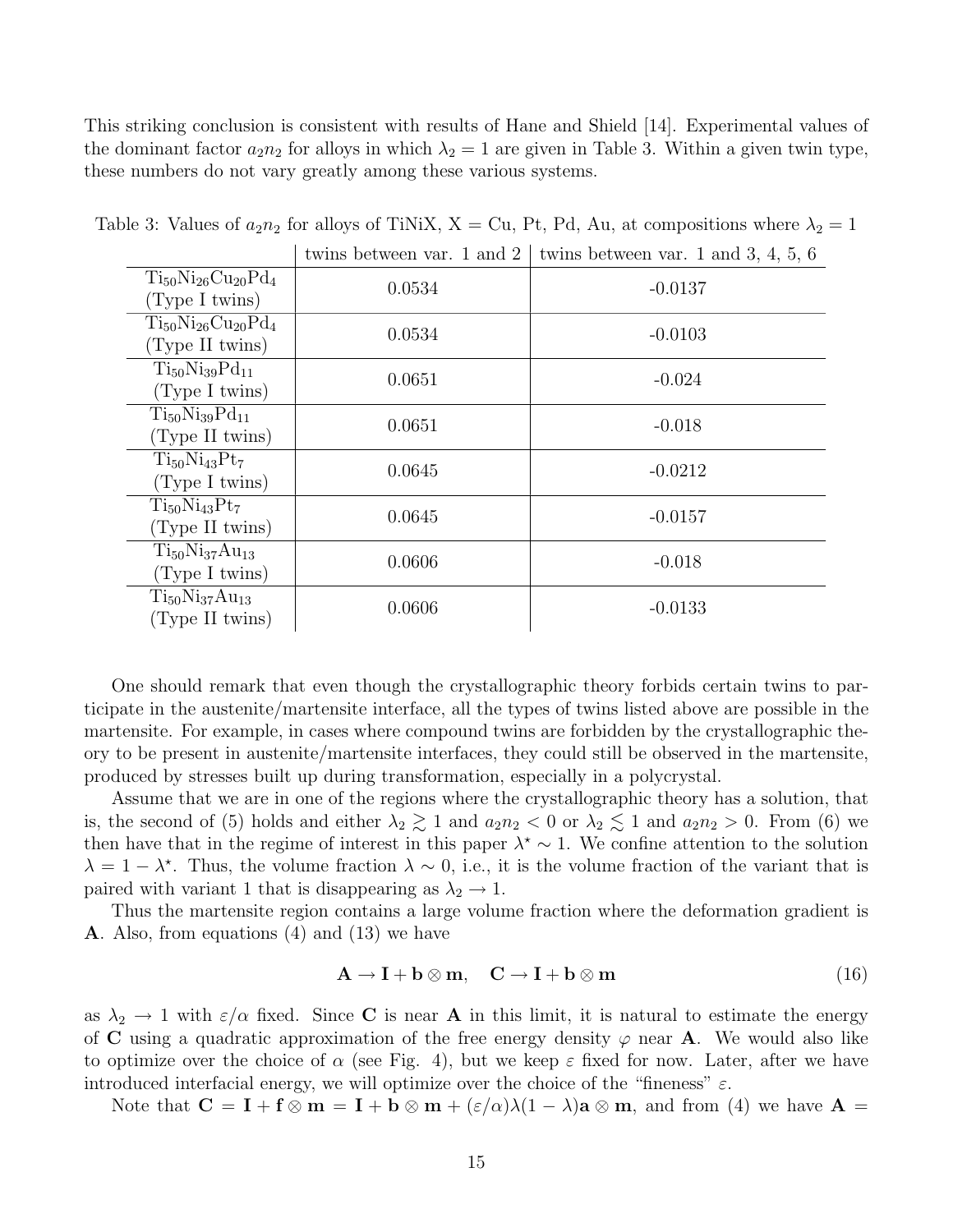$\mathbf{I} + \mathbf{b} \otimes \mathbf{m} - \lambda \mathbf{a} \otimes \mathbf{n}$ . Thus, as must be true, rank $(\mathbf{C} - \mathbf{A}) = 1$ , i.e.,

$$
\mathbf{C} = \mathbf{A} + \mathbf{a} \otimes \left[ \lambda \mathbf{n} + \frac{\varepsilon}{\alpha} \lambda (1 - \lambda) \mathbf{m} \right]. \tag{17}
$$

For our simple estimate of the energy of  $C$  we let  $\mu$  be a typical elastic shear modulus, we note that the area of each triangle containing C is

$$
\frac{\varepsilon \alpha}{2\mathbf{m} \cdot \mathbf{n}^{\perp}}.
$$
 (18)

(Recall that by definition  $\mathbf{m} \cdot \mathbf{n}^{\perp} > 0$ .) At this point it is convenient to fix one value of the free energy by putting  $\varphi(\mathbf{A}, \theta) = 0$ , so the free energy of **C** will be positive. This of course implies that  $\varphi(\mathbf{I}, \theta) > 0$ . Suppose the width (into the page) of the martensite plate is w. Then, we can estimate the energy of C by using a linear elasticity theory<sup>4</sup> obtained by linearizing about A. Using (18) and letting  $c_{\lambda} = A^{-T}n + (\varepsilon/\alpha)(1-\lambda)A^{-T}m$  (so that  $CA^{-1} = I + \lambda a \otimes c_{\lambda}$ ), we have

energy of one triangle 
$$
= \frac{\varepsilon \alpha w}{2m \cdot n^{\perp}} \left( \frac{\mu}{2} \left| \frac{1}{2} [(\mathbf{C} \mathbf{A}^{-1} - \mathbf{I}) + (\mathbf{C} \mathbf{A}^{-1} - \mathbf{I})^T] \right|^2 \right)
$$

$$
= \frac{\varepsilon \alpha w}{2m \cdot n^{\perp}} \left( \frac{\mu \lambda^2}{8} |\mathbf{a} \otimes \mathbf{c}_{\lambda} + \mathbf{c}_{\lambda} \otimes \mathbf{a}|^2 \right)
$$

$$
= \frac{\varepsilon \alpha w}{2m \cdot n^{\perp}} \left( \frac{\mu \lambda^2}{4} \left( (\mathbf{a} \cdot \mathbf{c}_{\lambda})^2 + |\mathbf{a}|^2 |\mathbf{c}_{\lambda}|^2 \right) \right).
$$
(19)

The triangle height  $\alpha$  is contained in the prefactor as well as in the expression for  $c_{\lambda}$ . Minimization of this energy over  $\alpha > 0$  gives

$$
\alpha_{\min} = \varepsilon (1 - \lambda) \sqrt{\frac{(\mathbf{a} \cdot \mathbf{A}^{-T} \mathbf{m})^2 + |\mathbf{a}|^2 |\mathbf{A}^{-T} \mathbf{m}|^2}{(\mathbf{a} \cdot \mathbf{A}^{-T} \mathbf{n})^2 + |\mathbf{a}|^2 |\mathbf{A}^{-T} \mathbf{n}|^2}}.
$$
(20)

We insert this value of  $\alpha$  from now on. Then, assuming the height of the martensite plate is h, giving  $h/\varepsilon$  triangles, we then have

total energy of the triangles 
$$
= \varepsilon w h \mu \lambda^2 (1 - \lambda) \xi,
$$
 (21)

where the *geometric factor*  $\xi$  is given by

$$
\xi = \frac{1}{4\mathbf{m} \cdot \mathbf{n}^{\perp}} \left( \sqrt{\left( (\mathbf{a} \cdot \mathbf{A}^{-T} \mathbf{m})^2 + |\mathbf{a}|^2 |\mathbf{A}^{-T} \mathbf{m}|^2 \right) \left( (\mathbf{a} \cdot \mathbf{A}^{-T} \mathbf{n})^2 + |\mathbf{a}|^2 |\mathbf{A}^{-T} \mathbf{n}|^2 \right)} + (\mathbf{a} \cdot \mathbf{A}^{-T} \mathbf{m})(\mathbf{a} \cdot \mathbf{A}^{-T} \mathbf{n}) + |\mathbf{a}|^2 (\mathbf{A}^{-T} \mathbf{m} \cdot \mathbf{A}^{-T} \mathbf{n}) \right)
$$
(22)

The geometric factor measures in a rough way, i.e., for a simple model of the transition layer, the effect that different twin systems have on the elastic energy stored in the austenite/martensite

<sup>&</sup>lt;sup>4</sup>Given that the crystallographic theory is geometrically exact, one could worry about the possible role of finite rotations in this calculation, and therefore be led to use nonlinear elasticity instead of linear elasticity to estimate the energy of C. The Γ-convergence argument given later in this paper justifies the use of linearized elasticity (linearized about **A**) in this context for  $\lambda$  near 1.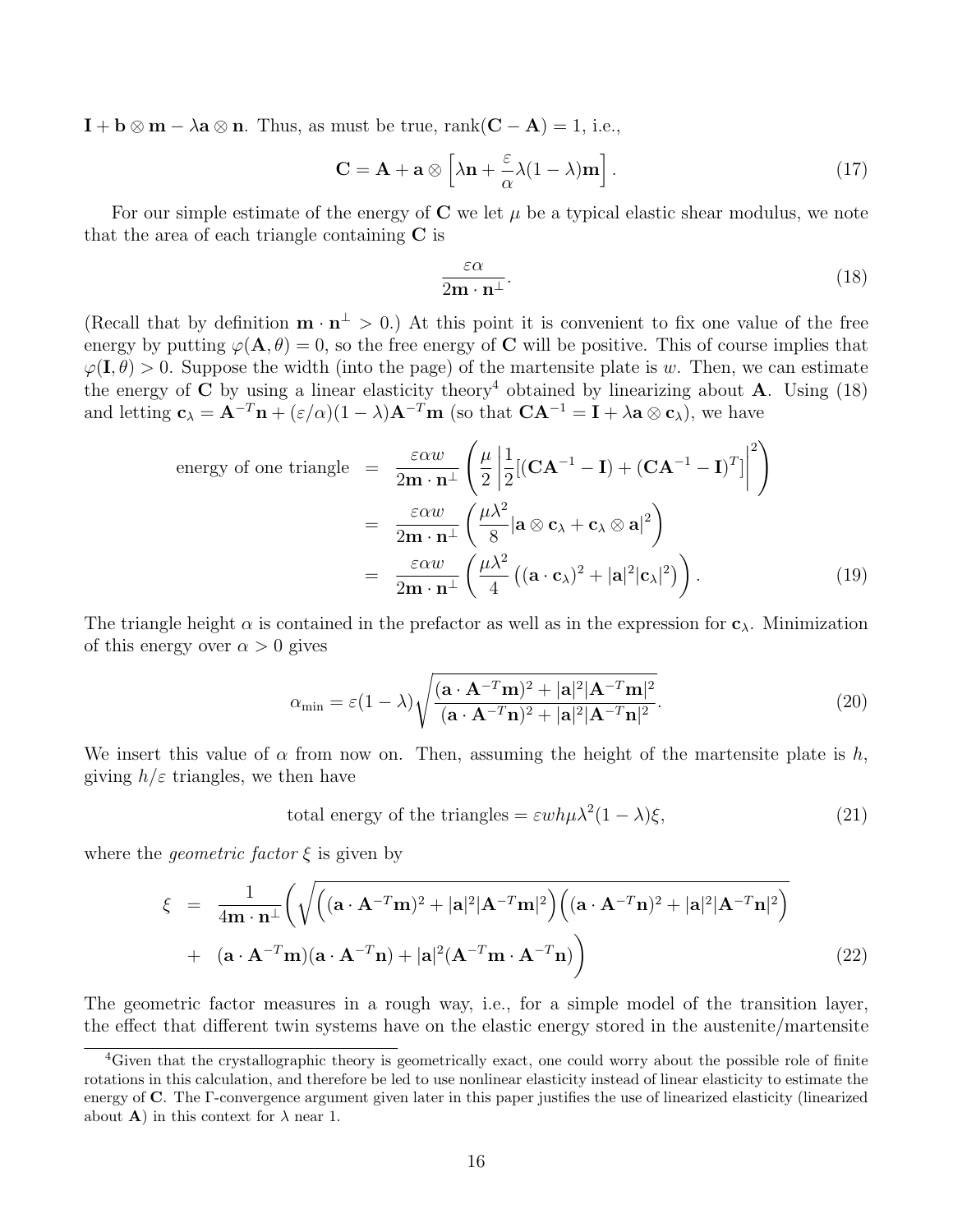interface. It depends only on the data that goes into the crystallographic theory, that is, the energy wells and lattice parameters. It is interesting to look at values of the geometric factor for various twin systems. This is done in Table 4 for the alloy  $Ti_{50}Ni_{50-x}Pd_x$ ,  $x \sim 11$ . It can be seen that there is a very wide variation of almost two orders of magnitude of this number, and it also varies significantly within a given type of twin. This partly motivated the more careful treatment of the transition layer given later in this paper. It may possibly explain why certain twins predominate in certain alloys. It also suggests that within a certain twin type, certain pairs of variants would tend to be rather strongly preferred.

| variants    | twin type         | habit plane                  | $\xi \times 10^3$ |
|-------------|-------------------|------------------------------|-------------------|
| 1 and 2     | compound          | $(-0.5005, 0.5005, -0.7064)$ | 8.07<br>3.47      |
| 1 and 3     | Type I<br>Type II | $(-0.5005, 0.5005, -0.7064)$ | 48.6<br>19.8      |
| $1$ and $4$ | Type I<br>Type II | $(-0.5005, 0.5005, -0.7064)$ | 14.7<br>2.07      |
| $1$ and $5$ | Type I<br>Type II | $(-0.5005, 0.5005, -0.7064)$ | 23.4<br>162       |
| $1$ and $6$ | Type I<br>Type II | $(-0.5005, 0.5005, -0.7064)$ | 3.64<br>16.9      |
| $1$ and $2$ | compound          | $(0.5005, -0.5005, -0.7064)$ | 3.47<br>8.07      |
| 1 and 3     | Type I<br>Type II | $(0.5005, -0.5005, -0.7064)$ | 23.4<br>162       |
| $1$ and $4$ | Type I<br>Type II | $(0.5005, -0.5005, -0.7064)$ | 3.64<br>16.9      |
| $1$ and $5$ | Type I<br>Type II | $(0.5005, -0.5005, -0.7064)$ | 48.6<br>19.8      |
| $1$ and $6$ | Type I<br>Type II | $(0.5005, -0.5005, -0.7064)$ | 14.7<br>2.07      |

Table 4: Geometric factor  $\xi$  for various twin systems for Ti<sub>50</sub>Ni<sub>50−x</sub>Pd<sub>x</sub>,  $x \sim 11$ . Note the wide variation. Components in the cubic basis.

Now we repeat the classical calculation with this model of the transition layer, except we have the austenite and martensite wells at different heights. We introduce an interfacial energy per unit area  $\kappa$  on the twins and write the total energy as

total energy = 
$$
\frac{2\kappa wh\ell}{\varepsilon} + \varepsilon wh\mu\lambda^2 (1-\lambda)\xi + \varphi(\mathbf{A},\theta)wh\ell + \varphi(\mathbf{I},\theta)wh(L-\ell),
$$
 (23)

where L is the total length of the strip, including martensite and austenite  $(L \gg \ell)$ . We minimize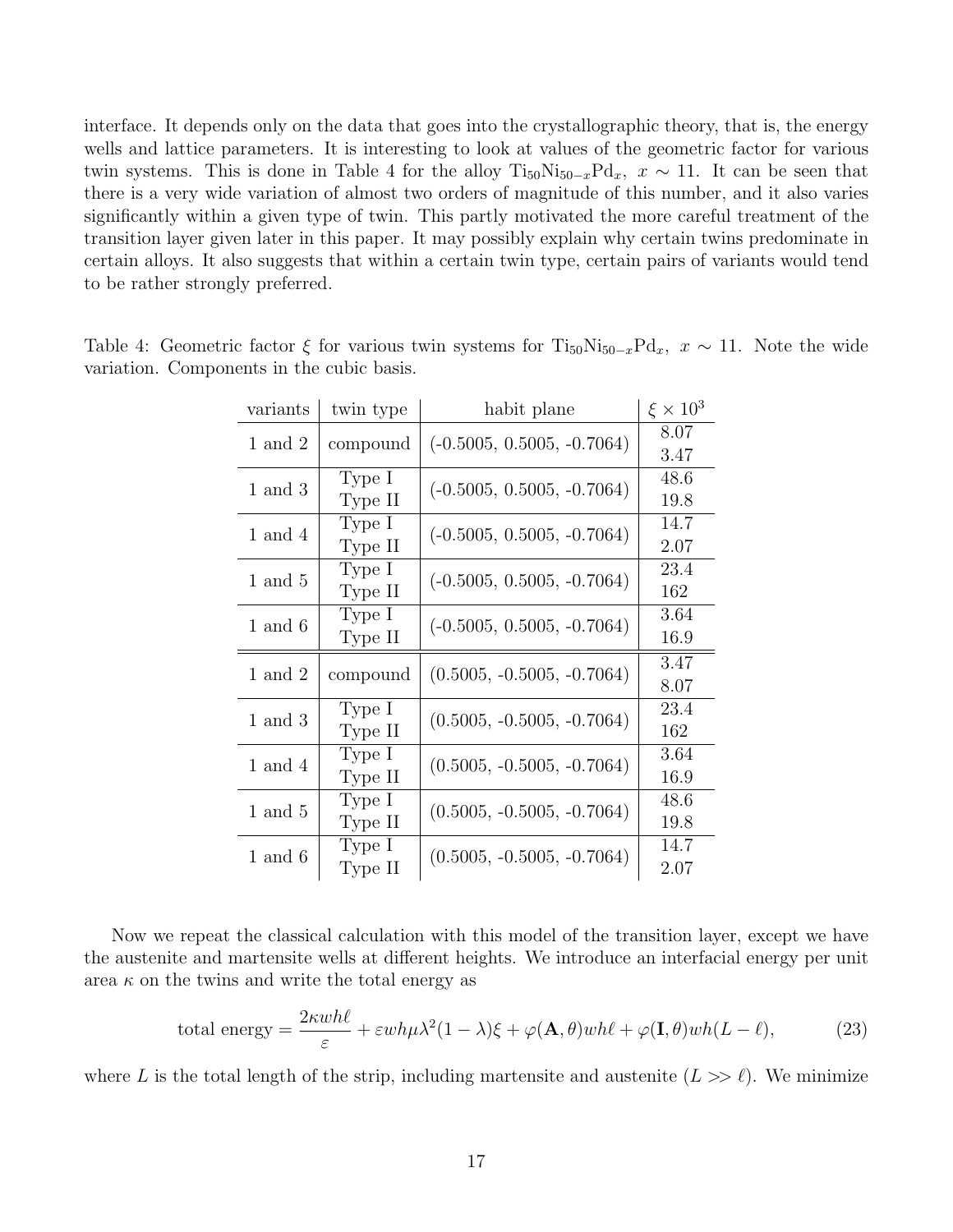this expression over  $\varepsilon > 0$  and get

$$
\varepsilon = \sqrt{\frac{2\kappa\ell}{\mu\lambda^2(1-\lambda)\xi}},\tag{24}
$$

giving an inverse relation between twin spacing  $\varepsilon$  and volume fraction  $\lambda$  in the limit as  $\lambda \to 0$  (i.e., as  $\lambda_2 \rightarrow 1$ ). This gives the total minimum energy

$$
2wh\lambda\sqrt{2\kappa\mu\ell(1-\lambda)\xi} + wh\ell\left(\varphi(\mathbf{A},\theta) - \varphi(\mathbf{I},\theta)\right) + const.
$$
\n(25)

This has the typical form of an energy with a single barrier that arises in a nucleation calculation. The  $\sqrt{\ell}$  term dominates for small  $\ell$  and the linear term dominates for large  $\ell$ . Recall that we have assumed that  $0 = \varphi(\mathbf{A}, \theta) < \varphi(\mathbf{I}, \theta)$ ; thus, the energy goes to  $-\infty$  as  $\ell \to \infty$ . Focusing now on the dependence of (25) on  $\ell$ , we see that the energy (25) has a single maximum at

$$
\ell_{\max} = \frac{2\lambda^2 \kappa \mu (1 - \lambda)\xi}{\left(\varphi(\mathbf{A}, \theta) - \varphi(\mathbf{I}, \theta)\right)^2}.
$$
\n(26)

The value of the total energy at  $\ell_{\text{max}}$  is

energy at the barrier = 
$$
\frac{2\lambda^2 w h \kappa \mu (1 - \lambda) \xi}{\varphi(\mathbf{I}, \theta) - \varphi(\mathbf{A}, \theta)}.
$$
 (27)

Note that the energy at the barrier and  $\ell_{\text{max}}$  are both proportional to  $\lambda^2$ . Thus, as  $\lambda_2 \to 1$  both  $\ell_{\text{max}}$  and the height of the barrier tend to 0 at the same rate.

Now we can make a simple criterion based on the idea that typical defects in the material stabilize fully developed austenite/martensite interfaces at a value  $\ell = \ell_c$ . Then such interfaces are expected to move when  $\varphi(\mathbf{I}, \theta) - \varphi(\mathbf{A}, \theta)$  is increased (by decreasing temperature) to a point where  $\ell_{\rm max}$  given by (26) exceeds  $\ell_c$ . This gives the criterion for the size of the hysteresis,

$$
\frac{2\lambda^2\kappa\mu(1-\lambda)\xi}{\left(\varphi(\mathbf{A},\theta)-\varphi(\mathbf{I},\theta)\right)^2}=\ell_c.
$$
\n(28)

To evaluate the denominator of this expression, consider a Taylor expansion of each energy well about  $\theta = \theta_c$ . The minimizers **A**, **I** on the martensite and austenite wells, respectively, depend weakly on temperature, so we expand the notation by writing  $\mathbf{A}(\theta)$ ,  $\mathbf{I}(\theta)$ ; these are still chosen to lie on the wells and to satisfy the equations of the crystallographic theory as given above. Expanding  $\varphi$  at each well about  $\theta = \theta_c$  we have

$$
\varphi(\mathbf{A}(\theta),\theta) = \varphi(\mathbf{A}(\theta_c),\theta_c) + \left(\frac{\partial \varphi(\mathbf{A}(\theta^*),\theta^*)}{\partial \theta} + \frac{\partial \varphi(\mathbf{A}(\theta^*),\theta^*)}{\partial \mathbf{F}} \cdot \mathbf{A}'(\theta^*)\right)(\theta - \theta_c),
$$
  

$$
\varphi(\mathbf{I}(\theta),\theta) = \varphi(\mathbf{I}(\theta_c),\theta_c) + \left(\frac{\partial \varphi(\mathbf{I}(\theta^*),\theta^*)}{\partial \theta} + \frac{\partial \varphi(\mathbf{I}(\theta^*),\theta^*)}{\partial \mathbf{F}} \cdot \mathbf{I}'(\theta^*)\right)(\theta - \theta_c),
$$
 (29)

where  $\theta^*$  is a suitable intermediate temperature between  $\theta$  and  $\theta_c$  (possibly different in the two lines above). Since  $\mathbf{A}(\theta^{\star}), \mathbf{I}(\theta^{\star})$  are local minimizers of  $\varphi$  at  $\theta^{\star}$ , then the second terms within the large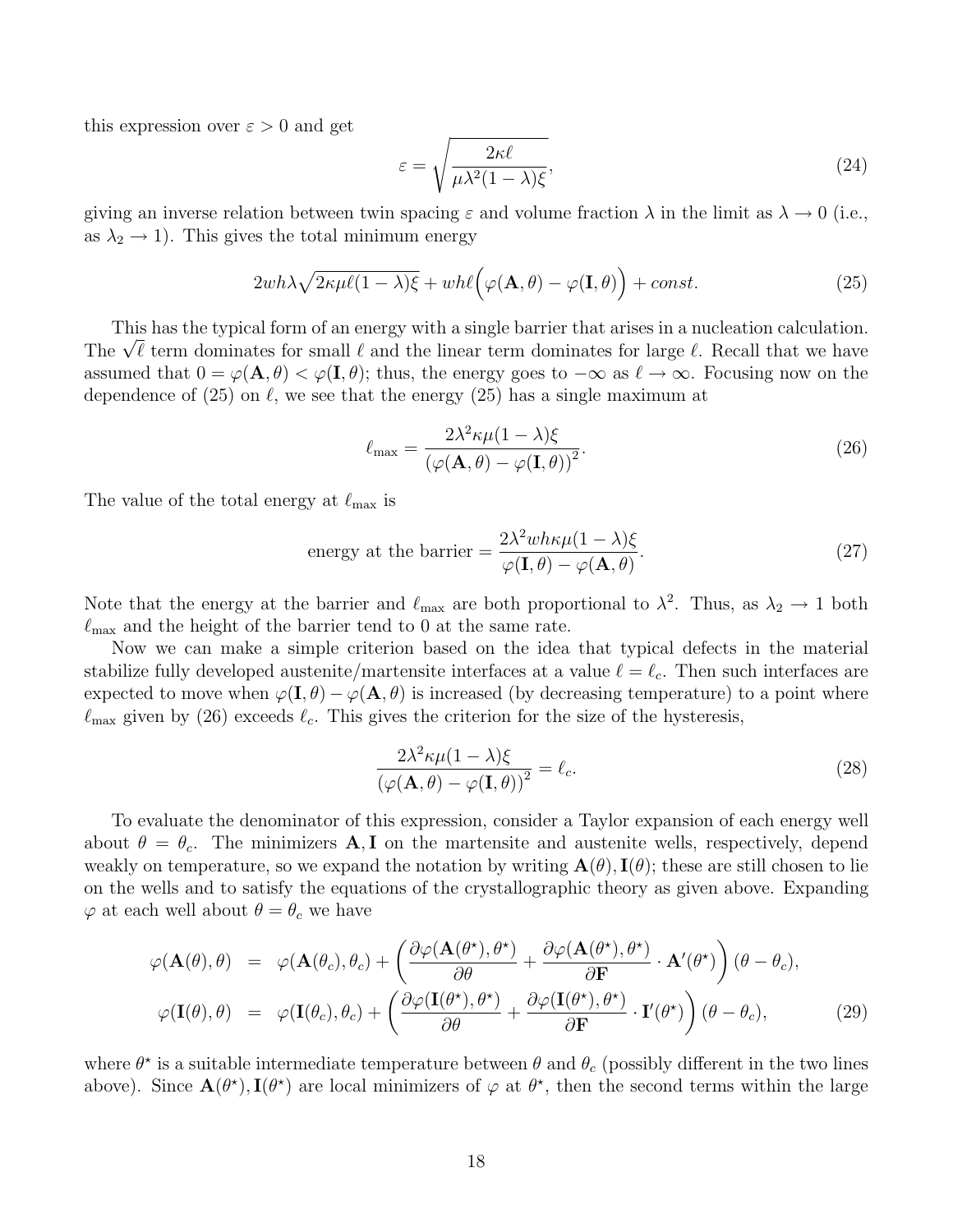parentheses vanish. If we assume that the entropy density ( $=-\partial\varphi/\partial\theta$ ) is constant on the austenite and martensite wells, respectively, for temperatures in the interval  $(\theta, \theta_c)$ , identify the quantity

$$
L = \theta_c \left( \frac{\partial \varphi(\mathbf{I}(\theta_c), \theta_c)}{\partial \theta} - \frac{\partial \varphi(\mathbf{A}(\theta_c), \theta_c)}{\partial \theta} \right)
$$
(30)

as the latent heat, and use that the wells are at the same height at  $\theta_c$ , we get by subtraction of (29)

$$
\varphi(\mathbf{A}, \theta) - \varphi(\mathbf{I}, \theta) = L \frac{\theta_c - \theta}{\theta_c}.
$$
\n(31)

We identify  $(1/2)H = (\theta_c - \theta)$  as the half width of the hysteresis when (28) holds. This gives the criterion

$$
\lambda \sqrt{\frac{2\kappa \mu (1 - \lambda)\xi}{\ell_c}} = \varphi(\mathbf{A}, \theta) - \varphi(\mathbf{I}, \theta) = L \frac{\theta_c - \theta}{\theta_c} = \frac{1}{2} H L \frac{1}{\theta_c},\tag{32}
$$

that is, the width of the hysteresis is

$$
H = \frac{2\lambda\theta_c}{L} \sqrt{\frac{2\kappa\mu(1-\lambda)\xi}{\ell_c}}.
$$
\n(33)

To compare with Figure 3, the dependence of H on  $\lambda_2$  near  $\lambda_2 = 1$  is of interest. This arises from the dependence of  $\lambda$  on  $\lambda_2$  in (33). This is given by  $\lambda = 1 - \lambda^*$  with  $\lambda^*$  evaluated using (6) and (14). Its dominant term as  $\lambda_2$  approaches 1 is

$$
\lambda(\lambda_2) = \frac{1}{2} - \frac{1}{2} \sqrt{\frac{-2|\lambda_2^2 - 1|}{\left|\frac{a_1 n_1 \lambda_1 (\lambda_2^2 - 1)}{\lambda_1^2 - 1} + \lambda_2 a_2 n_2 + \frac{a_3 n_3 \lambda_3 (\lambda_2^2 - 1)}{\lambda_3^2 - 1}\right|}} + 1
$$
\n
$$
\sim \frac{1}{2} - \frac{1}{2} \sqrt{1 - \frac{4|\lambda_2 - 1|}{|a_2 n_2|}}.
$$
\n(34)

The slope at  $\lambda_2 = 1$  is

$$
\lambda'(\lambda_2) = \begin{cases} 1/|a_2 n_2|, & \lambda_2 = 1+, \\ -1/|a_2 n_2|, & \lambda_2 = 1-. \end{cases}
$$
 (35)

Putting (35) into (33) we get a formula for the asymptotic size of the hysteresis. This formula gives a qualitative prediction like that seen in the experimental data (Figure 3): two lines meeting at a sharp corner. Note that in Figure 5 the graph is not symmetric about  $\lambda_2 = 1$ . That is because both  $a_2n_2$  and  $\xi$  depend on the twin system which, as noted above, is different on the different sides of  $\lambda_2 = 1$ .

Note that in Table 3 the values of  $a_2n_2$  at  $\lambda_2 = 1$  for a given twin system do not vary much among the alloys Ti-Ni-(Pd, Pt, Au, Cu-Pd). Similarly, the geometric factor for a given twin system also varies only slightly among these alloys. The other parameters  $\mu, \theta_c, \kappa, L, \ell_c$  that enter the formula (33) for the hysteresis are also not expected to vary greatly among these alloys. Evidently, this insensitivity suggests a reason for the universality of the measured graph of hysteresis vs.  $\lambda_2$ , Figure 3. According to the present theory, this universality is not expected to extend widely to other alloys: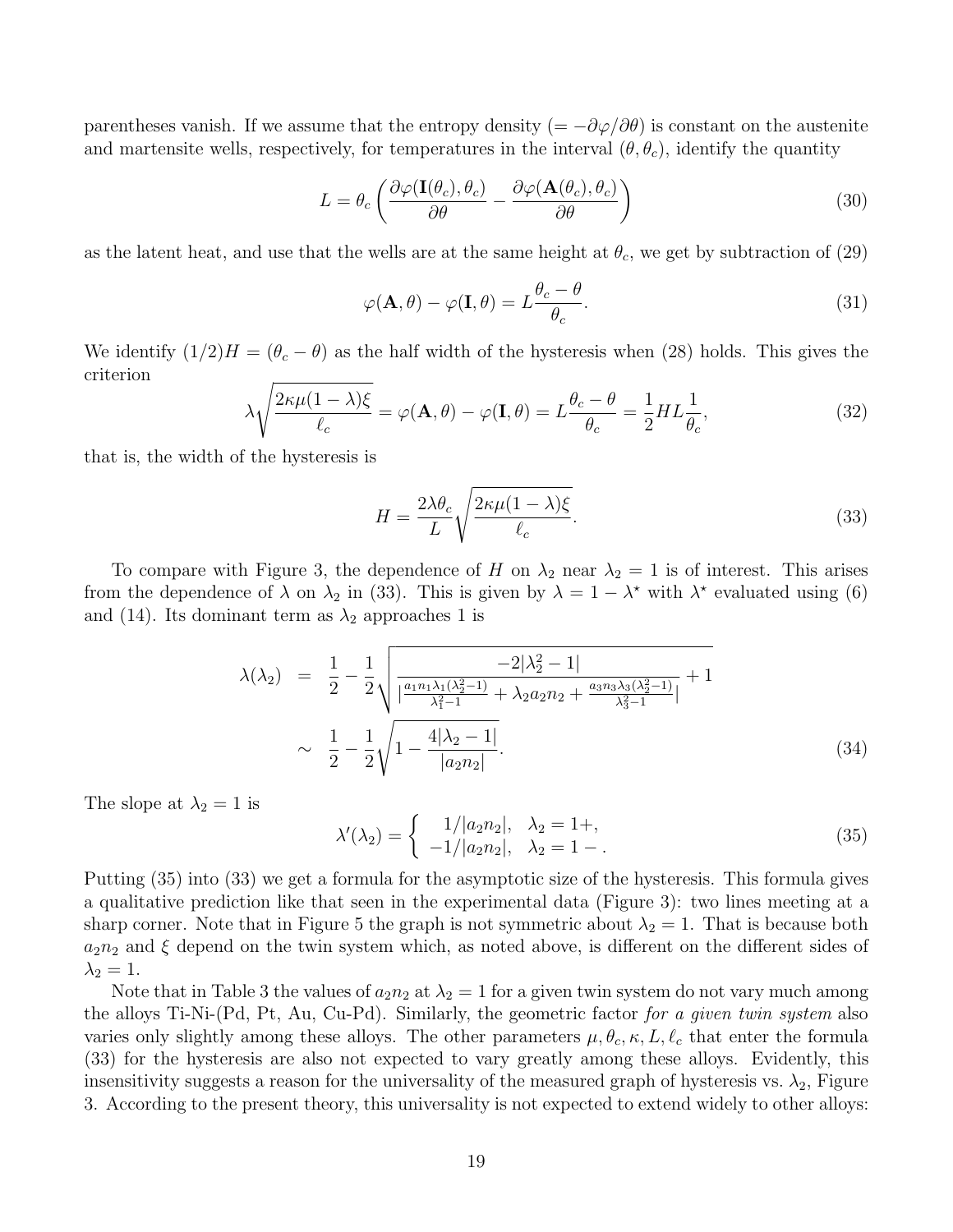

Figure 5: Plot of the factor in the formula for the hysteresis H vs.  $\lambda_2$  that depends on lattice parameters. For this plot the other eigenvalues are determined by  $\lambda_1 = 0.93$ ,  $\lambda_1 \lambda_2 \lambda_3 = 1$  and the twin system is assumed to be the one with the lowest geometric factor  $\xi$  at the given  $\lambda_2$ .

all of the parameters listed in this paragraph can be highly variable among different martensitic materials.

These results are also valid away from  $\lambda_2 = 1$ . Therefore it is interesting to plot the factor  $\lambda \sqrt{(1-\lambda)\xi}$  in the formula for the hysteresis H vs.  $\lambda_2$ . This is the factor that depends explicitly on lattice parameters. A plot of  $\lambda \sqrt{(1-\lambda)\xi}$  vs.  $\lambda_2$  is shown in Figure 5. Comparing Figure 5 with that of the data in Figure 3, one sees a remarkable similarity.

We cannot give more quantitative results because of the lack of knowledge of  $\ell_c$  and of the interfacial energy constant  $\kappa$ . Regarding the latter, among all shape memory alloys, there are very few measured interfacial energies, those that are available are considered highly approximate by most workers. Schryvers [38] studies the twin branching phenomenon in NiAl. From the associated scaling law for twin spacing vs. distance from the habit plane he extracts a prefactor, and then, by use of an estimate of the elastic energy of the transition layer (similar to that done here) he gets an interfacial energy, roughly estimated at  $1 \text{ mJ/m}^2$ . For Type I twins in CuAlNi Shilo et al. [42, 43] estimate 70 mJ/m<sup>2</sup> by fitting measured profiles of twin boundaries to a Landau theory. Waitz et al. [46] extracts atomic positions from high resolution images of twin boundaries and uses these to assign atomic positions for density functional theory (DFT) calculations, arriving at a value of 14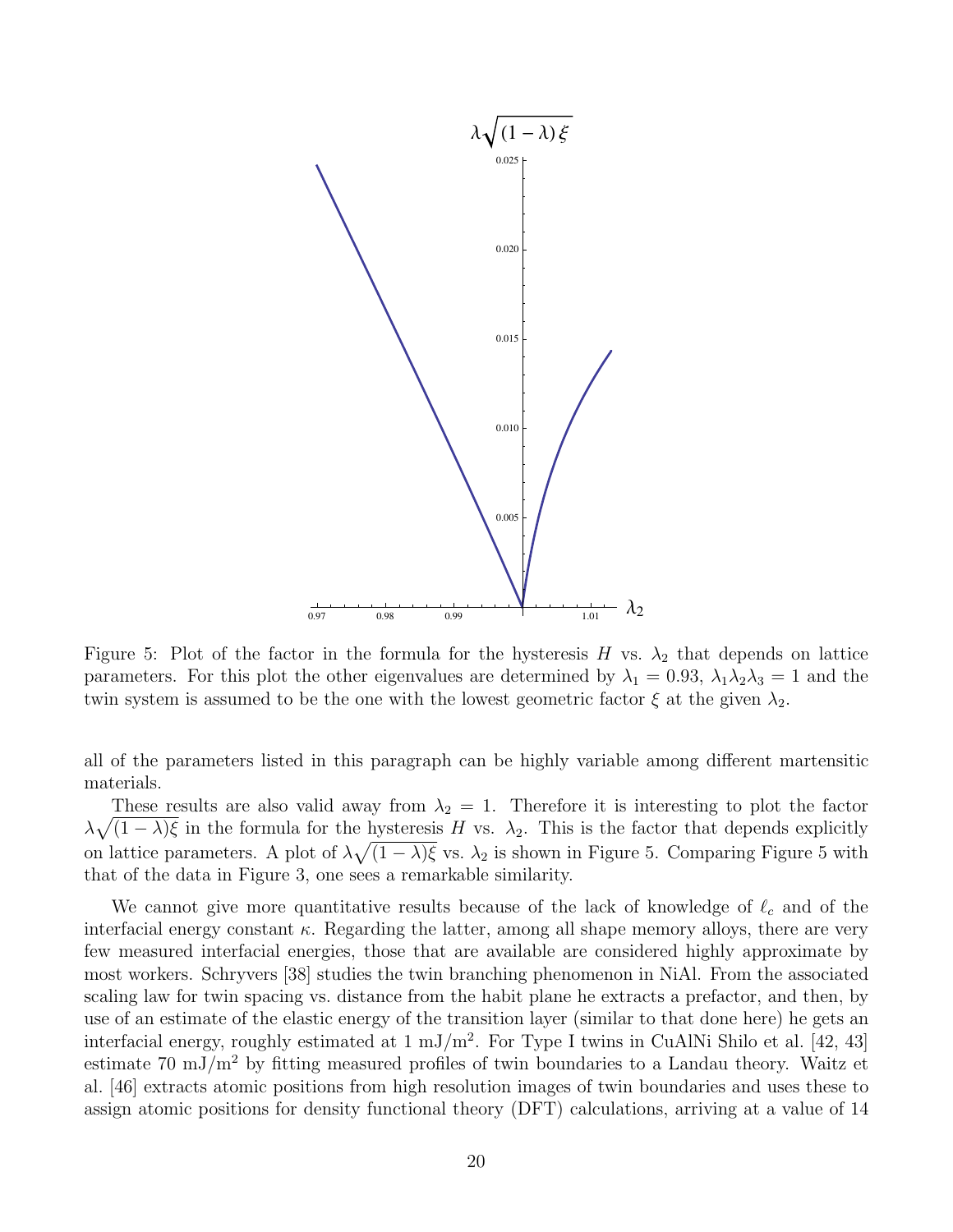|                                                  | material constant                                            | reference            |
|--------------------------------------------------|--------------------------------------------------------------|----------------------|
| latent heat                                      | $L = 0.231 \text{ J/g}$                                      | Table 1, this paper  |
| transformation temperature                       | $\theta_c = 298$ K                                           | Table 1, this paper  |
| $elastic$ modulus                                | $\mu = 27 \text{ GPa}$                                       | ref. [33]            |
| density                                          | $\rho = 6.85$ g/cm <sup>3</sup>                              | Table 1, this paper  |
| lattice parameters                               | $\lambda_1 = 0.9280, \lambda_2 = 1.0001, \lambda_3 = 1.0674$ | Table 1, this paper  |
| Interfacial energy density                       | $\kappa = 25$ mJ/m <sup>2</sup>                              | estimated, see text  |
| (compound twins)                                 |                                                              |                      |
| $\lambda'(\lambda_2) _{\lambda_2=1^-}=-1/a_2n_2$ | $-15.36$                                                     | Table 3, this paper  |
| $H'(\lambda_2) _{\lambda_2=1^-}$                 | $-3000$ K                                                    | Figure 3, this paper |

Table 5: Material constants used to estimate  $\ell_c$  for  $\text{Ti}_{50}\text{Ni}_{50-x}\text{Pd}_x$ ,  $x = 11$ 

 $mJ/m<sup>2</sup>$  for the compound twins and 187 mJ/m<sup>2</sup> for the Type I twins in monoclinic TiNi. It should be mentioned in this context that minimum energy calculations by Huang et al. [16] using several different implementations of DFT do not give the accepted stable phase of NiTi at  $\theta = 0$  (i.e., the one seen in the high resolution images of Waitz et al. [46]). O'Handley et al. [32] give 40 mJ/m<sup>2</sup> for the compound twins in the tetragonal phase of an alloy of  $Ni<sub>2</sub>MnGa$ .

Despite these uncertainties, it is useful to work backwards from the hysteresis data in Figure 3 to a value of the critical length  $\ell_c$ . To do this, we use twin systems with the smallest geometric factor, as these will lose stability first according to the present viewpoint, and we consider the alloy  $Ti_{50}Ni_{50-x}Pd_x$ ,  $x \sim 11$ . For this alloy, by direct calculation based on (22), the lowest geometric factors are obtained from the Type II twins of variants 1 and 4 (geometric factor  $2.07 \times 10^{-3}$ ) and the compound twins of variants 1 and 2 (geometric factor  $3.47 \times 10^{-3}$ ), and their symmetry related twin systems. The slopes of the of the measured hysteresis data can then be used, together with other assumed or measured material constants in Table 5, to give a value of  $\ell_c$  using (33). The values we obtain by that procedure are  $\ell_c = 17.5 \mu m$  (compound) and  $\ell_c = 10.4 \mu m$  (Type II). Considering the uncertainty in the interfacial energy and other constants, these numbers could be easily off by factors of 2 or 3. However, they do suggest rather large values of  $\ell_c$  which is consistent with the viewpoint adopted in this paper that the growth of fully developed austenite/martensite interfaces is responsible for determining the size of the hysteresis.

# 7 Remarks and comparisons with other ideas about hysteresis

It should be emphasized that the simple theory given above gives zero hysteresis when  $\lambda_2 = 1$ , whereas the measured thermal hysteresis decreased to between 5 and 15 C in the alloys studied. Possible reasons for this discrepancy are that 1) the alloys studied experimentally did not sufficiently closely satisfy  $\lambda_2 = 1$  or were not sufficiently homogeneous, 2) the theory did not assign an energy to the exact interface between austenite and martensite in the case  $\lambda_2 = 1$ , and 3) other explanations besides the crossing of an energy barrier associated with a fully developed austenite/martensite interface, such as thermal activation (but see below) or pinning of interfaces by defects.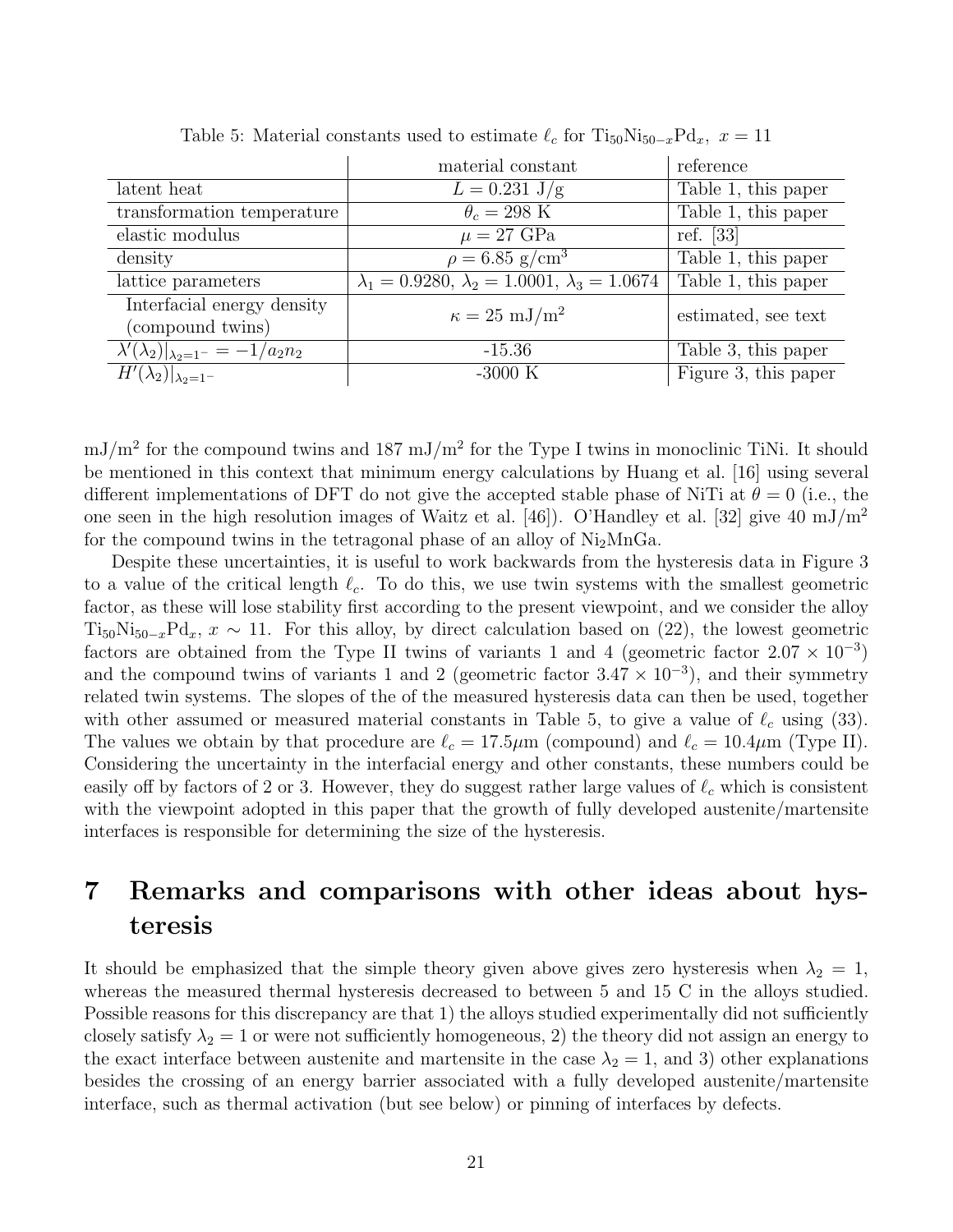In the above we have attributed the crossing of the barrier to the presence of defects in the material, but a competing explanation is thermal activation, calculated, for example, by using transition state theory. In this context it is useful to compare the barrier height we have calculated to  $k\theta$ . For this purpose we need also values of other dimensions h, w of the martensite plate. In almost all observations of the first appearance of martensite, the plate is a thin plate,  $h \gg \ell_c$ ,  $w \gg \ell_c$ . We then obtain a highly conservative estimate of the applicability of transition state theory by putting  $h = w = \ell_c$ . Using the smallest value  $\ell_c = 10.4 \ \mu m$  calculated above, we get a barrier height of  $E_b = 9.0 \times 10^{-11}$  J, while at  $\theta = \theta_c$  we have  $k\theta = 4.4 \times 10^{-21}$  J. Thus  $E_b/k\theta_c \sim 2 \times 10^{10}$  and it is seen that the crossing of the energy barrier we have calculated here by a thermal fluctuation is exceedingly unlikely.

The latent heat L enters the formula (33) for the hysteresis in the denominator. In a sense  $\theta_c/L$ sets the scale for conversion of energy to temperature difference. All else the same, materials with large latent heat will then have small apparent hysteresis. This is opposite to conventional wisdom, which holds that large latent heat implies large hysteresis because of the difficulty of getting the heat in and out of the material during transformation. The latter effect has been studied in detail by Leo and Shield [23] and Shaw and Kyriakides [41]. As demonstrated by these authors, this is a dynamic effect that has a negligible effect on the hysteresis loop with sufficiently slow transformation. Also, the relative changes of the size of the hysteresis due to this effect are rather small. In any case the formula  $(33)$  for H is not intended to capture this dynamic effect.

Materials with weak first order transformations often have relatively small hysteresis. In such materials, all the eigenvalues of the transformation strain matrix are close to 1, and in materials with small volume change,  $\lambda_1\lambda_2\lambda_3 \sim 1$ ,  $\lambda_2$  is particularly close to 1. In addition, the predicted asymptotic slopes of H vs.  $\lambda_2$  at  $\lambda_2 = 1$  tend to infinity as  $\lambda_1, \lambda_3 \to 1$ , because in that case  $a_2n_2 \rightarrow 0$  (see (35)). Thus, the predicted graph of hysteresis H vs.  $\lambda_2$  is sharper in the case of weak transformations, implying that one needs to approximate  $\lambda_2 = 1$  with greater precision in order to achieve minimal hysteresis. However,  $\kappa$  and L are also expected to be small for such cases, so it is not clear how the hysteresis would be expected to behave for weak first order transformations. The asymptotic behavior of  $\kappa$  and L in cases where  $\lambda_{1,2,3} \sim 1$  should be amenable to theoretical analysis and it would be interesting to make predictions about this case.

While this paper has concentrated on cubic to orthorhombic NiTiX alloys, there is significant evidence in the literature that the ideas presented here apply broadly. Some of this evidence, including comparisons with Cu-based martensitic materials undergoing cubic to monoclinic transformations, is given in [17]. The use of single crystals vs. polycrystals also does not affect greatly the hysteresis, also in accord with the theory given here. Qualitatively, the ideas appear to extend to stress-induced transformation. In principle, in the case of stress-induced transformation, one should have to account for the effect of stress on the local values of lattice parameters. The presence of a correlation between  $\lambda_2 \sim 1$  and the size of the hysteresis in stress-induced cases is evidently a reflection of the smallness of the perturbation of the lattice parameters caused by the typical stresses used in such experiments. The effect of orientation on hysteresis seen in the experiments of Horikawa et al. [15] and of Shield [40] can be understood qualitatively [52] by using the measured elastic moduli to estimate the effect of stress on lattice parameters, so as to determine whether the stress moves the  $\lambda_2$  closer to or further from the value 1.

One puzzling fact about the experimental results concerns the numbers of strains and numbers of variants. One would expect that these numbers might correlate with hysteresis, as large numbers of strains, for example, would seem to give more alternatives for accommodating stresses built up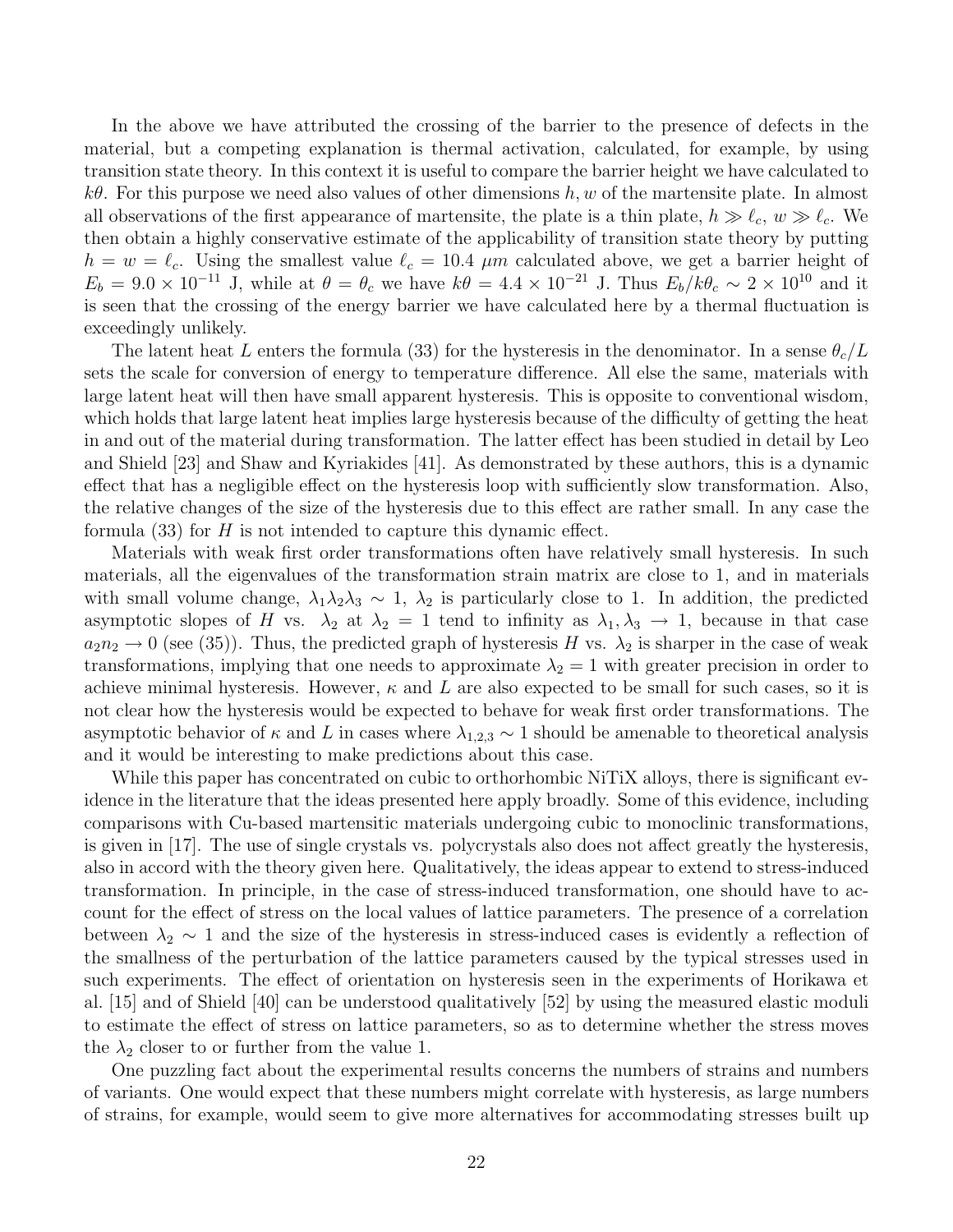in a polycrystal due to different grain orientations, and thereby would reduce or eliminate some energy barriers. But the data shown in Figure 3 is fairly symmetric about  $\lambda_2 = 1$ , even though the number of twins that participate in the austenite/martensite interface is drastically different for  $\lambda_2$  < or > 1, as indicated in Section 6. The actual numbers of twin systems participating are 6 systems for  $\lambda_2$  < 1 and 24 systems for  $\lambda_2$  > 1. There are 4 austenite/martensite interfaces per twin system giving rise to 24 (resp., 96) interfaces for  $\lambda_2 < 1$  (resp., > 1). Exactly at  $\lambda_2 = 1$ , where the hysteresis is lowest, these degenerate to only 12 austenite/martensite interfaces. Thus, surprisingly, there appears to be no obvious connection of the numbers of strains or numbers of interfaces to the size of hysteresis. This indicates again that the main energy barrier is the growth of an austenite/martensite interface, and the numbers of such interfaces is of secondary importance for the size of the hysteresis. However, these numbers could well play an important role for other properties, for example the lifetime of the material under repeated transformation. Interesting unpublished data of Quandt [36] supports this view. The satisfaction of the cofactor conditions described above achieves both a dramatically larger set of strains and interfaces, as well as  $\lambda_2 = 1$ .

## 8 Theory of the transition layer between austenite and martensite when  $\lambda_2 \sim 1$

We now develop ideas for a transition layer that can provide a more accurate evaluation of the bulk energy of the transition layer than the one given above by simply using the matrix C.

#### 8.1 Kinematic assumptions and boundary conditions

We now formulate assumptions for a more general but still simplified transition layer. To begin, we look at common features of the deformation gradients that enter the boundary conditions for the transition layer. These are matrices  $A, B, I$  satisfying

$$
\mathbf{B} - \mathbf{A} = \mathbf{a} \otimes \mathbf{n}, \quad (\lambda \mathbf{B} + (1 - \lambda)\mathbf{A}) - \mathbf{I} = \mathbf{b} \otimes \mathbf{m}.
$$
 (36)

Let  $e$  be a unit vector perpendicular to both  $m$  and  $n$ , and let  $p$  be a unit vector perpendicular to both a and b. From (36)

$$
\mathbf{A}\mathbf{e} = \mathbf{B}\mathbf{e} = \mathbf{I}\mathbf{e} = \mathbf{e} \quad \text{and} \quad \mathbf{A}^T \mathbf{p} = \mathbf{B}^T \mathbf{p} = \mathbf{I}^T \mathbf{p} = \mathbf{p}.\tag{37}
$$

Now we write the boundary conditions for a transition layer. On the left (see Figure 6) we have a martensite laminate. Its deformation can be written with the aid of the following periodic function with period 1:

$$
\chi_{\lambda}(s) = \begin{cases} 1 - \lambda, & 0 \le s < \lambda, \\ -\lambda, & \lambda \le s < 1. \end{cases}
$$
 (38)

Note that  $\chi_{\lambda}$  has mean 0, so its integral is also 1-periodic. The deformation of the martensite phase consistent with Figure 4 and the calculations above can be written

$$
\mathbf{y}_M(\mathbf{x}) = (\lambda \mathbf{B} + (1 - \lambda)\mathbf{A})\mathbf{x} + \varepsilon \mathbf{a} \int_0^{\frac{1}{\varepsilon} \mathbf{x} \cdot \mathbf{n}} \chi_\lambda(s) ds.
$$
 (39)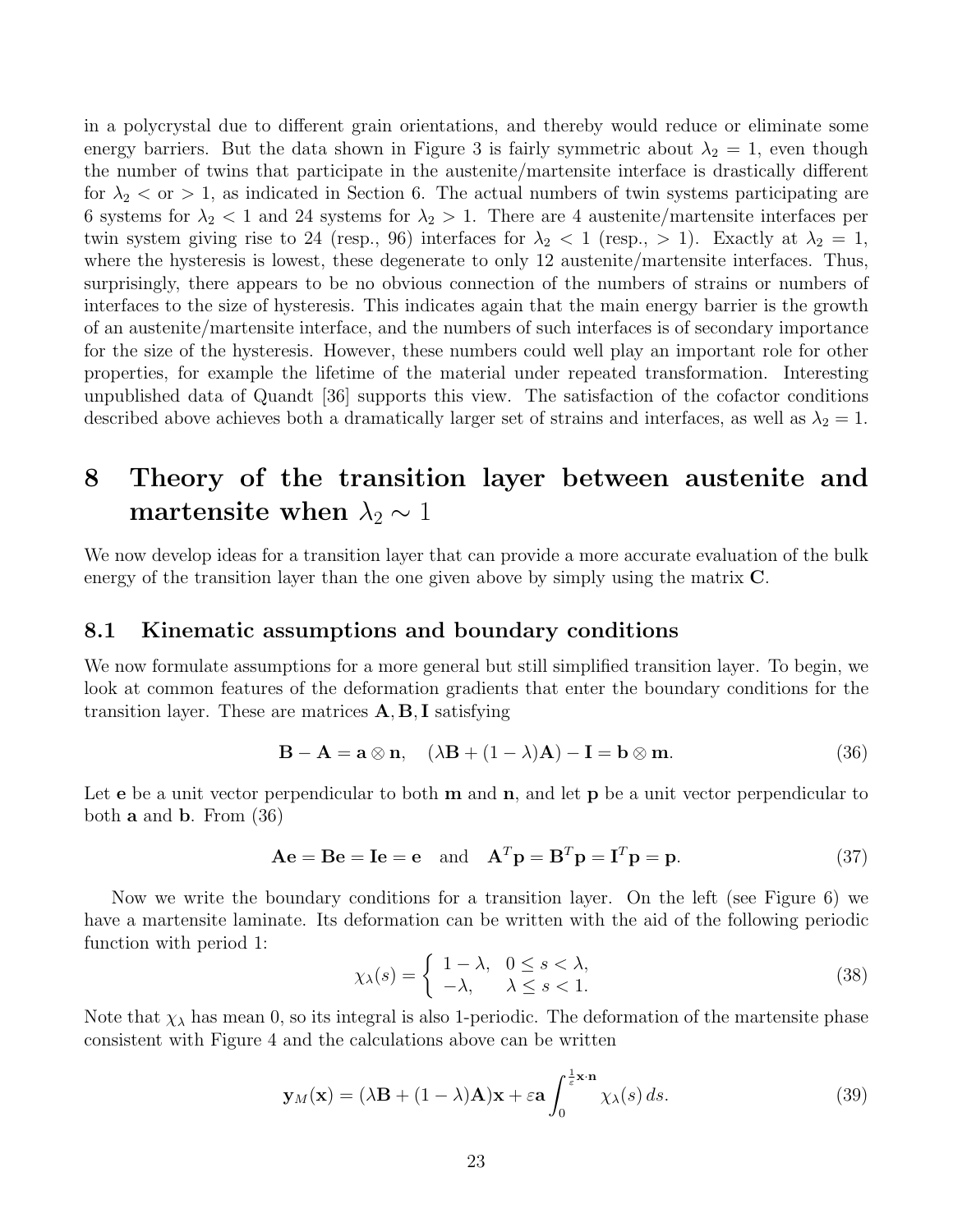

Figure 6: Austenite/martensite interface: notation for the Γ-convergence argument.

By direct calculation

$$
\nabla \mathbf{y}_M(\mathbf{x}) = \begin{cases} \mathbf{B}, & \varepsilon i \leq \mathbf{x} \cdot \mathbf{n} < \varepsilon (i + \lambda), \\ \mathbf{A}, & \varepsilon (i + \lambda) \leq \mathbf{x} \cdot \mathbf{n} < \varepsilon (i + 1), \end{cases} \quad i \in \mathbb{Z}.
$$
 (40)

In the austenite we have  $\nabla y_A = I$ , so  $y_A(x) = x + \hat{c}$ . In principle, the presence of  $\hat{c}$  may be important; there should be a stiffness associated with changes of  $\hat{c}$ . However, in the present treatment we shall assume (below) that the deformation gradient in the B-layers is constant. This and the continuity of the deformation at 0 will then give a formula for  $\hat{c}$ .

We write

$$
\mathbf{y}(\mathbf{x}) = \mathbf{z}(\mathbf{x}) + \mathbf{x}.\tag{41}
$$

We note from the expressions for  $y_M$  and  $y_A$  that  $\nabla y_M e = \nabla y_A e = e$ . We assume that this property also extends to the transition layer:

$$
\nabla \mathbf{z} \, \mathbf{e} = 0. \tag{42}
$$

We can introduce coordinates

$$
\mathbf{x} = x_1 \mathbf{n}^\perp + x_2 \mathbf{m}^\perp + x_3 \mathbf{e}.\tag{43}
$$

Then we have by assumption  $z = z(x_1, x_2)$ . Note that these coordinates are non-orthogonal (typically,  $\mathbf{m}^{\perp} \cdot \mathbf{n}^{\perp} \neq 0$  but recall we have assumed  $\mathbf{m}^{\perp} \cdot \mathbf{m}^{\perp} = \mathbf{n}^{\perp} \cdot \mathbf{n}^{\perp} = 1$  and  $\mathbf{m}^{\perp} \cdot \mathbf{n} = \mathbf{m} \cdot \mathbf{n}^{\perp}$ . Note also  $\mathbf{x} \cdot \mathbf{n} = (\mathbf{n} \cdot \mathbf{m}^{\perp})x_2$ . As pictured in Figure 6, the austenite/martensite interface is  $\mathbf{x} \cdot \mathbf{m} = 0$ , that is,  $x_1 = 0$ . The twin boundaries are planes  $x_2 = const$ .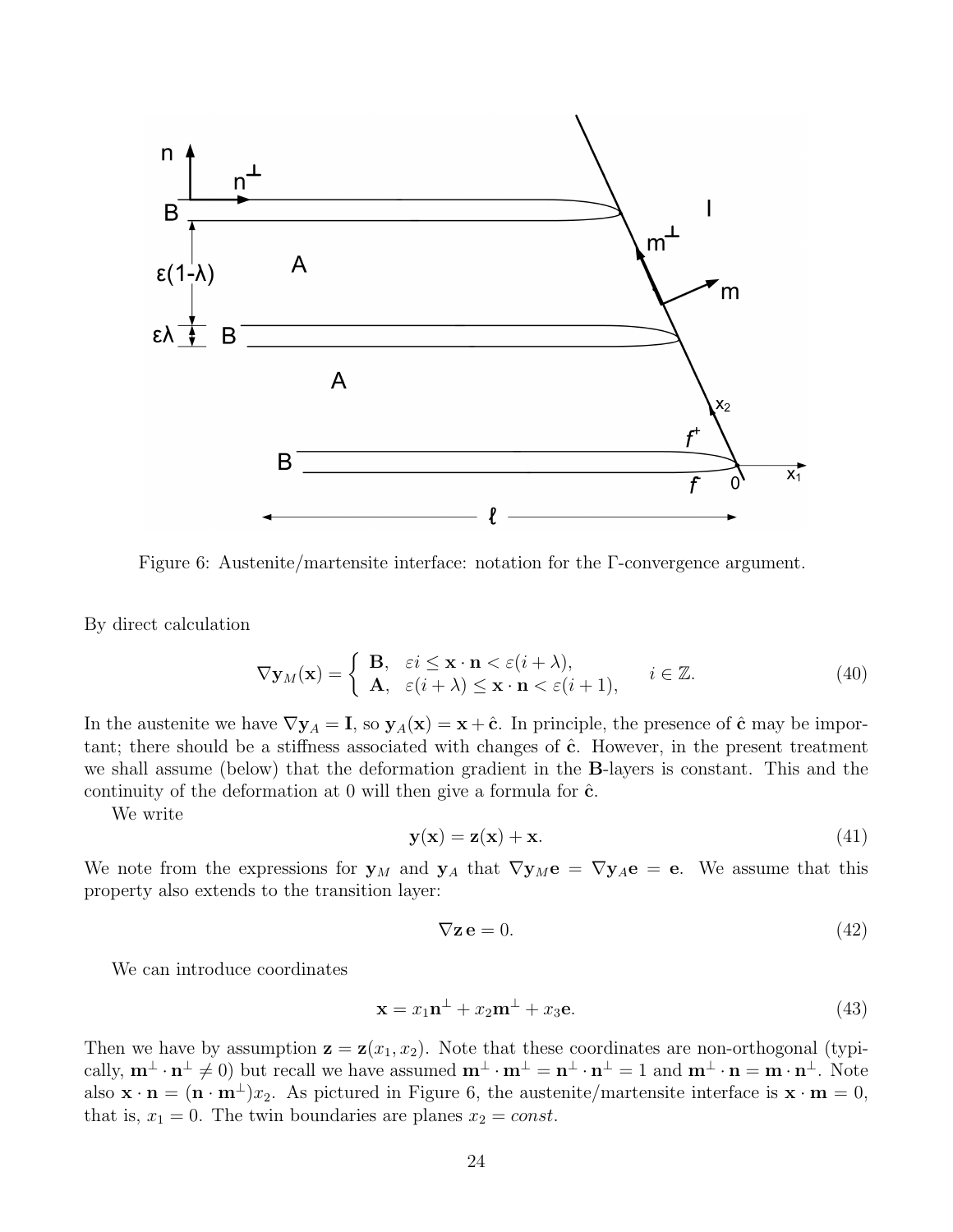Now we discuss conditions of periodicity, first for the boundary conditions. We note that both  $y_A(x) - x$  and  $y_M(x) - x$  are periodic in the  $x_2$  direction with period  $\zeta = \varepsilon/(m^{\perp} \cdot n)$ . That's clear for  $y_A - x$ . For  $y_M$  we have, using the second of (36),

$$
\mathbf{y}_M(\mathbf{x} + \zeta \mathbf{m}^{\perp}) - \mathbf{y}_M(\mathbf{x}) - \zeta \mathbf{m}^{\perp} = (\mathbf{I} + \mathbf{b} \otimes \mathbf{m})(\zeta \mathbf{m}^{\perp}) + \varepsilon \mathbf{a} \int_{\frac{1}{\varepsilon} \mathbf{x} \cdot \mathbf{n}}^{\frac{1}{\varepsilon} (\mathbf{x} + \zeta \mathbf{m}^{\perp}) \cdot \mathbf{n}} \chi_{\lambda}(s) ds - \zeta \mathbf{m}^{\perp},
$$
  
=  $\varepsilon \mathbf{a} \int_{\frac{1}{\varepsilon} \mathbf{x} \cdot \mathbf{n}}^{\frac{1}{\varepsilon} (\mathbf{x} \cdot \mathbf{n}) + 1} \chi_{\lambda}(s) ds = 0.$  (44)

Consistent with this, note that the construction of the transition layer using  $C$  also had the property that  $\nabla$ **y** is periodic in the  $x_2$  direction with period  $\zeta = \varepsilon/(\mathbf{m}^{\perp} \cdot \mathbf{n})$ . Extending this hypothesis to more general transition layers, we assume that

$$
\mathbf{z}(x_1, x_2 + \zeta) = \mathbf{z}(x_1, x_2), \quad \zeta = \frac{\varepsilon}{\mathbf{m}^{\perp} \cdot \mathbf{n}}.
$$
 (45)

We do not expect the twin boundaries necessarily to remain planar up to the austenite/martensite interface so now we parameterize these boundaries. We assume a B-layer is confined by the two surfaces (see Figure 6)

$$
x_2 = f^+(x_1), x_2 = f^-(x_1), x_1 \le 0,
$$
  

$$
f^+ \ge f^-, f^+(0) = f^-(0) = 0.
$$
 (46)

By assuming that  $f^+(0) = f^-(0) = 0$  we have put the origin in its natural place at the intersection of the pinched needle and the austenite/martensite interface. The needle is assumed to be pinched because it is the A-layer that is nearly compatible with austenite when  $\lambda_2 \sim 1$ . We do not necessarily want to assume the needle is symmetric, or even that the centerline of the **B**-layer (as obtained from the boundary conditions) passes through the origin. Thus, we introduce a parameter  $\eta$  and write the boundary conditions for a martensite plate of length  $\ell$  as the following:

$$
\mathbf{y}(\mathbf{x}) = \mathbf{y}_M(\mathbf{x} - \eta \varepsilon \mathbf{n}) \text{ at } x_1 = -\ell, \text{ where}
$$
  

$$
f^{-}(-\ell) = \eta \zeta \text{ and } f^{+}(-\ell) = (\eta + \lambda)\zeta,
$$
 (47)

(Note for example that the **B**-layer  $\eta \varepsilon < \mathbf{x} \cdot \mathbf{n} < (\eta + \lambda) \varepsilon$  corresponds to  $\eta \zeta < x_2 < (\eta + \lambda) \zeta$ .) The parameter  $\eta$  is also part of the solution; we expect it will emerge that  $\eta < 0$ . The displacement **z** then satisfies the boundary condition

$$
\mathbf{z}(\mathbf{x}) = \mathbf{y}_M(\mathbf{x} - \eta \varepsilon \mathbf{n}) - \mathbf{x}, \quad x_1 = -\ell,
$$
\n(48)

In (47) and (48) we have imposed the left hand boundary condition of the A-layer at  $x_1 = -\ell$ . Typically, we will want  $\ell \gg \varepsilon$  so as to capture the full transition layer.

For simplicity we assume constant gradient in the B-layers:

$$
\mathbf{z}(\mathbf{x}) = \mathbf{y}_M(\mathbf{x} - \eta \varepsilon \mathbf{n}) - \mathbf{x} = (\mathbf{B} - \mathbf{I})\mathbf{x} - \eta \varepsilon \mathbf{B} \mathbf{n} = x_1(\mathbf{B} - \mathbf{I})\mathbf{n}^\perp + x_2(\mathbf{B} - \mathbf{I})\mathbf{m}^\perp - \eta \varepsilon \mathbf{B} \mathbf{n}
$$
for  $f^-(x_1) < x_2 < f^+(x_1)$ . (49)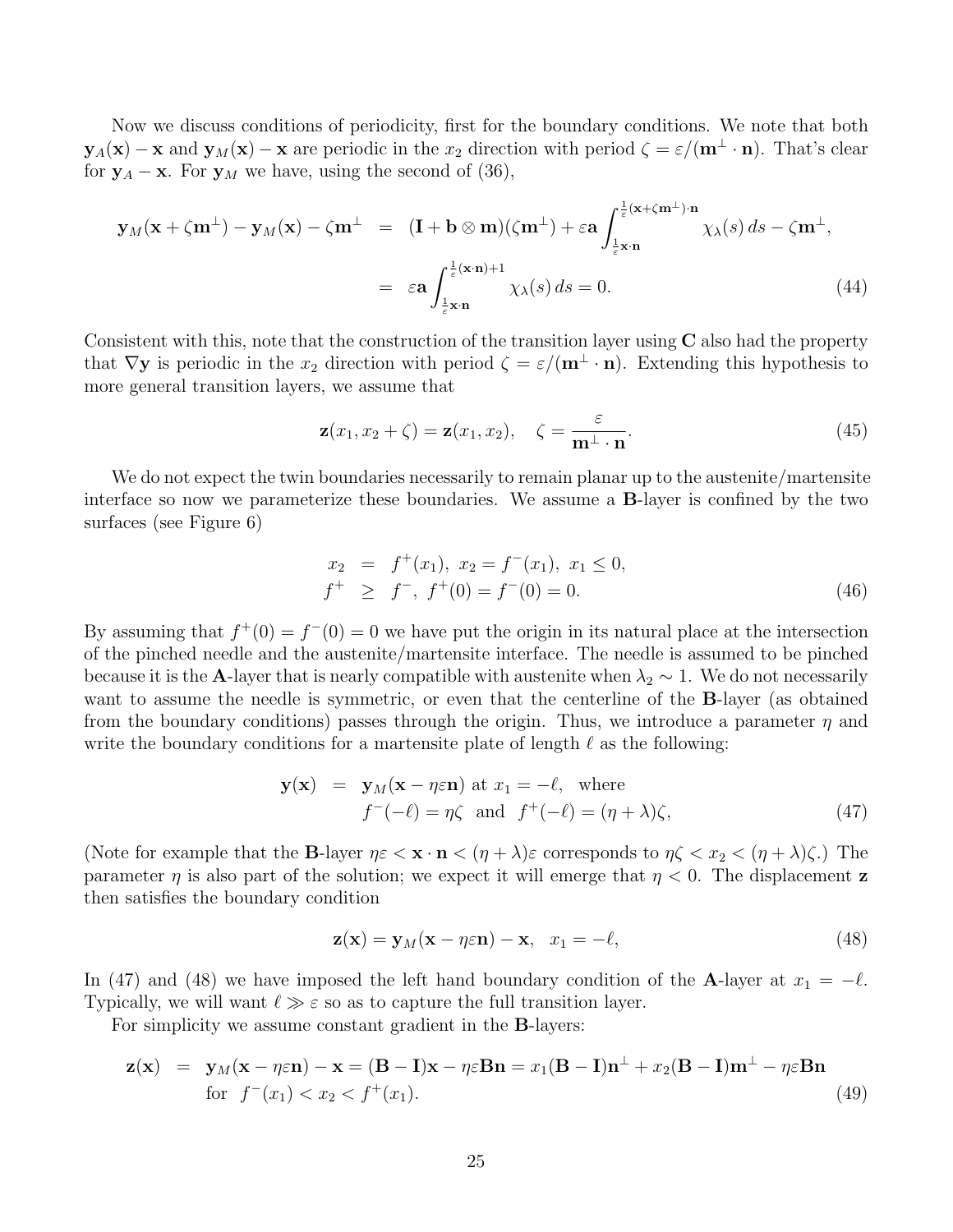This defines **z** on the **B**-layer attached to the origin. The periodicity condition  $z(x_1, x_2 + \zeta) =$  $z(x_1, x_2)$  extends this function to the other **B**-layers. For the **A**-layer  $f^+(x_1) < x_2 < f^-(x_1) + \zeta$  we therefore have the boundary conditions,

$$
\mathbf{z}(x_1, f^+(x_1)) = x_1(\mathbf{B} - \mathbf{I})\mathbf{n}^{\perp} + f^+(x_1)(\mathbf{B} - \mathbf{I})\mathbf{m}^{\perp} - \eta \varepsilon \mathbf{B} \mathbf{n},
$$
  

$$
\mathbf{z}(x_1, f^-(x_1) + \zeta) = x_1(\mathbf{B} - \mathbf{I})\mathbf{n}^{\perp} + f^-(x_1)(\mathbf{B} - \mathbf{I})\mathbf{m}^{\perp} - \eta \varepsilon \mathbf{B} \mathbf{n},
$$
(50)

for  $x_1 < 0$ , and, on this layer  $(f^+(x_1) < x_2 < f^-(x_1) + \zeta)$  we expect  $\nabla y \sim SO(3)$ **A**. Making the ansatz (49) for the B-layers now gives us a way to evaluate the constant  $\hat{\mathbf{c}}$  by continuity at  $\mathbf{x} = 0$ :

$$
\mathbf{y}(0) = \mathbf{z}(0) = \hat{\mathbf{c}} = -\eta \varepsilon \mathbf{B} \mathbf{n}.\tag{51}
$$

At the sharp interface with austenite as pictured in Figure 6 we also have the boundary condition

$$
\mathbf{z}(0, x_2) = (\mathbf{y}_A(\mathbf{x}) - \mathbf{x})|_{x_1=0} = -\eta \varepsilon \mathbf{B} \mathbf{n}, \quad 0 < x_2 < \zeta,\tag{52}
$$

in view of (51). Finally, we have the conditions at  $x_1 = -\ell$  for the **A**-layer:

$$
\mathbf{z}(-\ell, x_2) = \mathbf{y}_M(\mathbf{x} - \eta \varepsilon \mathbf{n}) - \mathbf{x} = (\mathbf{A} - \mathbf{I})\mathbf{x} + \varepsilon \lambda \mathbf{a} - \eta \varepsilon \mathbf{A} \mathbf{n} \text{ at } x_1 = -\ell,
$$
  
=  $x_1(\mathbf{A} - \mathbf{I})\mathbf{n}^{\perp} + x_2(\mathbf{A} - \mathbf{I})\mathbf{m}^{\perp} + \varepsilon \lambda \mathbf{a} - \eta \varepsilon \mathbf{A} \mathbf{n}$  (53)

for  $(\eta + \lambda)\zeta < x_2 < (\eta + 1)\zeta$ . A summary of boundary conditions for the **A**-layer and the conditions on  $f^{\pm}$  is given below.

#### Boundary conditions on the A-layer

$$
f^{-}(-\ell) = \eta \zeta \text{ and } f^{+}(-\ell) = (\eta + \lambda)\zeta, \quad \zeta = \frac{\varepsilon}{\mathbf{m}^{\perp} \cdot \mathbf{n}},
$$
  
\n
$$
\mathbf{z}(x_1, f^{+}(x_1)) = x_1(\mathbf{B} - \mathbf{I})\mathbf{n}^{\perp} + f^{+}(x_1)(\mathbf{B} - \mathbf{I})\mathbf{m}^{\perp} - \eta \varepsilon \mathbf{B} \mathbf{n}, \quad x_1 < 0,
$$
  
\n
$$
\mathbf{z}(x_1, f^{-}(x_1) + \zeta) = x_1(\mathbf{B} - \mathbf{I})\mathbf{n}^{\perp} + f^{-}(x_1)(\mathbf{B} - \mathbf{I})\mathbf{m}^{\perp} - \eta \varepsilon \mathbf{B} \mathbf{n}, \quad x_1 < 0,
$$
  
\n
$$
\mathbf{z}(0, x_2) = -\eta \varepsilon \mathbf{B} \mathbf{n}, \quad 0 < x_2 < \zeta,
$$
  
\n
$$
\mathbf{z}(-\ell, x_2) = -\ell(\mathbf{A} - \mathbf{I})\mathbf{n}^{\perp} + x_2(\mathbf{A} - \mathbf{I})\mathbf{m}^{\perp} + \varepsilon \lambda \mathbf{a} - \eta \varepsilon \mathbf{A} \mathbf{n},
$$
  
\n
$$
(\eta + \lambda)\zeta < x_2 < (\eta + 1)\zeta.
$$
\n(54)

#### 8.2 Change of variables

We now make a change of variables that brings out the structure of the basic mathematical problem and removes the solution-dependence of the domain of integration for the energy. The basic small parameter for this problem can be taken as either  $\lambda$  or  $|\lambda_2 - 1|$ , these being related by (34).

For the independent variables we change variables,

$$
t_1 = x_1, \quad t_2 = \frac{x_2 - f^+(x_1)}{\zeta - (f^+(x_1) - f^-(x_1))}.
$$
\n
$$
(55)
$$

The Jacobian of (the inverse of) this transformation is

$$
J = \frac{\partial(x_1, x_2)}{\partial(t_1, t_2)} = \zeta - (f^+ - f^-). \tag{56}
$$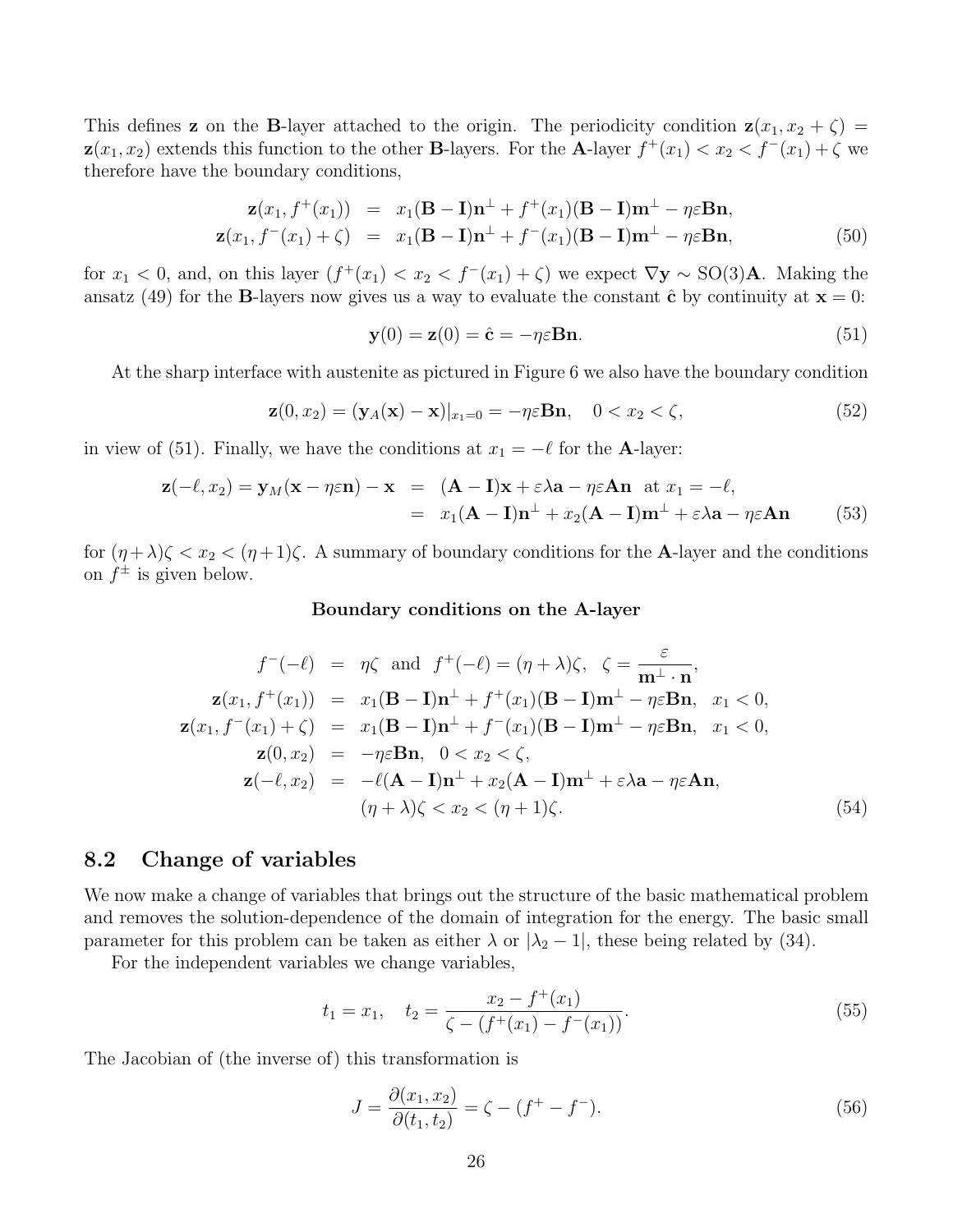This transformation maps the domain  $\{-\infty < x_1 < 0, f^+(x_1) < x_2 < f^-(x_1) + \zeta\}$  to the fixed half-strip  ${-\infty < t_1 < 0, 0 < t_2 < 1}$ : the **A**-layer becomes a rectangular half-strip in these new variables. For the dependent variables we make the change to

$$
\mathbf{u}(t_1, t_2) = \frac{1}{\mathbf{n}^{\perp} \cdot \mathbf{m}} \Big( \mathbf{z} \left( t_1, \left[ \zeta - \left( f^+(t_1) - f^-(t_1) \right) \right] t_2 + f^+(t_1) \right) - t_1 (\mathbf{A} - \mathbf{I}) \mathbf{n}^{\perp} + \eta \varepsilon \mathbf{B} \mathbf{n} \Big). \tag{57}
$$

Recalling that  $y(x) = z(x) + x$  and  $x_1 = x \cdot m/(n^{\perp} \cdot m)$ ,  $x_2 = x \cdot n/(n^{\perp} \cdot m)$ , (cf. (43)), we denote

$$
g = \frac{t_2 f^{-1} + (1 - t_2)f^{+1}}{\zeta - (f^+ - f^-)}, \quad h = \frac{1}{\zeta - (f^+ - f^-)},\tag{58}
$$

and then we have,

$$
\nabla \mathbf{y} = \mathbf{I} + \frac{1}{\mathbf{n}^{\perp} \cdot \mathbf{m}} (\mathbf{z}_{,1} \otimes \mathbf{m} + \mathbf{z}_{,2} \otimes \mathbf{n})
$$
  
\n
$$
= \mathbf{I} + \left( \mathbf{u}_{,1} + \frac{1}{\mathbf{n}^{\perp} \cdot \mathbf{m}} (\mathbf{A} - \mathbf{I}) \mathbf{n}^{\perp} - g \mathbf{u}_{,2} \right) \otimes \mathbf{m} + h \mathbf{u}_{,2} \otimes \mathbf{n}
$$
  
\n
$$
= \mathbf{I} + \frac{1}{\mathbf{n}^{\perp} \cdot \mathbf{m}} (\mathbf{A} - \mathbf{I}) \mathbf{n}^{\perp} \otimes \mathbf{m} + (\mathbf{u}_{,1} - g \mathbf{u}_{,2}) \otimes \mathbf{m} + h \mathbf{u}_{,2} \otimes \mathbf{n}.
$$
 (59)

From the equations of the crystallographic theory we have  $\lambda(\mathbf{B} - \mathbf{A}) + \mathbf{A} - \mathbf{I} = \mathbf{b} \otimes \mathbf{m}$ , implying that  $(\mathbf{A} - \mathbf{I})\mathbf{n}^{\perp} = (\mathbf{m} \cdot \mathbf{n}^{\perp})\mathbf{b}$ . Substituting this into the second term on the right hand side of (59), and then using that  $\mathbf{I} + \mathbf{b} \otimes \mathbf{m} = \mathbf{A} + \lambda \mathbf{a} \otimes \mathbf{n}$  we get the convenient form

$$
\nabla \mathbf{y} = \mathbf{A} + (\mathbf{u}_{11} - g\mathbf{u}_{22}) \otimes \mathbf{m} + (\lambda \mathbf{a} + h\mathbf{u}_{22}) \otimes \mathbf{n}.
$$
 (60)

Finally, directly from (54), we have the boundary conditions for the function u.

Boundary conditions for  $u(t_1, t_2)$ 

$$
f^{-}(-\ell) = \eta \zeta \text{ and } f^{+}(-\ell) = (\eta + \lambda)\zeta, \ \zeta = \frac{\varepsilon}{\mathbf{m}^{\perp} \cdot \mathbf{n}},
$$
  
\n
$$
\mathbf{u}(t_1, 0) = f^{+}(t_1)(1 - \lambda)\mathbf{a}, \ t_1 < 0,
$$
  
\n
$$
\mathbf{u}(t_1, 1) = f^{-}(t_1)(1 - \lambda)\mathbf{a}, \ t_1 < 0,
$$
  
\n
$$
\mathbf{u}(0, t_2) = 0, \ 0 < t_2 < 1,
$$
  
\n
$$
\mathbf{u}(-\ell, t_2) = \zeta((\lambda + \eta) - \lambda t_2)(1 - \lambda)\mathbf{a}, \ 0 < t_2 < 1.
$$
 (61)

### 8.3 Scaling of the energy

At this point we could do a series of numerical energy minimizations to determine the energy in the transition layer as a function of the parameters. We want to vary at least the small parameter  $λ$ , the elastic modulus  $μ$  and the other two eigenvalues  $λ_1, λ_3$  in the transformation strain matrix. (The effect of varying the fineness  $\varepsilon$ , or, equivalently, the periodicity  $\zeta$ , is determined by the basic scale-invariance of elasticity). We may also wish to consider more general elastic energy functions. Thus, a comprehensive series of numerical minimizations like this could quickly become unwieldy, and it is not clear whether a simple understanding of the dependence of the parameters would be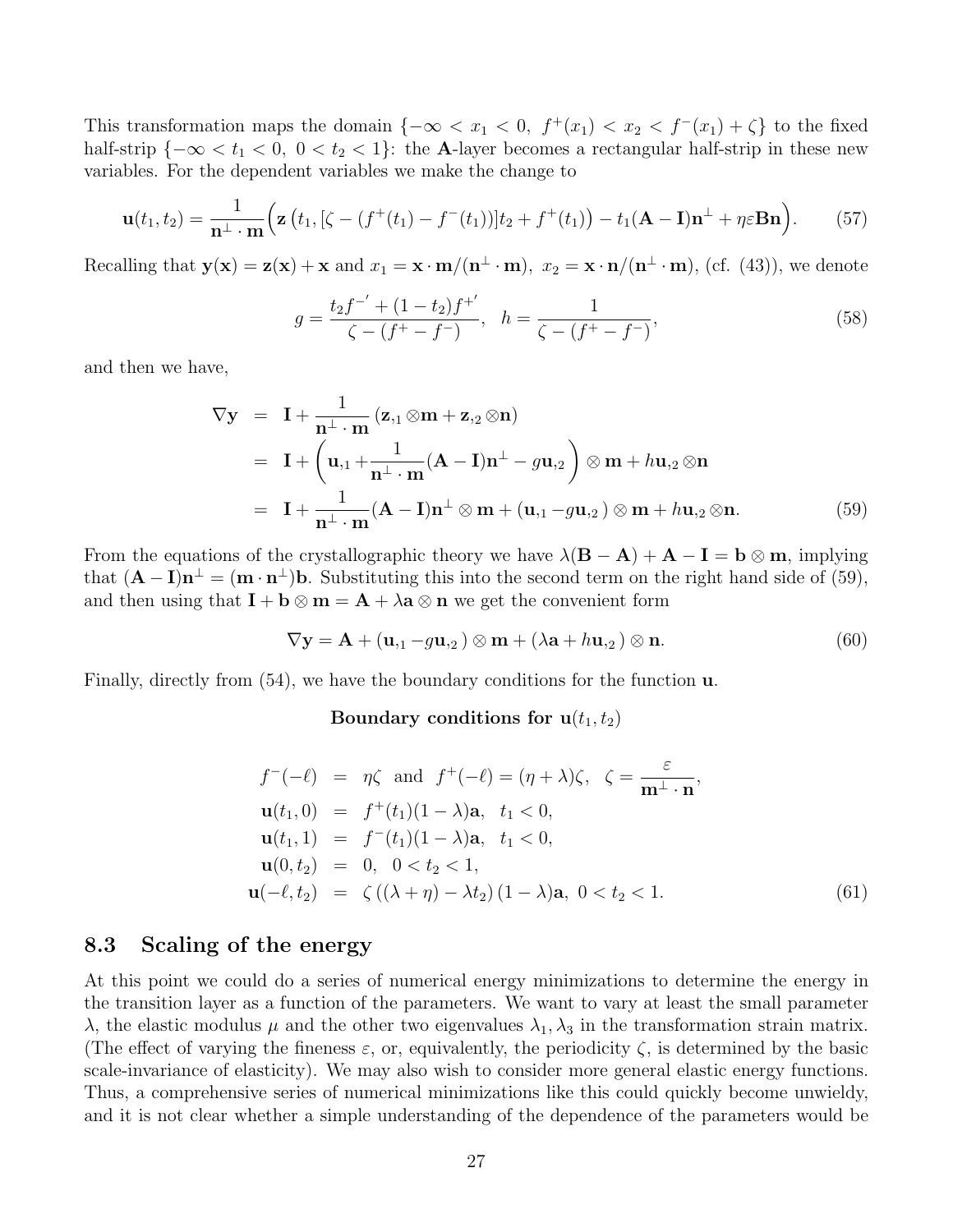emerge. This is a good situation for Γ-convergence, as this method gives the leading order energy, the leading order minimizer, and simple predictions of the effect of changing other parameters.

To begin, we first need to understand the basic scaling of the energy with  $\lambda$ . For this purpose the earlier test function involving the triangles with deformation gradient C is expected to give the correct scaling, though not the optimal energy. This test function is easily expressed in the simplified variables of the preceding subsection. It corresponds to the choice

$$
\eta = 0, \quad f^-(t_1) = 0, \quad f^+(t_1) = \begin{cases} \lambda \zeta, & -\ell < t_1 < \hat{\alpha}, \\ \frac{\lambda \zeta}{\hat{\alpha}} t_1, & \hat{\alpha} \le t_1 < 0, \end{cases}
$$
 (62)

where  $\hat{\alpha} = \alpha/(\mathbf{n}^{\perp} \cdot \mathbf{m})$ , with  $\alpha < 0$  having the same meaning as in Section 5. The function **u** is chosen as the simple continuous function

$$
\mathbf{u}(t_1, t_2) = \begin{cases} \zeta \lambda (1 - t_2)(1 - \lambda)\mathbf{a}, & -\ell < t_1 < \hat{\alpha}, \quad 0 < t_2 < 1, \\ \zeta \lambda (1 - t_2)(1 - (\lambda/\hat{\alpha})t_1)\mathbf{a}, & \hat{\alpha} \le t_1 < \hat{\alpha}(t_2 - 1)/(\lambda t_2 - 1), \quad 0 < t_2 < 1, \\ (\zeta \lambda t_1 (1 - \lambda)/\hat{\alpha})\mathbf{a}, & \hat{\alpha}(t_2 - 1)/(\lambda t_2 - 1) < t_1 < 0, \quad 0 < t_2 < 1. \end{cases}
$$
(63)

With these choices one can see that all the boundary conditions  $(61)$  for **u** are satisfied, and, using the expression (60) we find that the deformation gradient on the region  $\hat{\alpha}(t_2-1)/(\lambda t_2-1) < t_1 < 0$ , is

$$
\nabla \mathbf{y} = \mathbf{A} + \mathbf{u}_{,1} \otimes \mathbf{m} + \lambda \mathbf{a} \otimes \mathbf{n} = \mathbf{A} + \mathbf{a} \otimes \left( \frac{\varepsilon \lambda (1 - \lambda)}{\alpha} \mathbf{m} + \lambda \mathbf{n} \right) = \mathbf{C},\tag{64}
$$

(cf., (17)), and of course outside this region  $\nabla y = A$ . This is precisely the test function used earlier in this paper, expressed in the new variables. Therefore we can rely on the earlier evaluation (19) and we see immediately that the energy goes as  $\lambda^2$ .

Beginning with a general expression for the energy, we therefore divide the energy by  $\lambda^2$  and seek the Γ limit of

$$
\frac{1}{\lambda^2} \int_{-\ell}^0 \int_0^1 \tilde{\varphi} \left( \mathbf{I} + (\mathbf{u}_{11} - g\mathbf{u}_{22}) \otimes \mathbf{A}^{-T}\mathbf{m} + (\lambda \mathbf{a} + h\mathbf{u}_{22}) \otimes \mathbf{A}^{-T}\mathbf{n} \right) (\zeta - (f^+ - f^-)) dt_1 dt_2, \qquad (65)
$$

where  $\tilde{\varphi}$  is minimized on SO(3), that is,  $\tilde{\varphi}(\mathbf{F}) = \varphi(\mathbf{FA}, \theta)$  where  $\varphi$  is the free energy used earlier in this paper and the dependence on  $\theta$  is suppressed.

By dividing by  $\lambda^2$  we are assured that the rescaled energy of the test function used earlier in this paper is bounded away from 0 and  $\infty$  as  $\lambda \to 0$  (cf., (21)). But of course, this test function is not a minimizer of the energy. Note also that the integrand of (65) is minimized when  $u_{1} = 0$ ,  $u_{2} = -\zeta \lambda (1 - \lambda) a$ ,  $f^{-} = \eta \zeta$ ,  $f^{+} = (\eta + \lambda) \zeta$  but of course this satisfies only some of the boundary conditions. In particular it does not satisfy the boundary condition at  $t_1 = 0$ .

### 8.4 Calculation of the Γ-limit of the energy

#### 8.4.1 Hypotheses and summary of results used in the argument

In this section we collect the hypotheses used for the derivation of the Γ-limit and, for the convenience of the reader, we collect the various results and definitions used in the argument. The main hypothesis is a bound on the slopes of the functions  $f^{\pm}$  that has the effect of preventing very thin fingers of the A-layer from penetrating into the B-layer. This assumption could be related to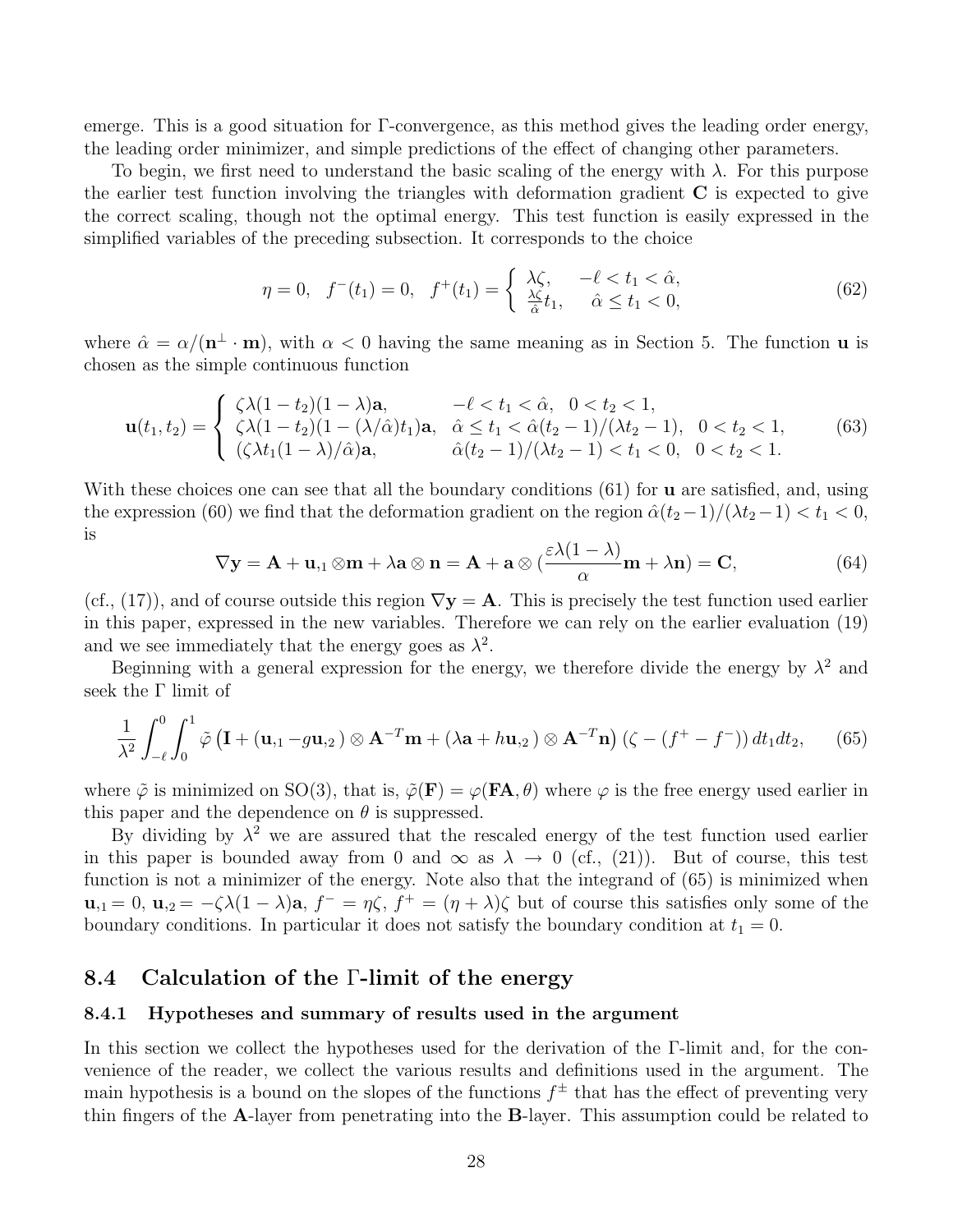the possibility of formation of nonclassical austenite/martensite interfaces [1], a possibility that is therefore being ruled out. A second main hypothesis says that  $\tilde{\varphi}$  grows at least quadratically as we move away from its energy well,  $SO(3)$ .

**Hypotheses** 1) We assume  $f^+ < f^- + \zeta$  and  $f^{\pm}$  are Lipschitz functions with Lipschitz constant  $c > 0$ . The latter means that  $|f^{\pm}(s_2) - f^{\pm}(s_1)| \leq c|s_2 - s_1|$  for all  $-\ell < s_1 < s_2 < 0$ . It also implies that the region  $\Omega_{\ell} = \{(x_1, x_2) : f^+(x_1) < x_2 < f^-(x_1) + \zeta, -\ell < x_1 < 0\}$  (called here the **A**-region) is a Lipschitz domain, and therefore the rigidity lemma (see below) can be applied on  $\Omega_{\ell}$ . 2) The energy density  $\tilde{\varphi}$  is assumed to be twice differentiable and to satisfy  $\tilde{\varphi}(\mathbf{F}) \ge C \text{ dist}^2(\mathbf{F}, \text{SO}(3))$ . 3) We assume a solution  $\mathbf{A} = \mathbf{A}_{\lambda}$  and  $\mathbf{B} = \mathbf{B}_{\lambda}$  and  $\mathbf{b} = \mathbf{b}_{\lambda}$ ,  $\mathbf{m} = \mathbf{m}_{\lambda}$ ,  $\mathbf{m}_{\lambda} \cdot \mathbf{n}_{\lambda}^{\perp} > 0$ ,  $\mathbf{m}_{\lambda}^{\perp} \cdot \mathbf{m}_{\lambda}^{\perp} = \mathbf{n}_{\lambda}^{\perp} \cdot \mathbf{n}_{\lambda}^{\perp} = 1$ and  $\mathbf{m}_{\lambda}^{\perp} \cdot \mathbf{n}_{\lambda} = \mathbf{m}_{\lambda} \cdot \mathbf{n}_{\lambda}^{\perp}$  of the crystallographic theory (4) with  $\mathbf{A}_{\lambda} \to \mathbf{A}_0 \in SO(3) \mathbf{U}_1|_{\lambda_2=1} \neq \mathbf{I}$ ,  $\mathbf{n}_{\lambda} \to \mathbf{n}_0$ ,  $\mathbf{m}_{\lambda} \to \mathbf{m}_0$  as  $\lambda \to 0$ ,  $\mathbf{n}_0 \nparallel \mathbf{m}_0$ , and  $\mathbf{A}_{\lambda} - \mathbf{B}_{\lambda} = \mathbf{a}_{\lambda} \otimes \mathbf{n}_{\lambda}$ ,  $\mathbf{a}_0 \neq 0$ , and  $|\mathbf{A}_{\lambda} - \mathbf{A}_0| \leq C \lambda$  for some  $C > 0$  (Generally, C below is a positive constant whose value can change from line to line).

**Summary of definitions and results used** 1) The notation dist( $\mathbf{F}, \mathcal{S}$ ) denotes the shortest Euclidean distance from the  $3 \times 3$  matrix **F** to the (closed, bounded) set S. In the case of rotation matrices,  $S = SO(3) = \{R : R^T R = I, \text{det } R = 1\}$ , and assuming  $\det F > 0$ , an alternative expression is dist(**F**, SO(3)) =  $|U - I|$  where U is the right stretch tensor of elasticity theory, i.e.,  $\mathbf{F} = \mathbf{R}\mathbf{U}$  is the polar decomposition of F. For  $3 \times 3$  matrices the dot product between matrices **A**, **B** (such as used in (73) below) is defined by  $\mathbf{A} \cdot \mathbf{B} = \text{tr} \mathbf{A} \mathbf{B}^T$ , where tr is the trace. The notations  $L^{\infty}, L^2, H^1$  denote spaces of functions defined, respectively, as the set of functions for which the the following norms are finite: for  $L^{\infty}(\Omega)$ ,  $||f||_{L^{\infty}(\Omega)} = \text{ess sup}_{\Omega}|f|$ ; for  $L^{2}(\Omega)$ ,  $||f||_{L^{2}(\Omega)}^{2} = \int_{\Omega} |f|^{2} d\mathbf{x}$ ; for  $H^1(\Omega)$ ,  $||f||^2_{H^1(\Omega)} = \int_{\Omega} |f|^2 d\mathbf{x} + \int_{\Omega} |\nabla f|^2 d\mathbf{x}$ . For a family of functions  $v_\lambda \in L^2(\Omega)$ ,  $\lambda > 0$ , we say that  $v_{\lambda}$  converges weakly to v in  $L^2(\Omega)$ , denoted  $v_{\lambda} \to v$ , if  $||v_{\lambda}||_{L^2(\Omega)} \leq C$  and averages of  $v_{\lambda}$  converge to the average of v, i.e.,  $\int_{D} v_{\lambda} d\mathbf{x} \to \int_{D} v d\mathbf{x}$  as  $\lambda \to 0$ , for every (measurable) subset  $D \subset \Omega$ . Weak convergence  $v_{\lambda} \to v$  in  $H^1(\Omega)$  means that  $v_{\lambda} \to v$  in  $L^2(\Omega)$  and  $\nabla v_{\lambda} \to \nabla v$  in  $L^2(\Omega)$ . Bounded sequences in  $L^2(\Omega)$  or  $H^1(\Omega)$  necessarily have subsequences that converge weakly in their respective spaces. The interpolation inequality used below states that for any Lipschitz function  $f$ , we have  $||f||_{L^{\infty}(\mathbb{R})} \leq C||f||_{L^{2}(\mathbb{R})}^{\frac{2}{3}}||f'||_{L^{\infty}(\mathbb{R})}^{\frac{1}{3}}$ . The following *rigidity lemma* [12] will also be used in the argument: for each given function  $y \in H^1(\Omega)$  there is a corresponding rotation matrix  $\bar{R} \in SO(3)$ such that

$$
\int_{\Omega} |\nabla \mathbf{y}(\mathbf{x}) - \bar{\mathbf{R}}|^2 d\mathbf{x} \le C \int_{\Omega} \text{dist}^2(\nabla \mathbf{y}(\mathbf{x}), \text{SO}(3)) d\mathbf{x}.\tag{66}
$$

Here C depends only on  $\Omega \in \mathbb{R}^3$ , which is assumed to be a Lipschitz domain. This is a quantitative statement of the fact that, if a deformation gradient is near some rotation matrix at each  $\mathbf{x} \in \Omega$ , which a priori could vary from point to point in  $\Omega$ , it is actually near a single rotation matrix on most of Ω.

Below, the "original variables" refers to deformations expressed as a function of  $x_1, x_2, x_3$  and satisfying boundary conditions  $(54)$  while "new variables" refers to functions **u** (see  $(57)$ ) expressed as a function of  $t_1, t_2, t_3$  and satisfying the equivalent boundary conditions (61).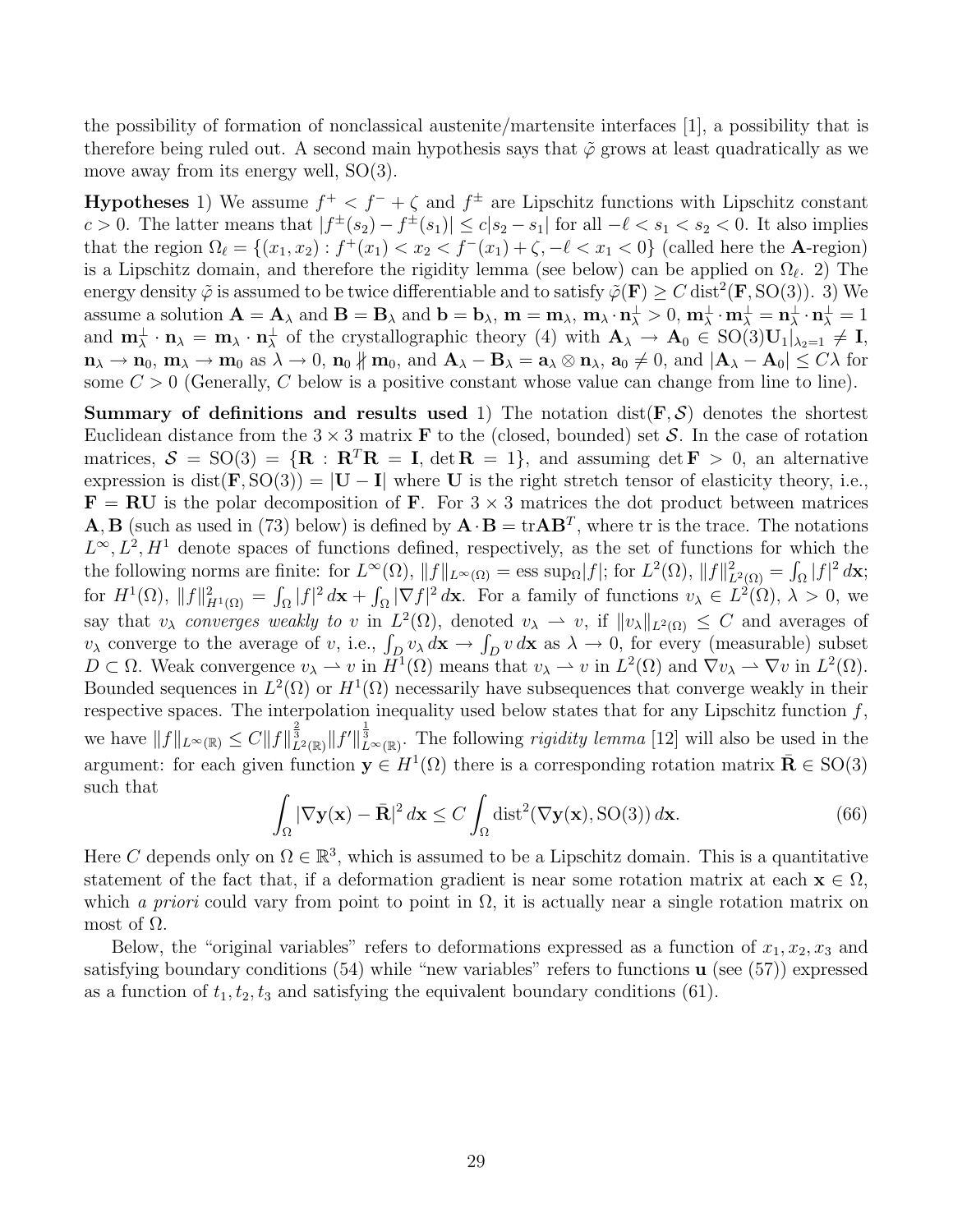#### 8.4.2 Use of the rigidity lemma to restrict the form of a minimizer

Suppose  $y_{\lambda}$ ,  $f_{\lambda}^{\pm}$  have less energy than the naive test function (63) and satisfy the boundary conditions (54). Then  $\mathbf{y}_{\lambda}, f_{\lambda}^{\pm}$  satisfy

$$
\int_{-\ell}^{0} \int_{f_{\lambda}^{+}}^{\zeta+f_{\lambda}^{-}} \text{dist}^{2}(\nabla \mathbf{y}_{\lambda}, \text{SO}(3) \mathbf{A}_{\lambda}) d x_{2} d x_{1} \leq \int_{-\ell}^{0} \int_{f_{\lambda}^{+}}^{\zeta+f_{\lambda}^{-}} \varphi(\nabla \mathbf{y}_{\lambda}, \theta) d x_{2} d x_{1} \leq C \lambda^{2}, \tag{67}
$$

the lower bound on the left being part of our hypotheses above. We first use of the rigidity lemma in the original variables to restrict the rotation. We note that the rigidity lemma (66) remains true also with **R** replaced by  $\mathbf{RA}_{\lambda}$  and SO(3) concurrently replaced by SO(3) $\mathbf{A}_{\lambda}$ , by a linear change of variables. Applying this lemma we therefore have the existence of  $\mathbf{R}_{\lambda} \in SO(3)$  such that

$$
\int_{-\ell}^{0} \int_{f_{\lambda}^{+}}^{\zeta + f_{\lambda}^{-}} |\nabla \mathbf{y}_{\lambda} - \mathbf{R}_{\lambda} \mathbf{A}_{\lambda}|^{2} dx_{2} dx_{1} \leq C\lambda^{2}.
$$
 (68)

By passing to a subsequence we can assume  $\mathbf{R}_{\lambda} \to \mathbf{R}_{0}$ . In view of the uniform Lipschitz bound,  $f_{\lambda}^{\pm} \rightarrow f^{\pm}$  uniformly. Thus, we can assert (68) on a fixed domain, i.e.,

$$
\int_{-\ell}^{0} \int_{f^+ + \delta}^{\zeta + f^- - \delta} |\nabla \mathbf{y}_{\lambda} - \mathbf{R}_{\lambda} \mathbf{A}_{\lambda}|^2 dx_2 dx_1 \le C\lambda^2.
$$
 (69)

for  $\delta > 0$ . Then we use the trace theorem applied to the sub-boundary  $S = \{(x_1, x_2) : x_1 =$  $0, f^+(0) + \delta < x_2 < \zeta + f^-(0) - \delta$  to deduce that there is a constant  $c_\lambda$  such that

$$
\int_{\mathcal{S}} |\mathbf{y}_{\lambda} - \mathbf{R}_{\lambda} \mathbf{A}_{\lambda} \mathbf{x} - \mathbf{c}_{\lambda}|^2 dx_2 \le C\lambda^2.
$$
 (70)

Let  $\mathbf{x}_0^{\lambda} \cdot \mathbf{m}_{\lambda} = 0$ ,  $\mathbf{x}_0^{\lambda} \cdot \mathbf{n}_{\lambda} = (1/2)(f^+ + f^- + \zeta)\mathbf{n}_{\lambda} \cdot \mathbf{m}^{\perp}$  and let  $B(\mathbf{x}_0^{\lambda}, r)$  be a ball of radius r centered at  $\mathbf{x}_0^{\lambda}$ . Written without coordinates, with the boundary condition  $\mathbf{y}_{\lambda}(\mathbf{x}) = \mathbf{x}$  inserted, and restricted to a subdomain, (70) is

$$
\int_{\{\mathbf{x}\cdot\mathbf{m}_{\lambda}=0\}\cap B(\mathbf{x}_{0}^{\lambda},r)} |(\mathbf{I}-\mathbf{R}_{\lambda}\mathbf{A}_{\lambda})\mathbf{x}-\mathbf{c}_{\lambda}|^{2} dA \leq C\lambda^{2}.
$$
\n(71)

Alternatively, putting  $\mathbf{F}_{\lambda} = \mathbf{I} - \mathbf{R}_{\lambda} \mathbf{A}_{\lambda}$ ,

$$
\int_{\{\mathbf{x}\cdot\mathbf{m}_{\lambda}=0\}\cap B(\mathbf{x}_{0}^{\lambda},r)}|\mathbf{F}_{\lambda}(\mathbf{x}-\mathbf{x}_{0}^{\lambda})-\mathbf{c}_{\lambda}+\mathbf{F}_{\lambda}\mathbf{x}_{0}^{\lambda}|^{2}dA\leq C\lambda^{2}.
$$
\n(72)

Expanding the integrand and using that the domain of integration is symmetric about  $\mathbf{x}_0^{\lambda}$  we get

$$
\int_{\{\mathbf{x}\cdot\mathbf{m}_{\lambda}=0\}\cap B(\mathbf{x}_{0}^{\lambda},r)} |(\mathbf{I}-\mathbf{R}_{\lambda}\mathbf{A}_{\lambda})(\mathbf{x}-\mathbf{x}_{0}^{\lambda})-\mathbf{c}_{\lambda}+(\mathbf{I}-\mathbf{R}_{\lambda}\mathbf{A}_{\lambda})\mathbf{x}_{0}^{\lambda}|^{2} dA
$$
\n
$$
= (\mathbf{F}_{\lambda}^{T}\mathbf{F}_{\lambda}) \cdot \int_{\{\mathbf{x}\cdot\mathbf{m}_{\lambda}=0\}\cap B(\mathbf{x}_{0}^{\lambda},r)} (\mathbf{x}-\mathbf{x}_{0}^{\lambda}) \otimes (\mathbf{x}-\mathbf{x}_{0}^{\lambda}) d\mathbf{x} + \pi r^{2} |\mathbf{c}_{\lambda}-\mathbf{F}_{\lambda}\mathbf{x}_{0}^{\lambda}|^{2} \leq C\lambda^{2}.
$$
\n(73)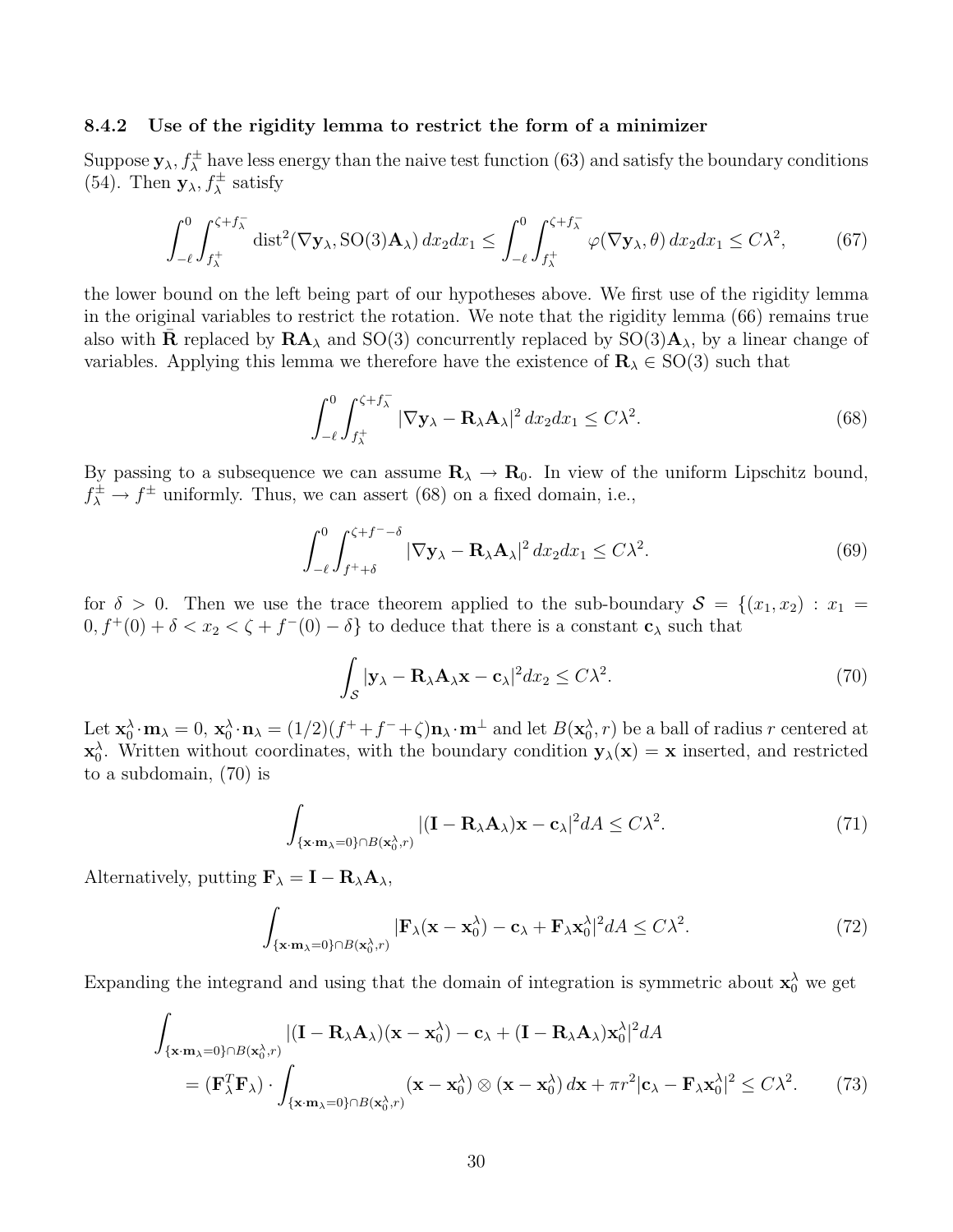Hence, the two positive semi-definite terms must satisfy,

$$
|\mathbf{c}_{\lambda} - \mathbf{F}_{\lambda} \mathbf{x}_{0}^{\lambda}|^{2} < C\lambda^{2} \quad \text{and} \quad (\mathbf{F}_{\lambda}^{T} \mathbf{F}_{\lambda}) \cdot (\mathbf{I} - \mathbf{m}_{\lambda} \otimes \mathbf{m}_{\lambda}) < C\lambda^{2}.\tag{74}
$$

We focus on the second of these and recall from the crystallographic theory that  $\mathbf{A}_{\lambda} = \mathbf{I} - \lambda \mathbf{a}_{\lambda} \otimes \mathbf{a}_{\lambda}$  $\mathbf{n}_{\lambda} + \mathbf{b}_{\lambda} \otimes \mathbf{m}_{\lambda}$ . Using that  $(\mathbf{I} - \mathbf{m}_{\lambda} \otimes \mathbf{m}_{\lambda})\mathbf{m}_{\lambda} = 0$  we have that

$$
(\mathbf{F}_{\lambda}^T \mathbf{F}_{\lambda}) \cdot (\mathbf{I} - \mathbf{m}_{\lambda} \otimes \mathbf{m}_{\lambda}) = (\mathbf{I} - \mathbf{R}_{\lambda} + \lambda \mathbf{R}_{\lambda} \mathbf{a}_{\lambda} \otimes \mathbf{n}_{\lambda})^T (\mathbf{I} - \mathbf{R}_{\lambda} + \lambda \mathbf{R}_{\lambda} \mathbf{a}_{\lambda} \otimes \mathbf{n}_{\lambda}) \cdot (\mathbf{I} - \mathbf{m}_{\lambda} \otimes \mathbf{m}_{\lambda}) \le C \lambda^2. (75)
$$

This yields

$$
(\mathbf{I}-\mathbf{R}_{\lambda})^T(\mathbf{I}-\mathbf{R}_{\lambda})\cdot(\mathbf{I}-\mathbf{m}_{\lambda}\otimes\mathbf{m}_{\lambda}) \leq C\lambda^2 - 2\lambda\left[ (\mathbf{R}_{\lambda}-\mathbf{I})\mathbf{a}_{\lambda}\cdot\mathbf{n}_{\lambda} - (\mathbf{m}_{\lambda}\cdot(\mathbf{R}_{\lambda}-\mathbf{I})\mathbf{a}_{\lambda})(\mathbf{n}_{\lambda}\cdot\mathbf{m}_{\lambda}) \right]. (76)
$$

Noting that  $\max_{|\mathbf{s}|=1} |(\mathbf{R}_{\lambda} - \mathbf{I})\mathbf{s}|^2 = 2(1 - \cos \theta_{\lambda}) = (1/2)|\mathbf{R}_{\lambda} - \mathbf{I}|^2$ , we have first from (76) that  $|\mathbf{R}_{\lambda} - \mathbf{I}|^2 \le C\lambda$  and then, again from (76), that

$$
|\mathbf{R}_{\lambda} - \mathbf{I}| \le C\lambda. \tag{77}
$$

Using again the form of  $\mathbf{A}_{\lambda}$  and the triangle inequality,

$$
\|\nabla \mathbf{y}_{\lambda} - \mathbf{A}_0\|_{L^2} \le \|\nabla \mathbf{y}_{\lambda} - \mathbf{R}_{\lambda} \mathbf{A}_{\lambda}\|_{L^2} + \|(\mathbf{R}_{\lambda} - \mathbf{I}) \mathbf{A}_{\lambda}\|_{L^2} + \|\mathbf{A}_{\lambda} - \mathbf{A}_0\|_{L^2},\tag{78}
$$

we have that

$$
\int_{-\ell}^{0} \int_{f_{\lambda}^{+}}^{\zeta + f_{\lambda}^{-}} |\nabla \mathbf{y}_{\lambda} - \mathbf{A}_{0}|^{2} dx_{2} dx_{1} \le C\lambda^{2}, \tag{79}
$$

(or, the same bound with  $A_0$  replaced by  $A_\lambda$ ). In summary, the rigidity lemma implies that a deformation with energy less than  $\sim \lambda^2$  is actually be close to the matrix  $\mathbf{A}_0$  in  $L^2$ , the quantitative bound being given by (79).

### 8.4.3 Bounds on the positions  $f^{\pm}$  of the twin boundaries arising from energy minimization

We have assumed that  $0 \leq f^+ - f^- \leq \zeta$ . Staying for now with the original variables we have

$$
\int_{-\ell}^{0} \int_{f_{\lambda}^{+}}^{\zeta+f_{\lambda}^{-}} |(\nabla \mathbf{y}_{\lambda} - \mathbf{A}_{\lambda}) \mathbf{m}^{\perp}|^{2} dx_{2} dx_{1} \leq \int_{-\ell}^{0} \int_{f_{\lambda}^{+}}^{\zeta+f_{\lambda}^{-}} |\nabla \mathbf{y}_{\lambda} - \mathbf{A}_{\lambda}|^{2} dx_{2} dx_{1} \leq C\lambda^{2}.
$$
 (80)

(Recall that  $\nabla y = (1/m^{\perp} \cdot n_{\lambda})(y_{1} \otimes m + y_{2} \otimes n_{\lambda}) + y_{3} \otimes e$ . An application of Jensen's inequality  $\left(\int_a^b f^2 dx \geq (1/(b-a))\left(\int_a^b f dx\right)^2\right)$  to the inner integral gives

$$
\int_{-\ell}^{0} \left| \int_{f_{\lambda}^{+}}^{\zeta + f_{\lambda}^{-}} (\nabla \mathbf{y}_{\lambda} - \mathbf{A}_{\lambda}) \mathbf{m}^{\perp} dx_{2} \right|^{2} dx_{1} \leq C \lambda^{2}, \tag{81}
$$

that is,

$$
\int_{-\ell}^{0} \left| \int_{f_{\lambda}^{+}}^{\zeta + f_{\lambda}^{-}} (\mathbf{y}_{\lambda,2} - \mathbf{A}_{\lambda} \mathbf{m}^{\perp}) dx_{2} \right|^{2} dx_{1} \leq C\lambda^{2}.
$$
 (82)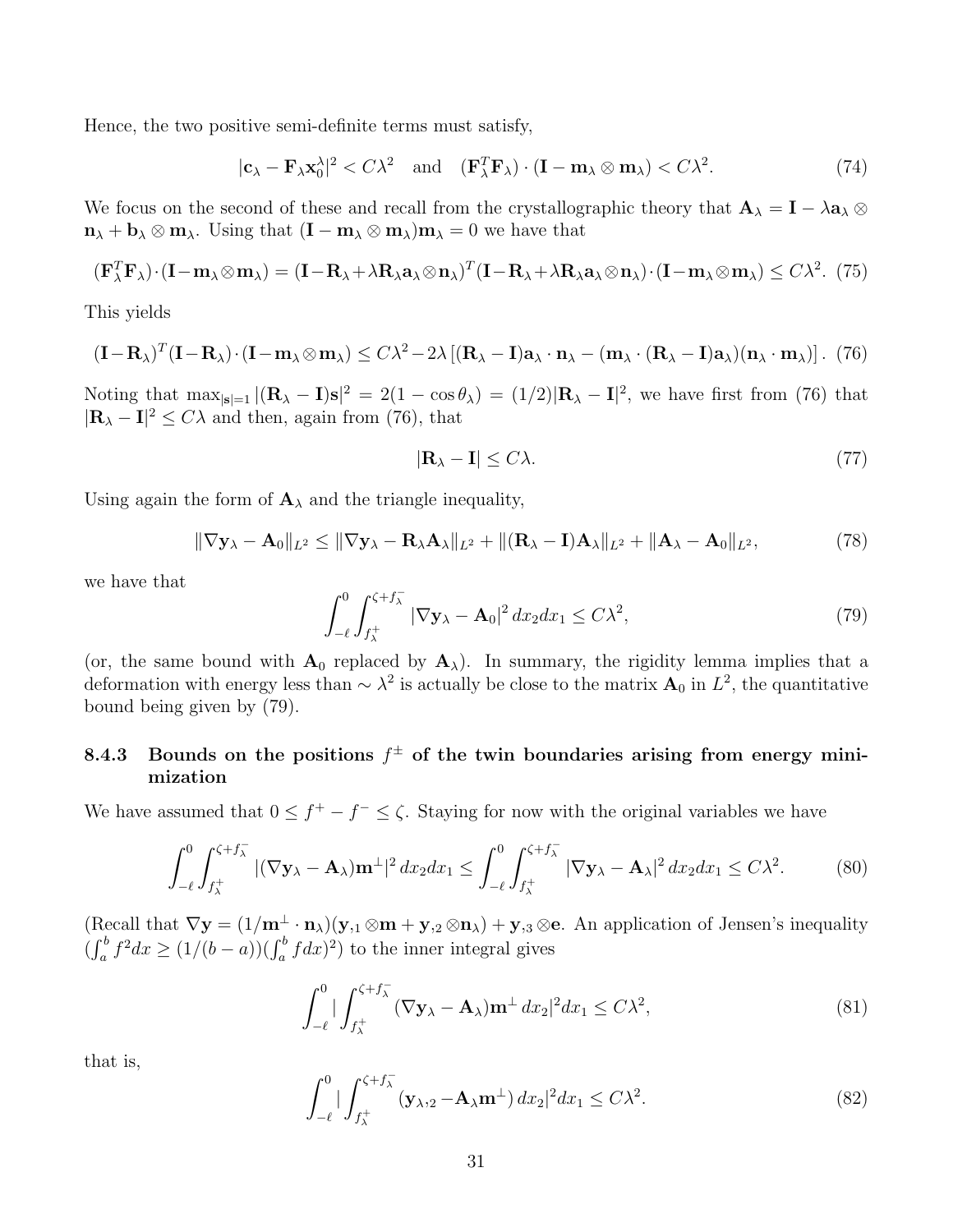Integrating and using the boundary conditions (in the original variables, i.e., using the boundary conditions (54)), we have,

$$
\int_{-\ell}^{0} \left| \int_{f_{\lambda}^{+}}^{\zeta + f_{\lambda}^{-}} (\mathbf{y}_{\lambda,2} - \mathbf{A}_{\lambda} \mathbf{m}^{\perp}) dx_{2} \right|^{2} dx_{1}
$$
\n
$$
= \int_{-\ell}^{0} \left| (f_{\lambda}^{+} - f_{\lambda}^{-}) (\mathbf{B}_{\lambda} - \mathbf{I}) \mathbf{m}_{\lambda}^{\perp} + (\zeta - (f_{\lambda}^{+} - f_{\lambda}^{-})) (\mathbf{A}_{\lambda} - \mathbf{I}) \mathbf{m}_{\lambda}^{\perp} \right|^{2} dx_{1} \leq C \lambda^{2}.
$$
\n(83)

Using once again the equations of the crystallographic theory, we have  $(\mathbf{A}_{\lambda}-\mathbf{I})\mathbf{m}_{\lambda}^{\perp}=-\lambda(\mathbf{n}_{\lambda}\cdot\mathbf{m}_{\lambda}^{\perp})\mathbf{a}_{\lambda}$ and  $(\mathbf{B}_{\lambda} - \mathbf{I})\mathbf{m}_{\lambda}^{\perp} = (1 - \lambda)(\mathbf{n}_{\lambda} \cdot \mathbf{m}_{\lambda}^{\perp})\mathbf{a}_{\lambda}$ . Thus, from (83) we get

$$
\int_{-\ell}^{0} |(f_{\lambda}^{+} - f_{\lambda}^{-}) - \lambda \zeta|^{2} dx_{1} \le C\lambda^{2}.
$$
\n(84)

By the triangle inequality,  $|| f_{\lambda}^{+} - f_{\lambda}^{-}$  $\|\lambda\|_{L^2} \le \|f_\lambda^+ - f_\lambda^- - \lambda\zeta\|_{L^2} + \|\lambda\zeta\|_{L^2} \le C\lambda$ , we get

$$
\int_{-\ell}^{0} |f_{\lambda}^{+} - f_{\lambda}^{-}|^{2} dx_{1} \le C\lambda^{2}.
$$
 (85)

This can be combined with the  $L^{\infty}$  bound of the derivative by using the interpolation inequality (here,  $f_{\lambda} = f_{\lambda}^{+} - f_{\lambda}^{-}$  $\frac{1}{\lambda}$ ),

$$
||f_{\lambda}||_{L^{\infty}(\mathbb{R})} \leq C||f_{\lambda}||_{L^{2}(\mathbb{R})}^{\frac{2}{3}}||f_{\lambda}'||_{L^{\infty}(\mathbb{R})}^{\frac{1}{3}} \leq C c^{\frac{1}{3}} \lambda^{\frac{2}{3}},
$$
\n(86)

yielding the bound,

$$
|f_{\lambda}^{+} - f_{\lambda}^{-}| \le C\lambda^{2/3}.\tag{87}
$$

#### 8.4.4 Lower bound of the energy

We continue to assume that  $y_{\lambda}, f_{\lambda}^{\pm}$  is a low energy deformation, i.e., it has less energy than the naive test function (63), and we seek a lower bound for its energy. We change to the new variables  $\mathbf{u}_{\lambda}(t_1, t_2)$  and define  $\Omega_{\ell} = \{(t_1, t_2) : -\ell < t_1 < 0, 0 < t_2 < 1\}$ . Let  $\mathbf{v}_{\lambda} = \frac{1}{\lambda}$  $\frac{1}{\lambda}$ **u**<sub> $\lambda$ </sub>. The scaled energy of  $\mathbf{y}_{\lambda}, f_{\lambda}^{\pm}$  in the new variables is

$$
\frac{1}{\lambda^2} \int_{\Omega_{\ell}} \tilde{\varphi} \left( \mathbf{I} + \lambda \left( \mathbf{v}_{\lambda,1} - g_{\lambda} \mathbf{v}_{\lambda,2} \right) \otimes \mathbf{A}_{\lambda}^{-T} \mathbf{m}_{\lambda} + \lambda \left( \mathbf{a}_{\lambda} + h_{\lambda} \mathbf{v}_{\lambda,2} \right) \otimes \mathbf{A}_{\lambda}^{-T} \mathbf{n}_{\lambda} \right) \left( \zeta - \left( f_{\lambda}^{+} - f_{\lambda}^{-} \right) \right) dt_1 dt_2 \leq C,
$$
\n(88)

and we seek a good lower bound for the left hand side. First we note by the assumed lower bound  $\tilde{\varphi}(\mathbf{F}) \geq C \text{dist}^2(\mathbf{F}, \text{SO}(3))$ , the  $L^{\infty}$  bound on  $g_{\lambda}$ , cf., (58), and the fact that the angle between the two vectors  $\mathbf{A}_{\lambda}^{-T}\mathbf{m}_{\lambda}$  and  $\mathbf{A}_{\lambda}^{-T}\mathbf{n}_{\lambda}$  remains bounded away from zero in the limit  $\lambda \to 0$  (as we have assumed), we have  $\|\mathbf{v}_{\lambda}\|_{H^1} \leq C$  and therefore, for a subsequence (not relabeled), we have that  $\mathbf{v}_{\lambda} \to \mathbf{v}$  in  $H^1(\Omega_{\ell})$ . This argument again uses the rigidity lemma and the boundary condition at  $t_1 = 0.$ 

We denote

$$
\mathbf{G}_{\lambda} = (\mathbf{v}_{\lambda,1} - g_{\lambda} \mathbf{v}_{\lambda,2}) \otimes \mathbf{A}_{\lambda}^{-T} \mathbf{m}_{\lambda} + (\mathbf{a}_{\lambda} + h_{\lambda} \mathbf{v}_{\lambda,2}) \otimes \mathbf{A}_{\lambda}^{-T} \mathbf{n}_{\lambda}, J_{\lambda} = (\zeta - (f_{\lambda}^{+} - f_{\lambda}^{-})),
$$
\n(89)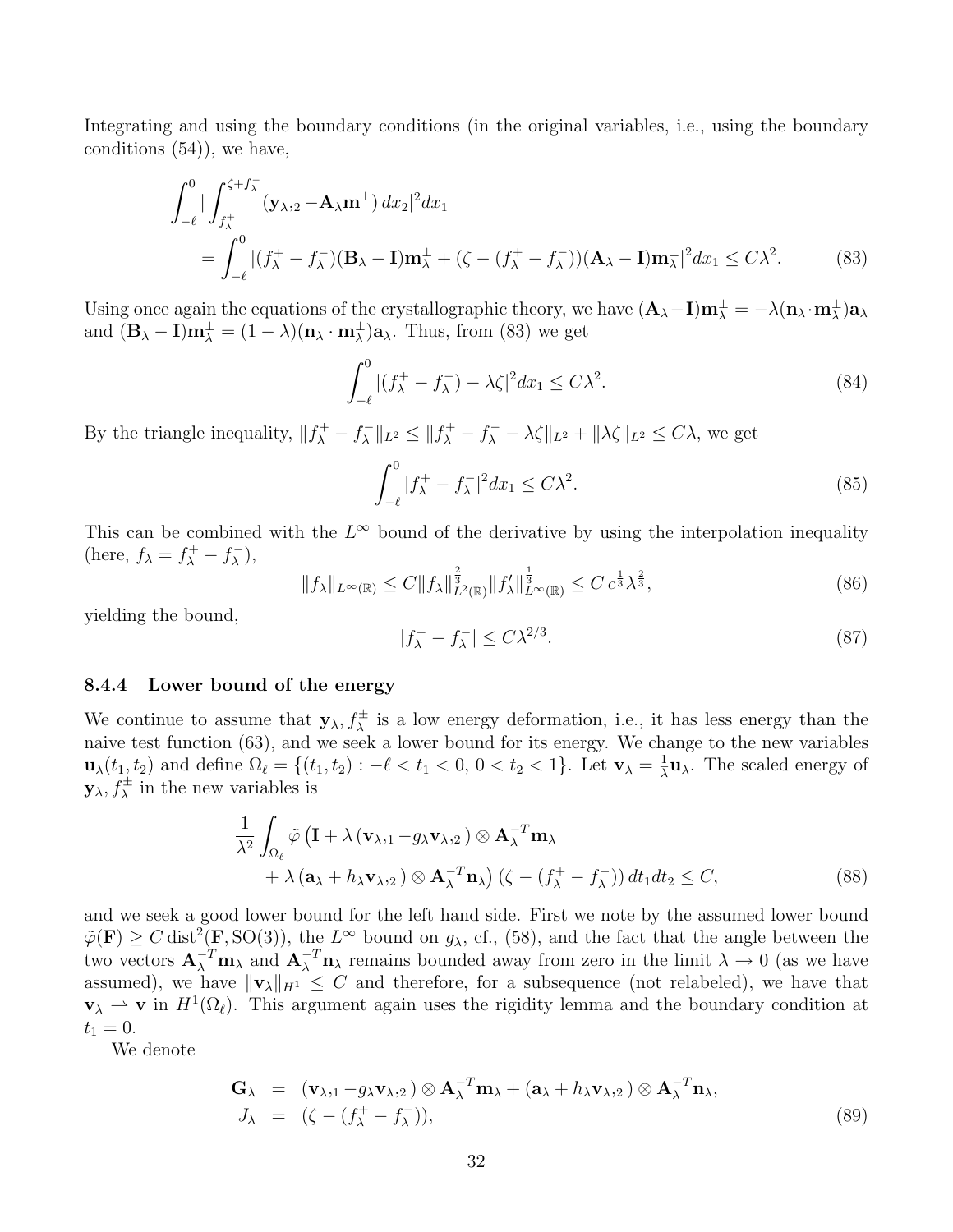and by (87) and the remarks just above, we have  $J_{\lambda} \to \zeta$  uniformly and  $\mathbf{G}_{\lambda} \to \mathbf{G}$  in  $L^2((-\ell,0) \times$  $(0, 1)$ . The bound  $(88)$  becomes

$$
\frac{1}{\lambda^2} \int_{\Omega_\ell} \tilde{\varphi} \left( \mathbf{I} + \lambda \mathbf{G}_{\lambda} \right) J_{\lambda} dt_1 dt_2 \le C,
$$
\n(90)

We now do a careful Taylor expansion of the integrand in the spirit of [12]. We introduce the "rare" set where  $\mathbf{G}_{\lambda}$  is large, i.e.,

$$
E_{\lambda} = \{ \mathbf{x} \in \Omega_{\ell} : |\mathbf{G}_{\lambda}(\mathbf{x})| \geq \lambda^{-\frac{1}{2}} \}
$$
\n(91)

and we note that on  $\Omega_{\ell} \setminus E_{\lambda}$ , we have  $\lambda |G_{\lambda}| \leq \lambda^{1/2} \to 0$ . Hence, using that  $\tilde{\varphi}$  is twice differentiable and is minimized at **I**, we have on  $\Omega_{\ell} \setminus E_{\lambda}$ ,

$$
\tilde{\varphi}(\mathbf{I} + \lambda \mathbf{G}_{\lambda}) = \frac{1}{2} \frac{\partial^2 \tilde{\varphi}(\mathbf{I})}{\partial \mathbf{F}^2} (\lambda \mathbf{G}_{\lambda}, \lambda \mathbf{G}_{\lambda}) + \omega (|\lambda \mathbf{G}_{\lambda}|) |\lambda \mathbf{G}_{\lambda}|^2,
$$
\n(92)

where  $\omega(s) \to 0$  as  $s \to 0$ . Since we are only seeking a lower bound and  $\tilde{\varphi} \geq 0$  we simply throw away the set  $E_{\lambda}$ , and write,

$$
\frac{1}{\lambda^2} \int_{\Omega_{\ell}} \tilde{\varphi} \left( \mathbf{I} + \lambda \mathbf{G}_{\lambda} \right) J_{\lambda} dt_1 dt_2 \geq \frac{1}{\lambda^2} \int_{\Omega_{\ell} \setminus E_{\lambda}} \left[ \frac{1}{2} \frac{\partial^2 \tilde{\varphi}(\mathbf{I})}{\partial \mathbf{F}^2} (\lambda \mathbf{G}_{\lambda}, \lambda \mathbf{G}_{\lambda}) + \omega (|\lambda \mathbf{G}_{\lambda}|) |\lambda \mathbf{G}_{\lambda}|^2 \right] J_{\lambda} dt_1 dt_2
$$

$$
= \int_{\Omega_{\ell} \setminus E_{\lambda}} \left[ \frac{1}{2} \frac{\partial^2 \tilde{\varphi}(\mathbf{I})}{\partial \mathbf{F}^2} (\mathbf{G}_{\lambda}, \mathbf{G}_{\lambda}) + \omega (|\lambda \mathbf{G}_{\lambda}|) |\mathbf{G}_{\lambda}|^2 \right] J_{\lambda} dt_1 dt_2
$$
(93)

Since  $G_{\lambda}$  is bounded uniformly in  $L^2(\Omega_{\ell})$  and  $\omega(|\lambda G_{\lambda}|) \to 0$  uniformly, then the error term can be neglected:

$$
\liminf_{\lambda \to 0} \frac{1}{\lambda^2} \int_{\Omega_{\ell}} \tilde{\varphi} (\mathbf{I} + \lambda \mathbf{G}_{\lambda}) J_{\lambda} dt_1 dt_2 \geq \liminf_{\lambda \to 0} \int_{\Omega_{\ell} \setminus E_{\lambda}} \left[ \frac{1}{2} \frac{\partial^2 \tilde{\varphi}(\mathbf{I})}{\partial \mathbf{F}^2} (\mathbf{G}_{\lambda}, \mathbf{G}_{\lambda}) \right] J_{\lambda} dt_1 dt_2
$$
  
\n
$$
= \liminf_{\lambda \to 0} \int_{\Omega_{\ell}} \left[ \frac{1}{2} \frac{\partial^2 \tilde{\varphi}(\mathbf{I})}{\partial \mathbf{F}^2} (\chi_{\Omega_{\ell} \setminus E_{\lambda}} \mathbf{G}_{\lambda}, \chi_{\Omega_{\ell} \setminus E_{\lambda}} \mathbf{G}_{\lambda}) \right] J_{\lambda} dt_1 dt_2.
$$

The quantity  $\chi_{\Omega_\ell \setminus E_\lambda}$  converges boundedly almost everywhere to  $\chi_{\Omega_\ell}$  and therefore  $\chi_{\Omega_\ell \setminus E_\lambda} \mathbf{G}_\lambda \to \mathbf{G}$ (i.e., the same limit as previously) in  $L^2(\Omega_\ell)$ . By the lower bound assumed on  $\tilde{\varphi}$ , we have that  $\partial^2 \tilde{\varphi}(\mathbf{I})/\partial \mathbf{F}^2$  is a positive-definite quadratic form on symmetric matrices, that is, it is a positivedefinite elasticity tensor. Thus, using its weak lower semicontinuity, we have the desired lower bound,

$$
\liminf_{\lambda \to 0} \frac{1}{\lambda^2} \int_{\Omega_\ell} \tilde{\varphi} \left( \mathbf{I} + \lambda \mathbf{G}_{\lambda} \right) J_{\lambda} dt_1 dt_2 \ge \int_{\Omega_\ell} \left[ \frac{1}{2} \frac{\partial^2 \tilde{\varphi}(\mathbf{I})}{\partial \mathbf{F}^2} (\mathbf{G}, \mathbf{G}) \right] \zeta dt_1 dt_2.
$$
 (94)

It remains to identify the specific form of the limit G. By the definition (89) of  $G_\lambda$  we have

$$
(\mathbf{v}_{\lambda,1}-g_{\lambda}\mathbf{v}_{\lambda,2}) \otimes \mathbf{A}_{\lambda}^{-T}\mathbf{m}_{\lambda} + (\mathbf{a}_{\lambda} + h_{\lambda}\mathbf{v}_{\lambda,2}) \otimes \mathbf{A}_{\lambda}^{-T}\mathbf{n}_{\lambda} \rightharpoonup \mathbf{G} \quad \text{in } L^{2}(\Omega_{\ell}).
$$
 (95)

Since  $h_{\lambda} \to 1/\zeta$  uniformly, the only term whose limit is not completely clear is  $g_{\lambda} \mathbf{v}_{\lambda,2}$ . This term has a uniform bound in  $L^2(\Omega_\ell)$ , so we can find its limit by testing against a function  $\psi \in C_0^{\infty}(\Omega_\ell)$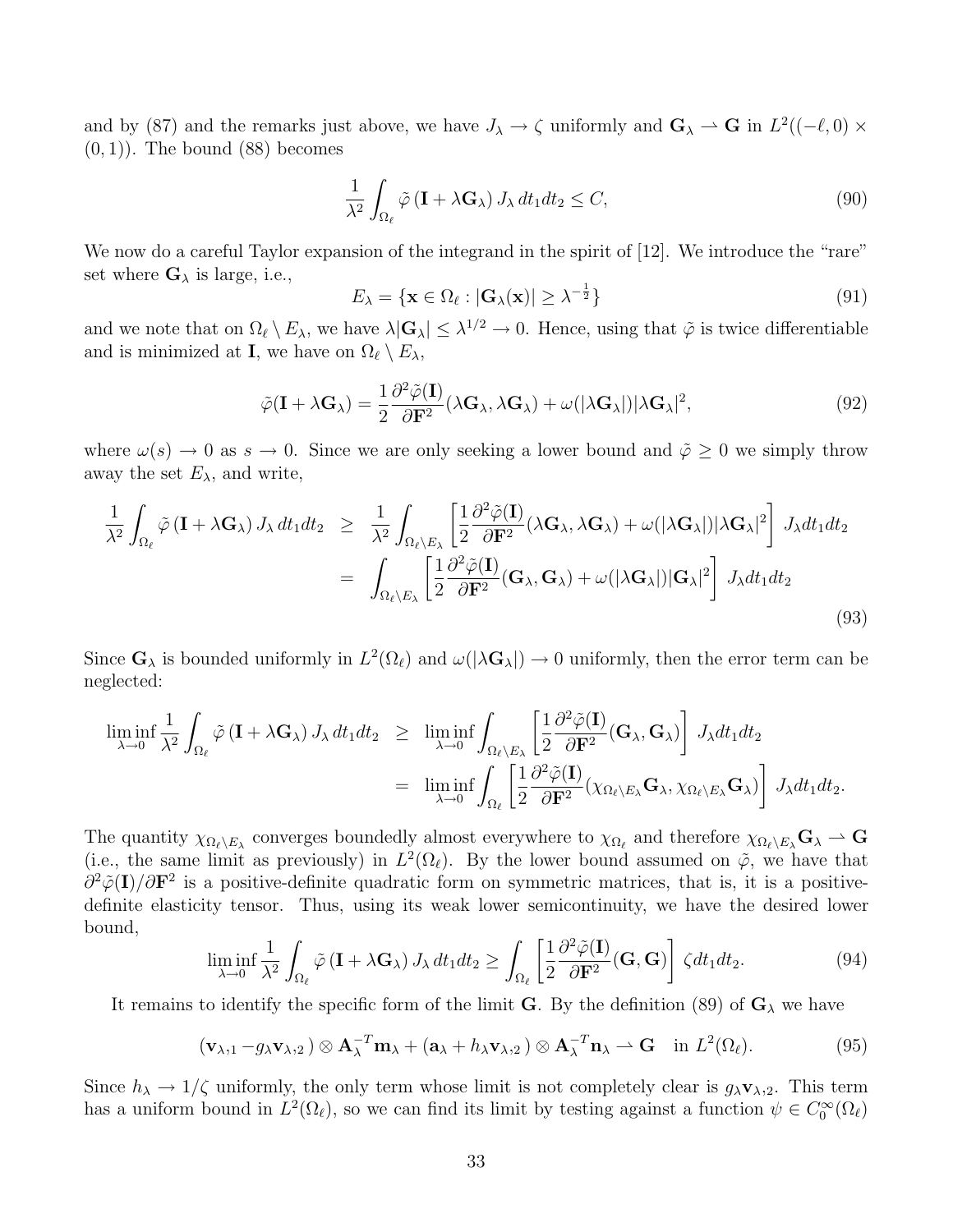and integrating by parts:

$$
\int_{\Omega_{\ell}} g_{\lambda} \mathbf{v}_{\lambda,2} \,\psi \,dt_1 dt_2 = \int_{\Omega_{\ell}} \frac{t_2 f_{\lambda}^{-'} + (1 - t_2) f_{\lambda}^{+'}}{\zeta - (f_{\lambda}^{+} - f_{\lambda}^{-})} \mathbf{v}_{\lambda,2} \,\psi \,dt_1 dt_2
$$
\n
$$
= - \int_{\Omega_{\ell}} \frac{f_{\lambda}^{-'} - f_{\lambda}^{+'}}{\zeta - (f_{\lambda}^{+} - f_{\lambda}^{-})} \mathbf{v}_{\lambda} \psi \,dt_1 dt_2 - \int_{\Omega_{\ell}} g_{\lambda} \mathbf{v}_{\lambda} \psi_{,2} \,dt_1 dt_2. \tag{96}
$$

We claim that both of the latter integrals tend to zero. This is clearly true of the first one, as  $f_{\lambda}^{-'}-f_{\lambda}^{+'}$ <sup> $\lambda^{+'}$ </sup> is bounded in  $L^{\infty}(\Omega_{\ell})$  and therefore has a weak<sup>\*</sup> limit; this limit must be zero since  $|f_\lambda^- - f_\lambda^+|$  $\mathbf{v}_{\lambda}$   $\rightarrow$  0. This combined with the strong convergence  $\mathbf{v}_{\lambda} \rightarrow \mathbf{v}$  in  $L^2(\Omega_{\ell})$  establishes the assertion. For the second integral, we look at the boundary conditions (61),

$$
\lambda \mathbf{v}_{\lambda}(t_1,0) = f_{\lambda}^+(t_1)(1-\lambda)\mathbf{a}_{\lambda}, \quad \lambda \mathbf{v}_{\lambda}(t_1,1) = f_{\lambda}^-(t_1)(1-\lambda)\mathbf{a}_{\lambda}, \quad -\ell < t_1 < 0. \tag{97}
$$

Since by the trace theorem  $\mathbf{v}_{\lambda}$  is bounded in  $L^2(\partial\Omega_{\ell})$ , then the uniform limits of  $f^{\pm}_{\lambda}$  $x^{\pm}_{\lambda}$ , and therefore weak<sup>\*</sup> limits of both  $f^{\pm'}_{\lambda}$  $\lambda^{\pm}$  individually must be zero. This shows that the second integral tends to zero. Summarizing, we have that

$$
\mathbf{G} = \mathbf{v}_{11} \otimes \mathbf{A}_{0}^{-T} \mathbf{m}_{0} + (\mathbf{a}_{0} + \frac{1}{\zeta} \mathbf{v}_{2}) \otimes \mathbf{A}_{0}^{-T} \mathbf{n}_{\lambda}.
$$
 (98)

Note that  $f^{\pm}$  play no role in the lower bound, which later turns out to be the Γ-limit. The boundary values  $\mathbf{v}(t_1,0)$  and  $\mathbf{v}(t_1,1)$  are given by limiting values of  $(1/\lambda)f_{\lambda}^+$  $\chi^+_{\lambda}$ **a**<sub>λ</sub> and  $(1/\lambda)f^-_{\lambda}$  $\bar{\lambda}^{\mathbf{-}}\mathbf{a}_{\lambda},$ respectively.

Also, since  $\mathbf{v}_{\lambda}$  is bounded in  $L^2(\partial\Omega_{\ell})$ , it follows from the boundary condition  $\mathbf{v}_{\lambda}(-\ell,t_2)$  $\zeta(1-t_2+\eta_\lambda/\lambda)(1-\lambda)\mathbf{a}_\lambda$  that (passing, if necessary, to a subsequence),

$$
\frac{\eta_{\lambda}}{\lambda} \to \hat{\eta}.\tag{99}
$$

We conclude that there are several vestiges of the boundary conditions on  $\bf{v}$  and the presence of  $f^{\pm}$ . These are: (i)  $\mathbf{v}(t_1, 0) \parallel \mathbf{a}_0$ ,  $\mathbf{v}(t_1, 1) \parallel \mathbf{a}_0$ , (ii)  $(\mathbf{v}(t_1, 0) - \mathbf{v}(t_1, 1)) \cdot \mathbf{a}_0 \ge 0$ , (iii)  $\mathbf{v}(0, t_2) = 0$ , and (iv)  $\mathbf{v}(-\ell, t_2) = \zeta(1 - t_2 + \hat{\eta})\mathbf{a}_0$ .

#### 8.4.5 Upper bound

For the upper bound in the Γ-convergence argument, we have to show that, given  $\mathbf{v} \in H^1(\Omega_\ell)$ satisfying the boundary conditions  $\mathbf{v}(t_1, 0) \parallel \mathbf{a}_0$ ,  $\mathbf{v}(t_1, 1) \parallel \mathbf{a}_0$ ,  $(\mathbf{v}(t_1, 0) - \mathbf{v}(t_1, 1)) \cdot \mathbf{a}_0 \geq 0$ ,  $\mathbf{v}(0, t_2) =$ 0, and  $\mathbf{v}(-\ell, t_2) = \zeta(1 - t_2 + \hat{\eta})\mathbf{a}_0$  there are  $\mathbf{v}_{\lambda} \in H^1(\Omega_{\ell}), f^{\pm}_{\lambda} \in W^{1,\infty}(-\ell, 0)$  with Lipschitz constant  $c, f^+ \geq f^-$ , and  $\eta_{\lambda} \in \mathbb{R}$  satisfying the boundary conditions

$$
\lambda \mathbf{v}_{\lambda}(t_1,0) = f_{\lambda}^{+}(t_1)(1-\lambda)\mathbf{a}_{\lambda}, \quad \lambda \mathbf{v}_{\lambda}(t_1,1) = f_{\lambda}^{-}(t_1)(1-\lambda)\mathbf{a}_{\lambda}, \quad -\ell < t_1 < 0, \n\mathbf{v}_{\lambda}(0,t_2) = 0, \quad \mathbf{v}_{\lambda}(-\ell,t_2) = \zeta(1+\eta_{\lambda}/\lambda-t_2)(1-\lambda)\mathbf{a}_{\lambda}, \quad 0 < t_2 < 1,
$$
\n(100)

such that

$$
\frac{1}{\lambda^2} \int_{\Omega_\ell} \tilde{\varphi} \left( \mathbf{I} + \lambda \mathbf{G}_{\lambda} \right) J_{\lambda} dt_1 dt_2 \rightarrow \int_{\Omega_\ell} \left[ \frac{1}{2} \frac{\partial^2 \tilde{\varphi}(\mathbf{I})}{\partial \mathbf{F}^2} (\mathbf{G}, \mathbf{G}) \right] \zeta dt_1 dt_2, \tag{101}
$$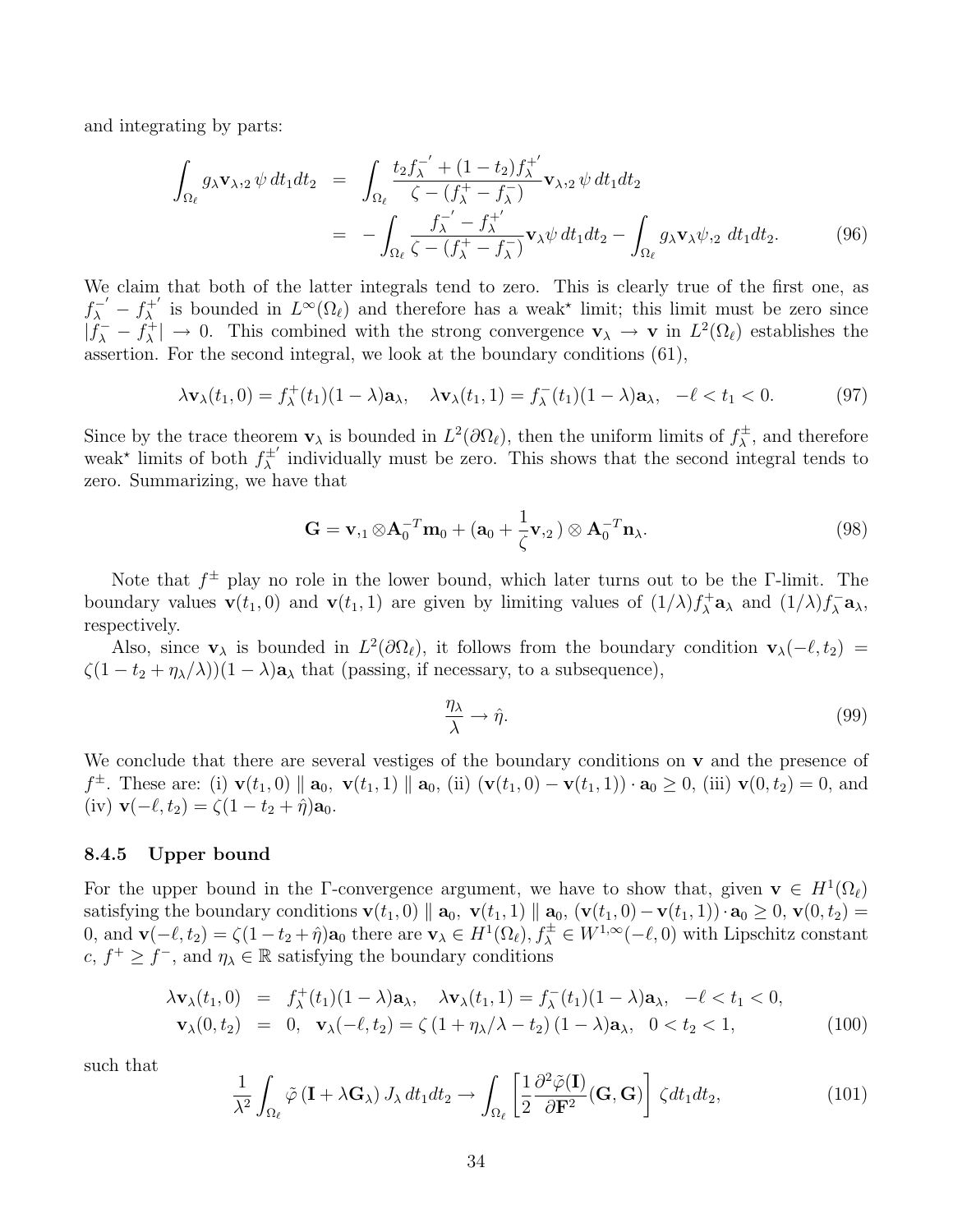where  $\mathbf{G}_{\lambda}$ ,  $\mathbf{G}$  are calculated from  $\mathbf{v}_{\lambda}$ ,  $\mathbf{v}$  in the usual ways:

$$
\mathbf{G}_{\lambda} = (\mathbf{v}_{\lambda,1} - g_{\lambda}\mathbf{v}_{\lambda,2}) \otimes \mathbf{A}_{\lambda}^{-T}\mathbf{m}_{\lambda} + (\mathbf{a} + h_{\lambda}\mathbf{v}_{\lambda,2}) \otimes \mathbf{A}_{\lambda}^{-T}\mathbf{n}_{\lambda},
$$
  

$$
\mathbf{G} = \mathbf{v}_{,1} \otimes \mathbf{A}_{0}^{-T}\mathbf{m}_{0} + (\mathbf{a} + \frac{1}{\zeta}\mathbf{v}_{,2}) \otimes \mathbf{A}_{0}^{-T}\mathbf{n}_{\lambda}. \tag{102}
$$

If  $\mathbf{v} \in C^{\infty}(\overline{\Omega}_{\ell})$  and satisfies the boundary conditions  $\mathbf{v}(t_1, 0) \parallel \mathbf{a}_0$ ,  $\mathbf{v}(t_1, 1) \parallel \mathbf{a}_0$ , and  $(\mathbf{v}(t_1, 0) \mathbf{v}(t_1, 1)$  ·  $\mathbf{a}_0 \geq 0$ ,  $\mathbf{v}(0, t_2) = 0$ , and  $\mathbf{v}(-\ell, t_2) = \zeta(1 - t_2 + \hat{\eta})\mathbf{a}_0$  then we simply take  $\mathbf{v}_\lambda = \mathbf{L}_\lambda \mathbf{v}$ , where  $\mathbf{L}_{\lambda} \in \mathbb{R}^{3 \times 3}$  is a linear transformation satisfying  $\mathbf{L}_{\lambda} \mathbf{a}_0 = \mathbf{a}_{\lambda}$  and  $\mathbf{L}_{\lambda} \rightarrow \mathbf{I}$  as  $\lambda \rightarrow 0$ , and we take  $\eta_{\lambda} = \hat{\eta}/\lambda$ . Due to the differentiability of **v** on  $\partial\Omega_{\ell}$  we have for  $\lambda$  sufficiently small that  $f_{\lambda}^{\pm}$ λ defined by  $(100)$  is Lipschitz with Lipschitz constant c. Then the conclusion  $(101)$  follows by direct calculation using strong convergence and classical Taylor expansion.

If, however, we only know that  $\mathbf{v} \in H^1(\Omega_\ell)$  and satisfies the boundary conditions, then there is a slight problem with satisfying the Lipschitz conditions on  $f_{\lambda}^{\pm}$  $\chi^{\pm}$  obtained from the (100). However, in this case we first approximate **v** by  $\mathbf{v}^{(\delta)} \in C^{\infty}(\overline{\Omega}_{\ell}), \mathbf{v}^{(\delta)} \to \mathbf{v} \in H^{1}(\Omega_{\ell})$  and  $\mathbf{v}^{(\delta)}$  satisfying the same boundary conditions as v. Using the quadratic growth of the integrand on the right and side of (101), we have that

$$
\int_{\Omega_{\ell}} \left[ \frac{1}{2} \frac{\partial^2 \tilde{\varphi}(\mathbf{I})}{\partial \mathbf{F}^2} (\mathbf{G}^{(\delta)}, \mathbf{G}^{(\delta)}) \right] \zeta dt_1 dt_2 \to \int_{\Omega_{\ell}} \left[ \frac{1}{2} \frac{\partial^2 \tilde{\varphi}(\mathbf{I})}{\partial \mathbf{F}^2} (\mathbf{G}, \mathbf{G}) \right] \zeta dt_1 dt_2, \tag{103}
$$

where  $\mathbf{G}^{(\delta)} = \mathbf{v}^{(\delta)},_1 \otimes \mathbf{A}_0^{-T} \mathbf{m}_0 + (\mathbf{a}_0 + \frac{1}{\zeta})$  $\frac{1}{\zeta} \mathbf{v}^{(\delta)}$ ,  $\gamma$   $\otimes \mathbf{A}_0^{-T} \mathbf{n}_{\lambda}$ . For the left hand side of (101) we now choose  $\mathbf{v}_{\lambda} = \mathbf{L}_{\lambda} \mathbf{v}^{(\delta)}, \ \lambda < \lambda_{\delta}$ , with  $\lambda_{\delta} > 0$  for  $\delta > 0$  chosen small enough to respect the Lipschitz conditions. In particular, there are positive sequences  $\lambda_k = \lambda_{\delta_k} \to 0$ ,  $\delta_k \to 0$  such that  $\mathbf{v}_{\lambda_k} = \lambda_k \mathbf{L}_{\lambda_k} \mathbf{v}^{(\delta_k)}$  satisfies the Lipschitz conditions. By Taylor expansion, strong convergence and (103) we have that (101) is satisfied for the sequence  $\mathbf{v}_{\lambda_k}$ .

#### 8.5 Summary of form of the limiting energy of the transition layer

The lower bound found above in Subsection 8.4.4 shows that the limiting energy of a low energy sequence parameterized by  $\lambda$  is greater than or equal to

$$
\int_{\Omega_{\ell}} \left[ \frac{1}{2} \frac{\partial^2 \tilde{\varphi}(\mathbf{I})}{\partial \mathbf{F}^2} (\mathbf{G}, \mathbf{G}) \right] \zeta dt_1 dt_2, \tag{104}
$$

with G replaced by  $\mathbf{v}_{1} \otimes \mathbf{A}_{0}^{-T} \mathbf{m}_{0} + (\mathbf{a}_{0} + \frac{1}{\zeta})$  $(\frac{1}{\zeta}\mathbf{v}_{1,2}) \otimes \mathbf{A}_0^{-T}\mathbf{n}_{\lambda}$ . We show in Subsection 8.4.5 that given a function  $\mathbf{v} \in H^1(\Omega_\ell)$  satisfying the limiting boundary conditions, its energy (104) can be approximated arbitrarily closely by the original expression for the energy evaluated on an appropriate sequence  $\mathbf{v}_{\lambda}$  satisfying the original boundary conditions. These two statements imply that the energy (104) is the Γ-limit of the original  $(λ > 0)$  energy under its boundary conditions.

In particular, it follows that the limit of the family of minimizers of the original energy, parameterized by  $\lambda$ , is a minimizer of (104). Also, the energy of this family, rescaled by dividing by  $\lambda^2$ , converges to the energy of the Γ-limit.

The full statement of the Γ-limiting problem is:

$$
\min_{\mathbf{v}\in\mathcal{A}} \int_{\Omega_{\ell}} \left[ \frac{1}{2} \frac{\partial^2 \tilde{\varphi}(\mathbf{I})}{\partial \mathbf{F}^2} (\mathbf{v}_{,1} \otimes \mathbf{A}_0^{-T} \mathbf{m}_0 + (\mathbf{a}_0 + \frac{1}{\zeta} \mathbf{v}_{,2}) \otimes \mathbf{A}_0^{-T} \mathbf{n}_\lambda, \right. \n\mathbf{v}_{,1} \otimes \mathbf{A}_0^{-T} \mathbf{m}_0 + (\mathbf{a}_0 + \frac{1}{\zeta} \mathbf{v}_{,2}) \otimes \mathbf{A}_0^{-T} \mathbf{n}_\lambda) \right] \zeta dt_1 dt_2,
$$
\n(105)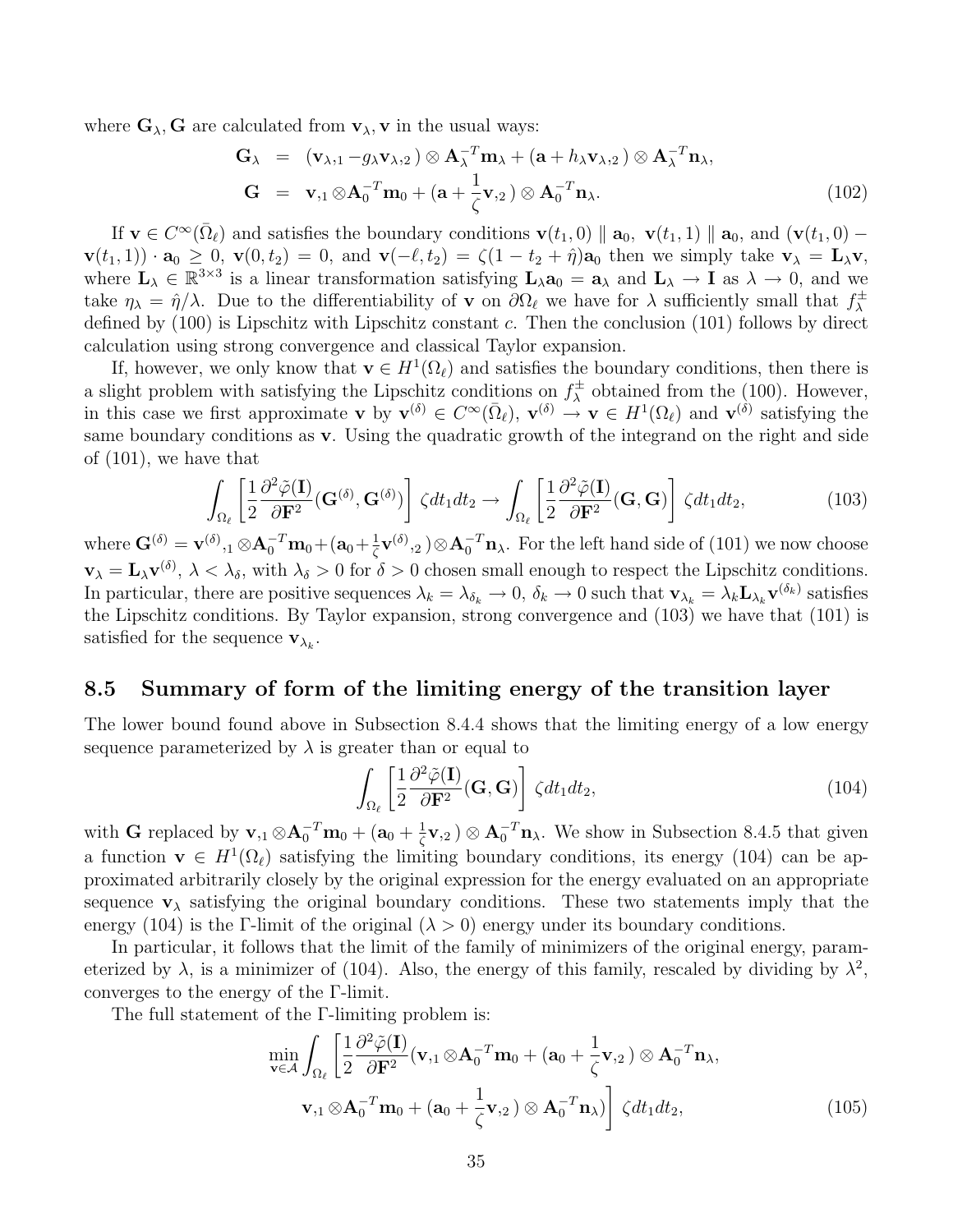where

$$
\mathcal{A} = \{ (\mathbf{v}, \hat{\eta}) \in H^1(\Omega_\ell) \times \mathbb{R} : \mathbf{v}(t_1, 0) \parallel \mathbf{a}_0, \mathbf{v}(t_1, 1) \parallel \mathbf{a}_0, \ (\mathbf{v}(t_1, 0) - \mathbf{v}(t_1, 1)) \cdot \mathbf{a}_0 \ge 0, \\ \mathbf{v}(0, t_2) = 0, \ \mathbf{v}(-\ell, t_2) = \zeta(1 - t_2 + \hat{\eta})\mathbf{a}_0 \}. \tag{106}
$$

Observe that  $\hat{\eta}$ , which describes the asymptotic lowering of the thin twin band, takes part in the minimization.

**Acknowledgment**. We wish to acknowledge valuable discussions with John Ball, Rémi Delville, Eckhard Quandt, Nick Schryvers, Doron Shilo, Thomas Waitz and Barbara Zwicknagl and the assistance of Sakthivel Kasinathan. This work was supported by the ARO-MURI W911NF-07-1-0410, the MULTIMAT RTN network MRTN-CT-2004-505226, AFOSR (GameChanger, GRT00008581/ RF60012388) and DOE DE-FG02-05ER25706. The work also benefited from the support of NSF-NIRT DMS-0304326, ONR-MURI N000140610530, NIH Z196601 and the Humboldt Foundation.

### References

- [1] J.M. Ball and C. Carstensen. Nonclassical austenite-martensite interfaces. J. de Physique IV, 7(C5) (1997), 35-40.
- [2] J. M. Ball, C. Chu and R.D. James, Hysteresis during stress-induced variant rearrangement, J. de Physique III, Colloque C8, 5 (1995), 245-251
- [3] J. M. Ball and R. D. James, Fine phase mixtures as minimizers of energy. Arch. Rational Mech. Anal. **100** (1987), 13-52.
- [4] Giorgio Bertotti and Isaak Mayergoyz, The Science of Hysteresis. Academic Press (2006).
- [5] Kaushik Bhattacharya, Microstructure of Martensite. Oxford University Press (2003).
- [6] Z. Bo and D. Lagoudas, Thermomechanical modeling of polycrystalline SMAs under cyclic loading, parts I – IV. Int. J. Eng. Sci. 37 (1999), 1089-1140, 1141-1173, 1175-1203, 12051249.
- [7] J. S. Bowles and J. K. Mackenzie, The crystallography of martensitic transformation I and II. Acta Metall. 2 (1954) 129-137, 138-147.
- [8] J. Cui, Y. S. Chu, O. Famodu, Y. Furuya, J. Hattrick-Simpers, R. D. James, A. Ludwig, S. Thienhaus, M. Wuttig, Z. Zhang and I. Takeuchi, Combinatorial search of thermoelastic shape memory alloys with extremely small hysteresis width. Nature Materials 5 (2006), 286-290.
- [9] E. De Giorgi and T. Franzoni, Su un tipo di convergenza variazionale. Atti Accad. Naz. Lincei Rend. Sci. Fis. Natur. 58 (1975), 842-850.
- [10] R´emi Delville, Richard D. James, Zhiyong Zhang and Dominique Schryvers, TEM investigation of twinning in ternary NiTiX alloys with special lattice parameters, Proc. ICOMAT-2008, accepted.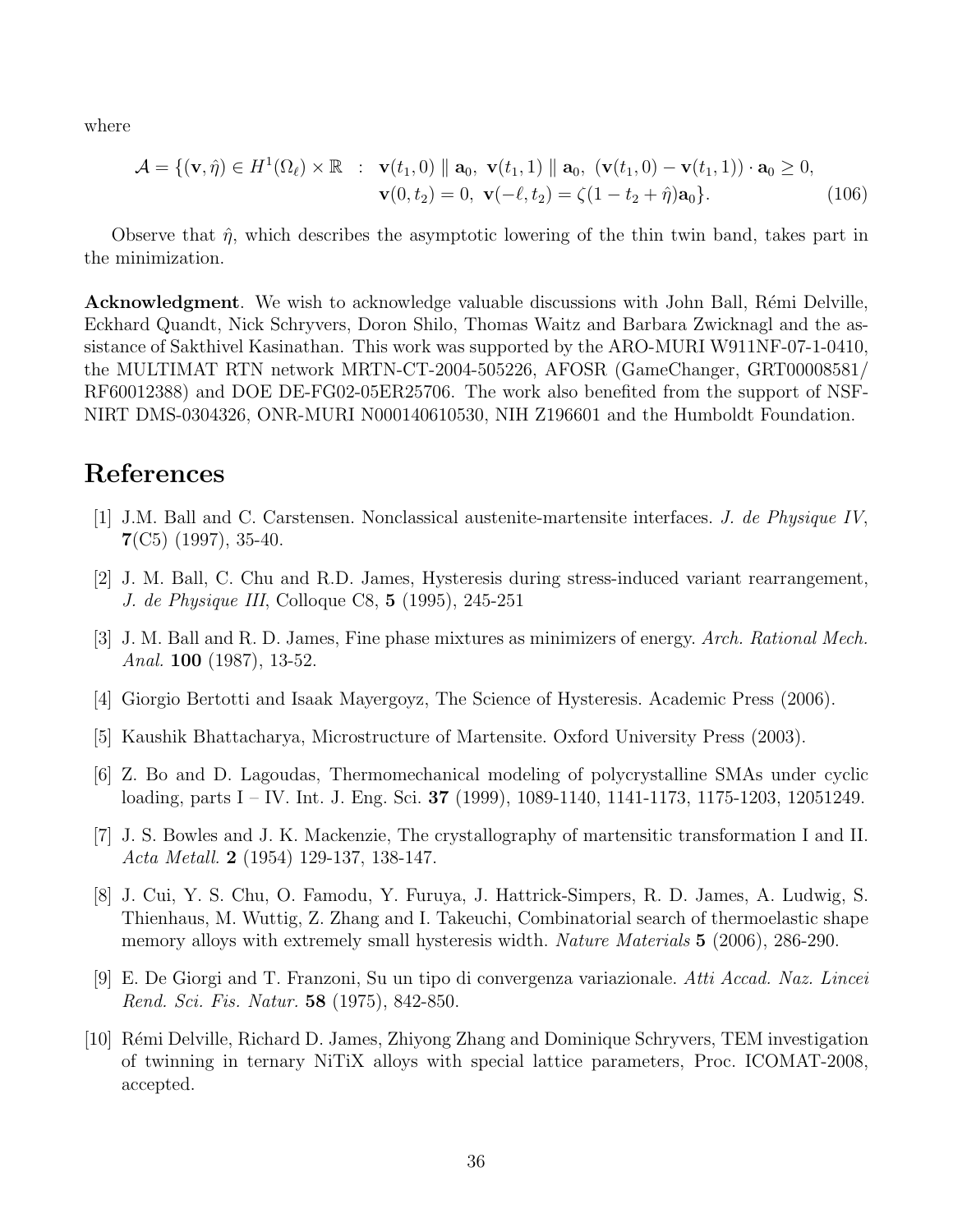- [11] H.C. Donkersloot and J.H.N. van Vucht, Martensitic transformations in gold-titanium, palladium-titanium and platinum-titanium alloys near the equiatomic composition. Journal of the Less-Common Metals  $20$  (1970), 83–91.
- [12] Gero Friesecke, Richard D. James and Stefan Müller, A theorem on geometric rigidity and the derivation of nonlinear plate theory from three dimensional elasticity, Comm. Pure and Appl. Math. 55 (2002), 1461-1506.
- [13] K. Gall and H. J. Maier, Cyclic deformation mechanisms in precipitated NiTi shape memory alloys, Acta. Materialia 50 (2002), 4643-4657.
- [14] K. F. Hane and T. W. Shield, Microstructure in a cubic to orthorhombic transition. J. Elasticity 59 (2000), 267-318.
- [15] H. Horikawa, S. Ichinose, K. Morii, S. Miyazaki, and K. Otsuka, Orientation dependence of  $\beta_1 \rightarrow \beta_1'$  stress-induced martensitic transformation in Cu-Al-Ni alloy. *Metallurgical Transac*tions 19A (1988), 915-923.
- [16] Xiangyang Huang, Graeme J. Ackland and Karin M. Rabe, Crystal structures and shapememory behaviour of NiTi Nature Materials 2 (2003), 307-311.
- [17] R. D. James and Zhiyong Zhang, A way to search for multiferroic materials with "unlikely combinations of physical properties, in The Interplay of Magnetism and Structure in Functional Materials (ed. L. Manosa, A. Planes, A. B. Saxena), Springer Series in Materials Science 79  $(2005).$
- [18] H. Kato, T. Ozu, S. Hashimoto and S. Miura, Cyclic stress-strain response of superelastic Cu-Al-Mn alloy single crystals, Materials Science and Engineering A 264 (1999), 245-253.
- [19] R. V. Kohn, R. D. James and T. W. Shield, Modeling the branched needle microstructures at the edge of a martensite laminate. J. de Physique, Colloque C8, vol. 5 (1995), 253-259.
- [20] R. V. Kohn and S. Müller, Branching of twins near an austenite-twinned-martensite interface. Phil. Mag. 66A (1992), 697-715.
- [21] R. V. Kohn and S. M¨uller, Surface energy and microstructure in coherent phase transitions. Comm. Pure Appl. Math. 47 (1994), 405-435.
- [22] S. Kustov, S. Golyandin, K. Sapozhnikov, J. Pons, E. Cesari and J. Van Humbeeck, Effect of off-stoichiometry on the mobility of point-like defects and damping in binary CuAl martensites. Acta Materialia 54 (2006), 2075-2085.
- [23] P. H. Leo and T. W. Shield, Transient Heat Transfer Effects on the Pseudoelastic Behavior of Shape-Memory Wires, Acta metallurgica 41 (1993), 2477-2485.
- [24] C. Lexcellent and G. Bourbon, Thermodynamical model of cyclic behaviour of TiNi and CuZnAl shape memory alloys under isothermal undulated tensile tests, Mech. Mater. 24 (1996), 59-73.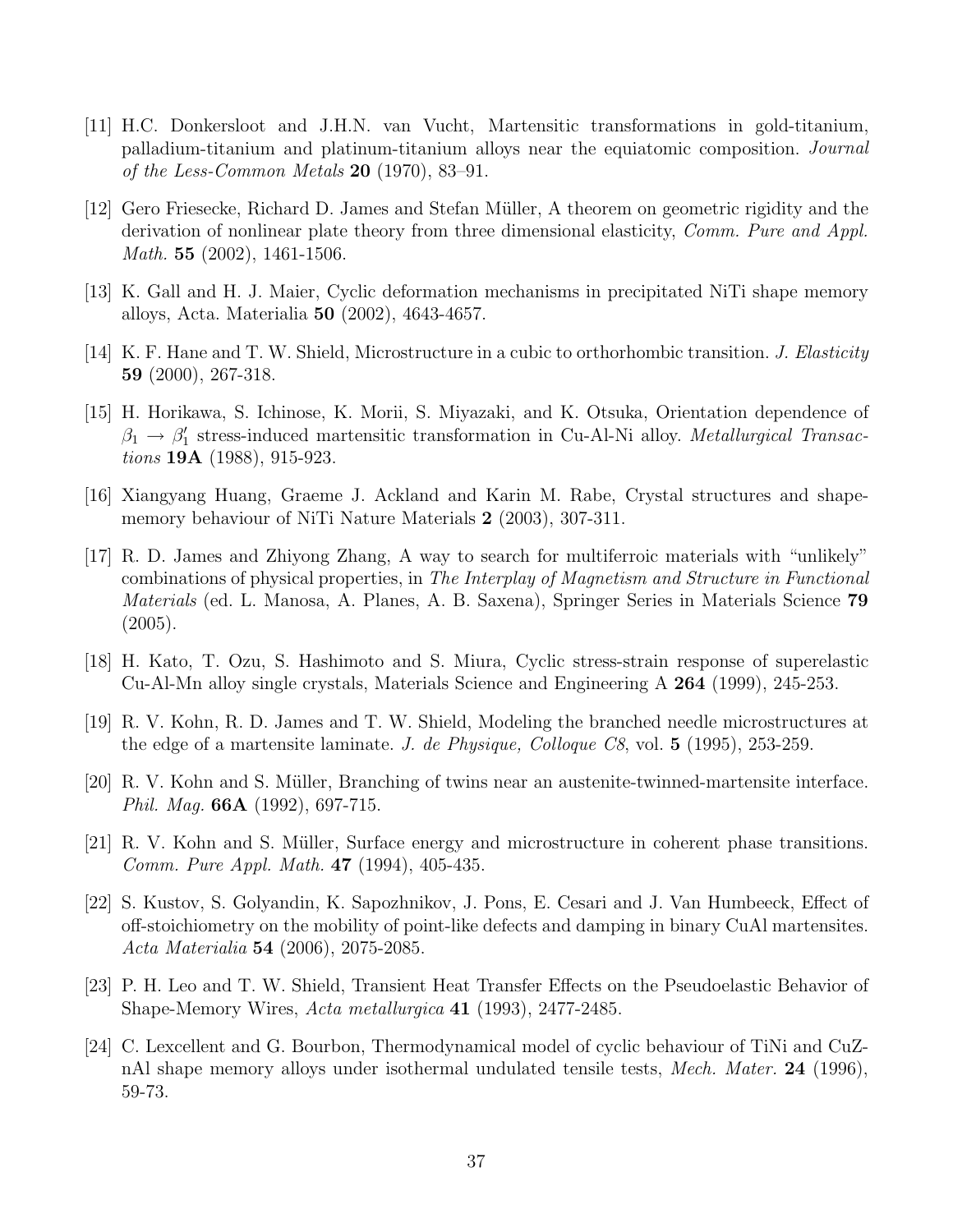- [25] David S. Lieberman, Crystal geometry and mechanisms of phase transformations in crystalline solids, in Phase Transformations. American Society for Metals: Menlo Park, Ohio. (1968), 1-57.
- [26] T. Lim and D. McDowell, Cyclic thermomechanical behavior of a polycrystalline pseudoelastic shape memory alloy, *Journal of the Mechanics and Physics of Solids* 50 (2002), 651-676.
- [27] N.M. Matveeva, Yu.K. Kovneristyi, A.S. Savinov, V.P. Sivokha, and V.N. Khachin. Martensitic transformations in the TiPd-TiNi system. Journal de Physique, C4 (1982), 249-253.
- [28] S. Miyazaki and A. Ishida, Martensite transformation and shape memory behavior in sputter deposited TiNi-base thin films. *Materials Science*  $\mathscr B$  *Engineering* A, 273-275 (1999), 106-133.
- [29] W.J. Moberly. Mechanical Twinning and Twinless Martensite in Ternary  $T_{50}Ni(50,x)M_x$  Intermetallics. Thesis, Stanford University (1991).
- [30] W.J. Moberly and K.N. Melton. Ni-Ti-Cu shape memory alloys, in Engineering Aspects of Shape Memory Alloys (ed. T.W. Duerig, K.N. Melton, D. Stöckel, and C.M. Wayman): Butterworth-Heinemann (1990), p. 46-57.
- [31] Z. Moumni, A. Van Herpen and P. Riberty, Fatigue analysis of shape memory alloys: energy approach. Smart Mater. Struct. 14 (2005), S287–S292.
- [32] R.C. O'Handley, D.I. Paul, M. Marioni, C.P. Henry, M. Richard, P.G. Tello and S.M. Allen, Micromagnetics and micromechanics of Ni-Mn-Ga actuation. J. Phys. IV France bf 112 (2003), 973-976.
- [33] K. Otsuka and C. M. Wayman (ed.), Shape Memory Materials, Cambridge University Press, 1998.
- [34] Francisco-José Pérez-Reche, Lev Truskinovsky, Giovanni Zanzotto, Training-induced criticality in martensites. Phys Rev Lett. 99 (2007), 075501.
- [35] P.L. Potapov, A.V. Shelyakov, A.A. Gulyaev, E.L. Svistunova, N.M.Matveeva, and D. Hodgson. Effect of Hf on the structure of Ni-Ti martensitic alloys. Materials Letters 32 (1997), 247-250.
- [36] Eckhard Quandt, Data on hysteresis and stress relaxation in films. Private communication (2007).
- [37] X. Ren, private communication (2007).
- [38] D. Schryvers, Microtwin sequences in thermoelastic  $Ni_xA_{1-x}$  martensite studied by highresolution transmission electron microscopy. Phil. Mag.A68 (1993), 1017-1032.
- [39] J. P. Sethna, K. Dahmen, S. Kartha, J. A. Krumhansl, B. W. Roberts, and J. D. Shore, Hysteresis and hierarchies: dynamics of disorder-driven first-order phase transformations. Phys. Rev. Lett. 70 (1993), 3347-3350.